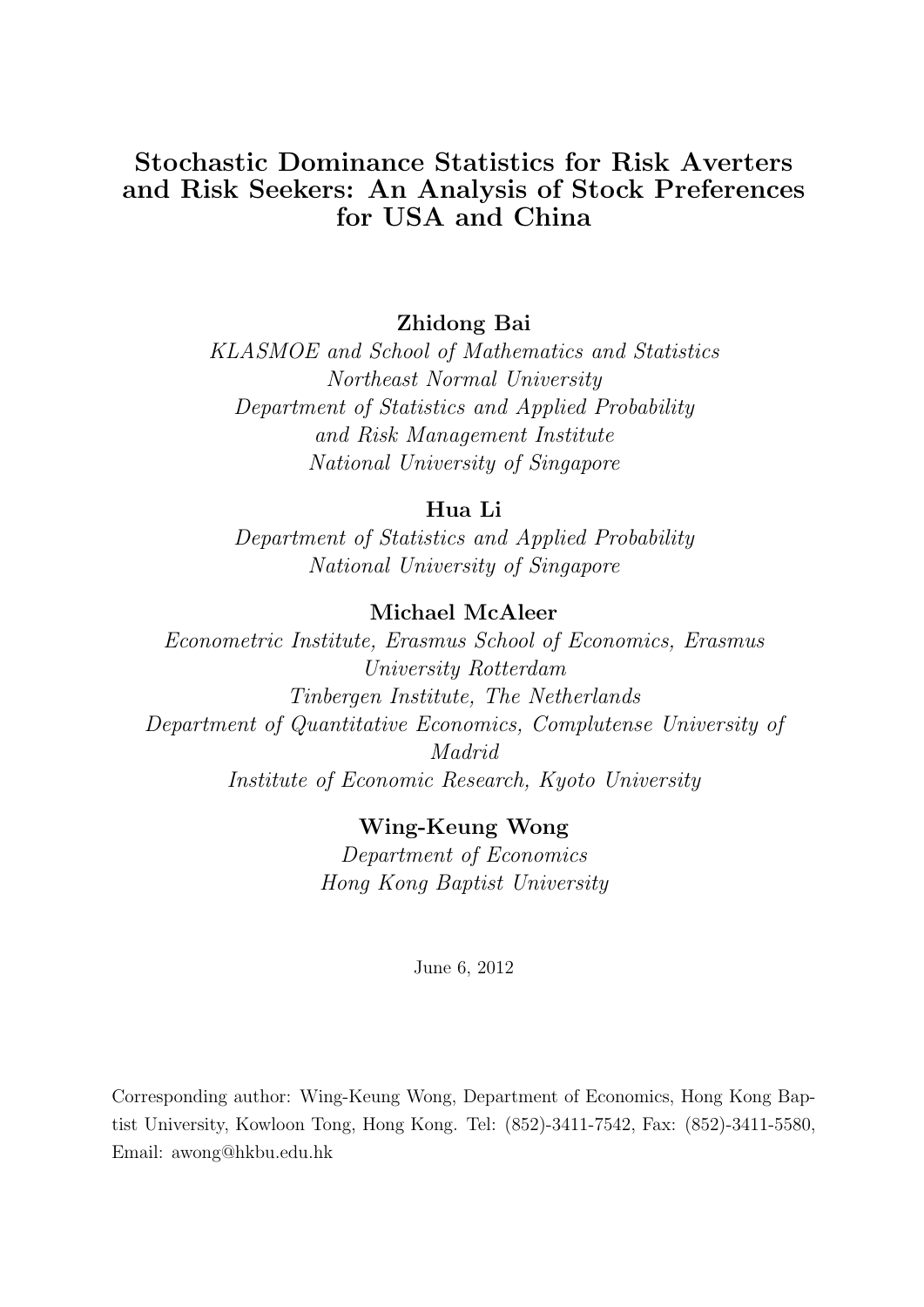#### Acknowledgments

This research is partially supported by Northeast Normal University, National University of Singapore, Research Grants Council of Hong Kong, and Hong Kong Baptist University. The third author wishes to acknowledge the financial support of the Australian Research Council, National Science Council, Taiwan, and the Japan Society for the Promotion of Science. The fourth author would like to thank Professors Robert B. Miller and Howard E. Thompson for their continuous guidance and encouragement.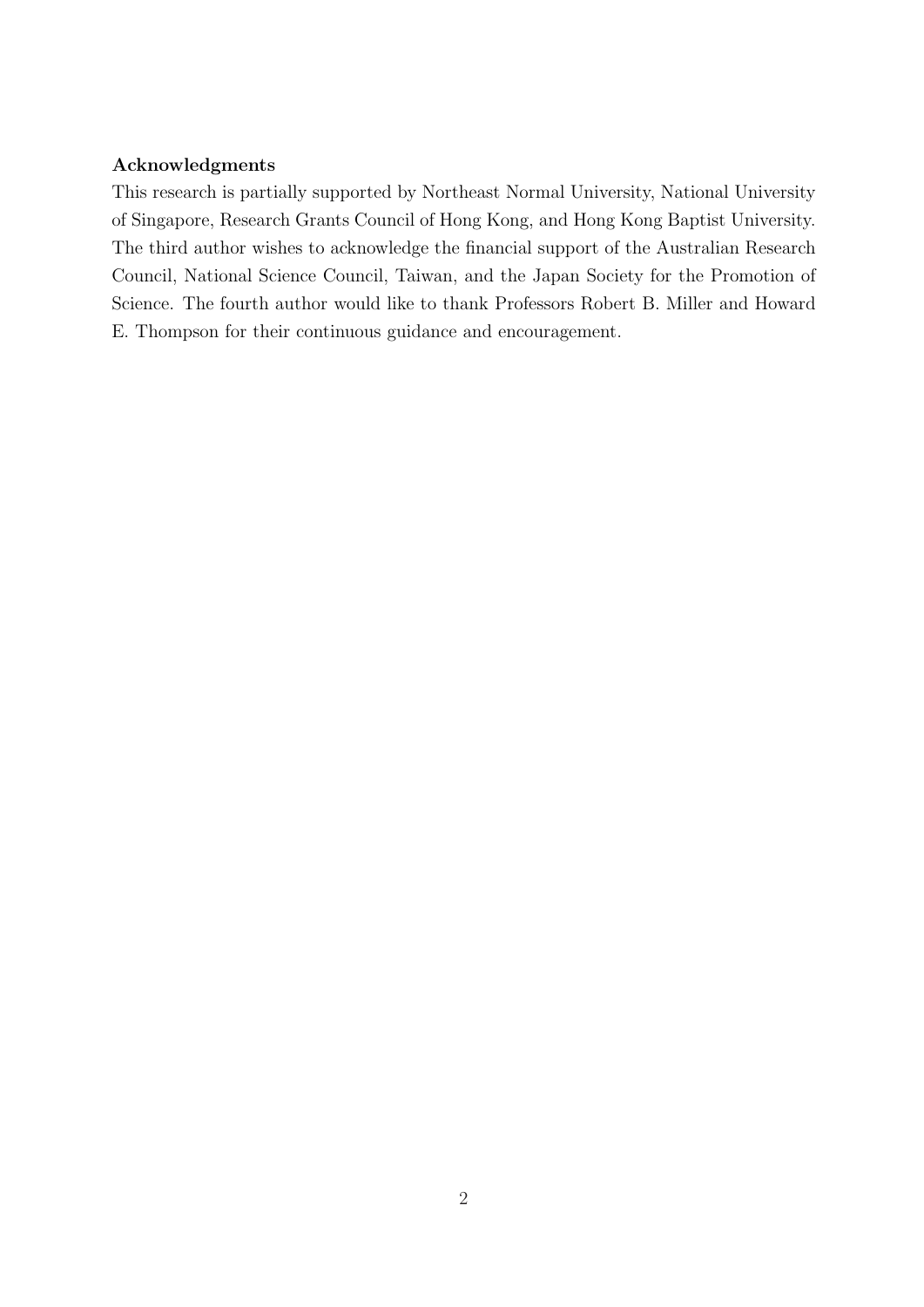# Stochastic Dominance Statistics for Risk Averters and Risk Seekers: An Analysis of Stock Preferences for USA and China

Abstract We derive the limiting process of the stochastic dominance statistics for risk averters as well as for risk seekers when the underlying processes might be dependent or independent. We take account of the dependency of the partitions and propose a bootstrap method to decide the critical point. In addition, we illustrate the applicability of the stochastic dominance statistics for both risk averters and risk seekers to analyze the dominance relationship between the Chinese and US stock markets in the entire period as well as the sub-periods before and after the financial crises, including the internet bubble and the recent sub-prime crisis. The findings could be used to draw inferences on the preferences of risk averters and risk seekers in investing in the Chinese and US stock markets. The results also enable us to examine whether there is any arbitrage opportunity in these markets and whether these markets are efficient and investors are rational.

Keywords: Stochastic dominance, risk aversion, risk seeking, test statistic, hypothesis testing.

JEL Classification: C12, G1, G12, G15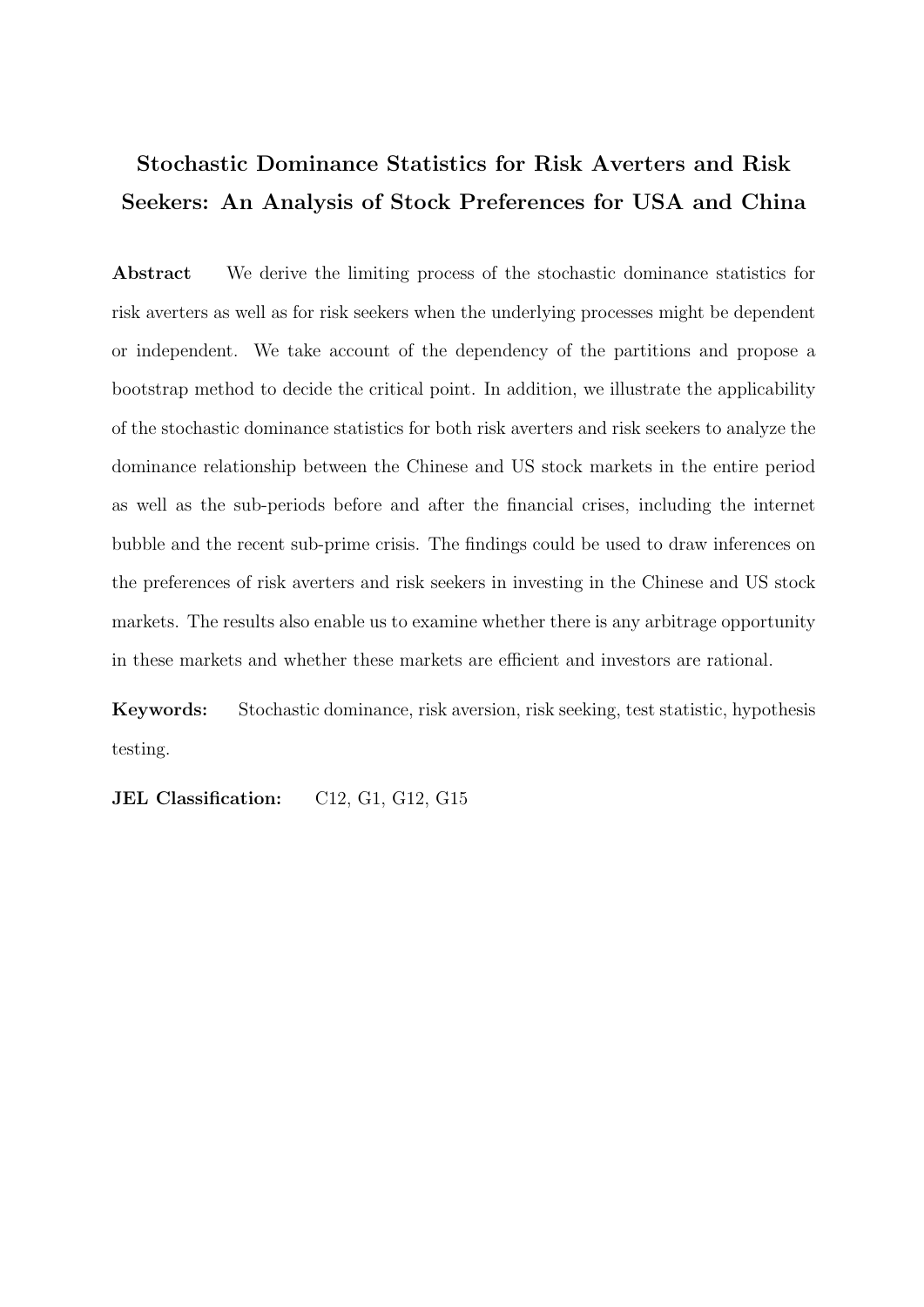## 1 Introduction

The stochastic dominance (SD) tests have been developing to test for statistically significant differences between any two cumulative density functions, say  $F$  and  $G$ , of two assets, Y and Z, drawing inference for the preferences for risk averters. Davidson and Duclos (hereafter DD, 2000) develop the SD statistic,  $T_j(x)$  ( $j = 1, 2, 3$ ), to determine the levels of significance for the first-, second-, and third-order SD for two distributions F and G. The DD test compares distributions at a finite number of grid points, and under the null hypothesis of equality of F and G, Davidson and Duclos show that  $T_i$ is asymptotically distributed as the studentized maximum modulus (SMM) distribution. Barrett and Donald (2003) comment that too few grids will miss information about the distributions between any two consecutive grids whereas, according to Richmond (1982), one may argue that too many grids will violate the independence assumption required by the SMM distribution. Fong et al. (2005) and others suggest using 10 major partitions with 10 minor partitions within any two consecutive major partitions in each comparison. We note that the limiting distributions of  $T_i(x)$  are not independent even for two points of partition. More importantly, the limiting correlations would depend on the null distribution  $F = G$ . To solve this problem, in this paper we modify the DD statistic by taking care of the dependency of the partitions. We suggest investigating the limiting distribution of  $T_j(x)$ ;  $a < x < b$ , regarded as a stochastic process. We derive the limiting process of the DD test statistic  $T_j(x)$ ,  $j = 1, 2, 3$ , and hence, the DD test can be performed by  $\sup_x |T_j(x)|$ .

It is well known that investors may not be risk-averse as they could be risk-seeking (see Meyer (1977), Stoyan (1983), Wong (2007) and the references therein for properties of the behavior of risk seekers, and investors with convex utility functions). In this paper, we also develop SD statistics to test for statistically significant differences between any two density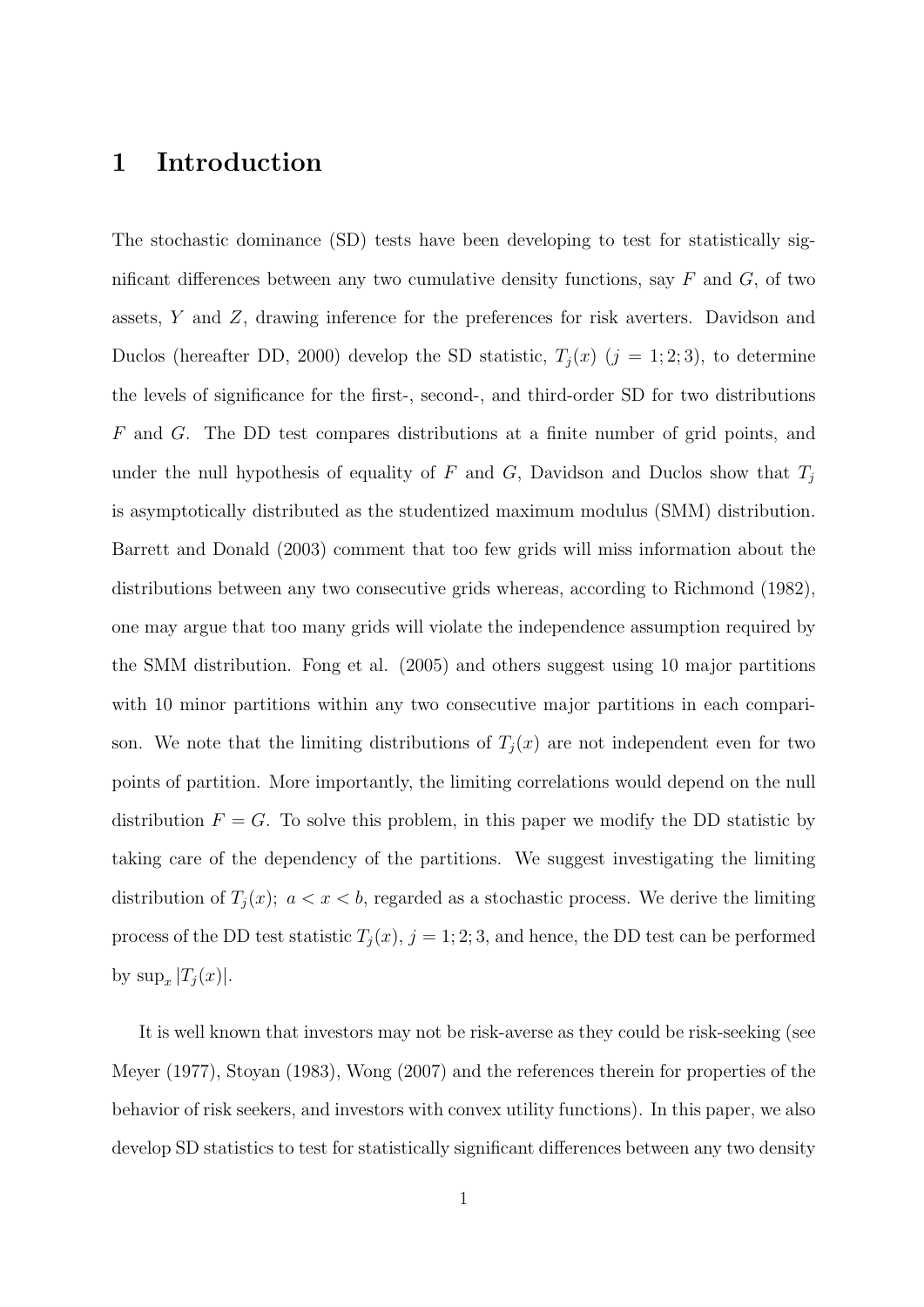functions of two assets,  $Y$  and  $Z$ , drawing inference for the preferences for risk seekers. In addition, in many real data analyses, the random variables Y and Z being examined may not be independent. To take care of both dependent and independent situations, in this paper we develop the modified DD tests to cover the dependent and independent situations and provide the limiting correlations on the null distribution  $F = G$ . We note that Bai et al. (2012) have extended the DD test to SD test for investors with S-shaped and reverse S-shaped utility functions, our paper extend their work in the sense that we (1) compliment their work and the work by Davidson and Duclos (2000) to develop SD tests for risk averters and risk seekers, and (2) take care of the dependent and independent situations. In this paper we also propose a bootstrap method to decide the critical point of the modified DD tests so that their critical values will be closer to the true critical values.

Thereafter, we illustrate the applicability of the SD statistics for both risk averters and risk seekers analyze the dominance relationship between the Chinese and US stock markets in the entire period as well as the sub-periods before and after the financial crises, including the internet bubble and the recent sub-prime crisis. The findings could be used to draw inferences on the preferences of risk averters and risk seekers in investing in the Chinese and US stock markets. In addition, the results enable us to examine whether there is any arbitrage opportunity in these markets and whether these markets are efficient and investors are rational. We also note that a hierarchical relationship exists in SD mathematically (Sriboonchitta et al., 2009) but, in our analysis, we observe that the SD hierarchical relationship may not exist statistically. We will discuss this issue in our illustration section and propose an inference to this new finding in the literature (see, for example, Wong and Chan (2008), Broll et al. (2010), Egozcue et al. (2011), and the references therein for further information).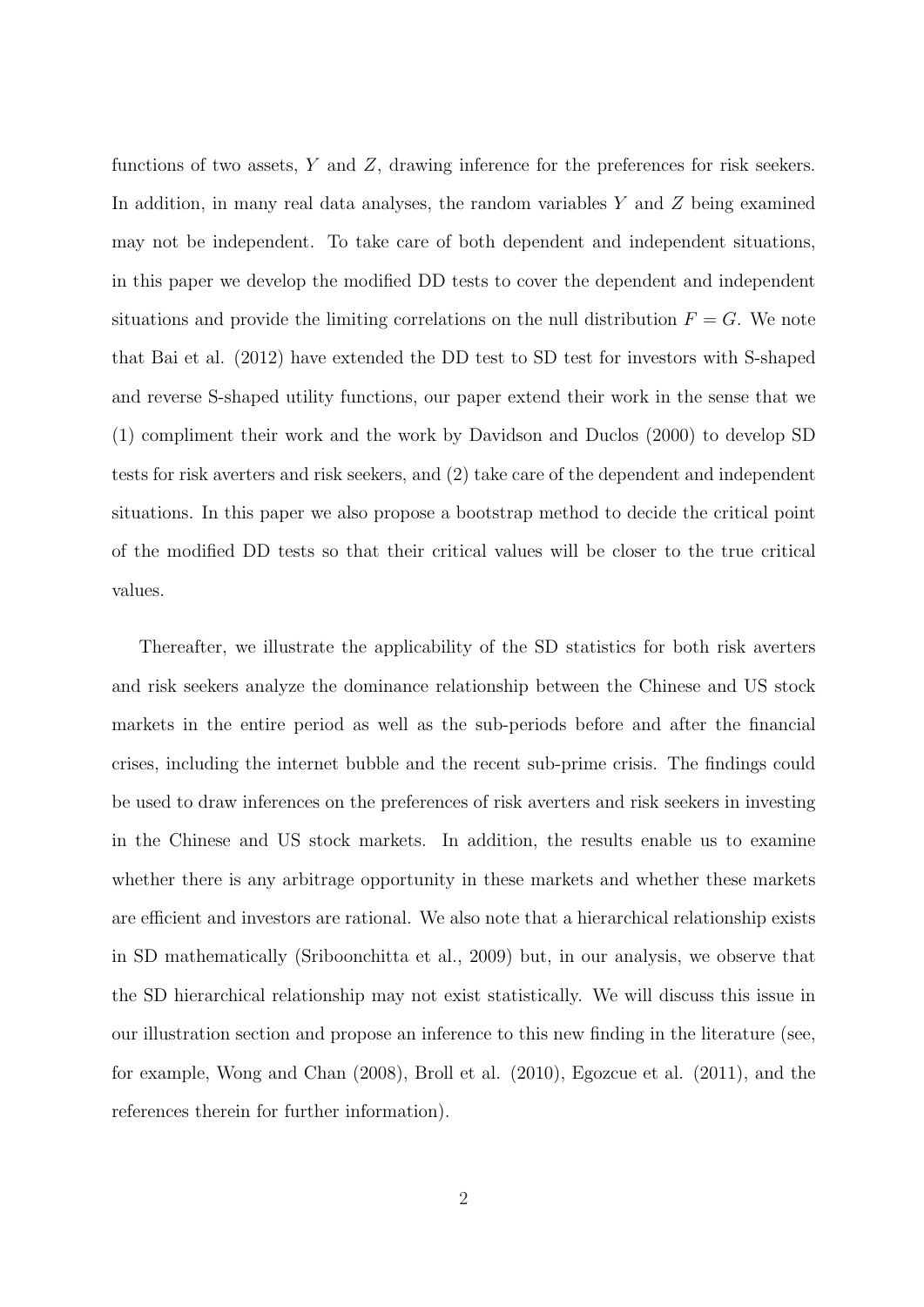The remainder of the paper is organized as follows: Section 2 introduces definitions and notation, and discusses some basic SD properties. We will develop the SD tests for risk averters and risk seekers in Section 3. In Section 4, we discuss the bootstrap method to decide the critical points of the tests. Section 5 illustrates the applicability of our proposed SD test statistics to study the preferences of risk averters and risk seekers for their investment in the Chinese and USA stock markets. Section 6 concludes our findings.

### 2 Definitions, Notations, and Basic Properties

Let  $\overline{\mathbb{R}}$  be the set of extended real numbers and  $\Omega = [a, b]$  be a subset of  $\overline{\mathbb{R}}$ . Let  $\mathbb{B}$  be the Borel  $\sigma$ -field of  $\Omega$  and  $\mu$  be a *measure* on  $(\Omega, \mathbb{B})$ . We first define the functions  $F^A$  and  $F^D$  of the measure  $\mu$  on the support  $\Omega$  as  $F^A(x) = F_1^A(x) = \mu(a, x]$  and  $F^D(x) = F_1^D(x) = \mu[x, b)$ for all  $x \in \Omega$ . Function F is a cumulative distribution function (CDF) and  $\mu$  is a probability *measure* if  $\mu(\Omega) = 1$ . From the basic probability theory, for any random variable X with an associated probability measure  $P$ , there exists a unique induced probability measure  $\mu$  on  $(\Omega, \mathbb{B})$  and a CDF F such that  $\mu(B) = P(X^{-1}(B)) = P(X \in B)$  for any  $B \in \mathbb{B}$ . An integral written in the form of  $\int_A f(t) d\mu(t)$  or  $\int_A f(t) dF(t)$  is understood as a Lebesgue-Stieltjes integral for integrable function  $f(t)$ . If the integral has the same value for all A among  $(c, d]$ ,  $[c, d)$  or  $[c, d]$ , we use the notation  $\int_c^d f(t) d\mu(t)$  instead. In addition, if  $\mu$  is a Borel measure with  $\mu(c, d] = d - c$ , we write the integral as  $\int_c^d f(t) dt$ . Random variables, denoted by Y and Z, defined on  $\Omega$ , are considered together with their corresponding CDFs  $F$  and  $G$ , respectively. The following notations will be used throughout this paper:

$$
\mu_F = \mu_Y = E(Y) = \int_a^b x \, dF(x), \quad \mu_G = \mu_Z = E(Z) = \int_a^b x \, dG(x) \; ; \text{ and}
$$

$$
H_j^A(x) = \int_a^x H_{j-1}^A(y) \, dy, \quad H_j^D(x) = \int_a^x H_{j-1}^D(y) \, dy, \quad j = 2, 3; \tag{2.1}
$$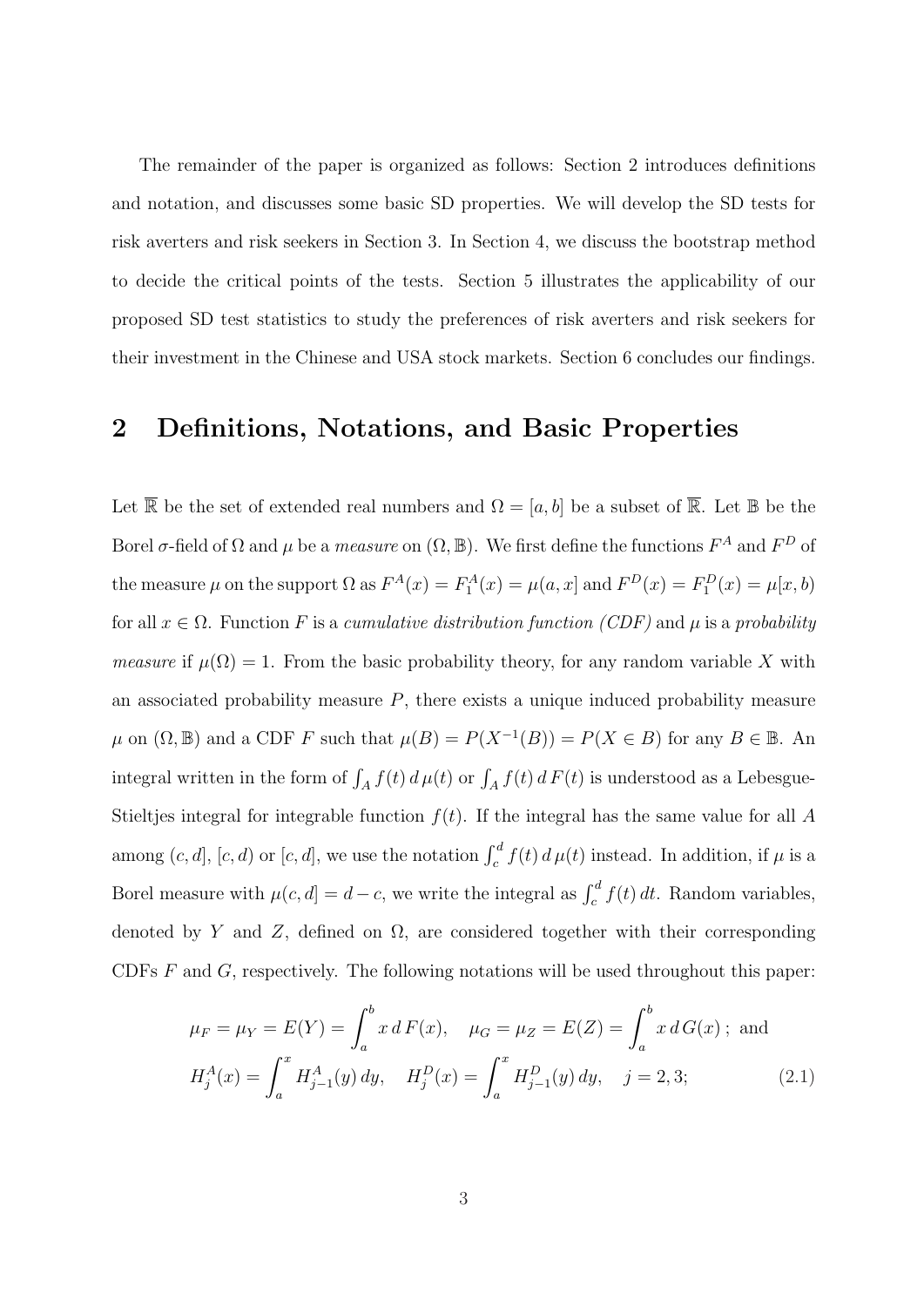where  $H = F$  or  $G<sup>1</sup>$ . In (2.1),  $\mu_F = \mu_Y$  is the mean of Y, whereas  $\mu_G = \mu_Z$  is the mean of Z.

We note that the definition of  $H_j^A$  in (2.1) can be used to develop the SD theory for risk averters (see, for example, Quirk and Saposnik, 1962; Fishburn, 1964) and thus we call this type of SD ascending stochastic dominance (ASD) and call  $H_j^A$  the  $j^{th}$  order ASD integral or the  $j^{th}$  order cumulative probability, since  $H_j^A$  is integrated from  $H_{j-1}^A$  in ascending order from the leftmost point of downside risk. On the other hand,  $H_j^D$  can be used to develop the SD theory for risk seekers (see, for example, Meyer, 1977; Stoyan, 1983; Li and Wong, 1999) and thus we call this type of SD descending stochastic dominance (DSD) and call  $H_j^D$  the j<sup>th</sup> order DSD integral or the j<sup>th</sup> order reversed cumulative probability, since  $H_j^D$  is integrated  $H_{j-1}^D$  in descending order from the rightmost point of upside profit. Typically, risk averters prefer assets that have a smaller probability of loss whereas risk seekers prefer assets that have a higher probability of gain, especially in upside profit. To make a choice between two assets  $F$  and  $G$ , risk averters will compare their corresponding  $j^{th}$  order ASD in integrals  $F_j^A$  and  $G_j^A$  and choose F if  $F_j^A$  is smaller, since it has a smaller probability of loss. On the other hand, risk seekers will compare their corresponding  $j^{th}$ order DSD integrals  $F_j^D$  and  $G_j^D$  and choose F if  $F_j^D$  is bigger, since it has a higher probability of gain. We first state the definitions of SD for risk averters and risk seekers as follows:

**Definition 2.1** Given two random variables Y and Z with F and G as their respective CDFs, Y dominates Z and F dominates G in the sense of FASD (SASD, TASD), denoted by  $Y \succeq_1^A Z$  or  $F \succeq_1^A G$  ( $Y \succeq_2^A Z$  or  $F \succeq_2^A Z$ ,  $Y \succeq_3^A Z$  or  $F \succeq_3^A G$ ), if and only if  $F_1^A(x) \le$  $G_1^A(x)$  ( $F_2^A(x) \leq G_2^A(x)$ ,  $F_3^A(x) \leq G_3^A(x)$ ) for each x in [a, b], where FASD, SASD, and TASD stand for first-, second-, and third-order ASD, respectively. In addition, if there

<sup>&</sup>lt;sup>1</sup>see, for example, Wong and Li (1999), Anderson (2004), and Wong and Chan (2008).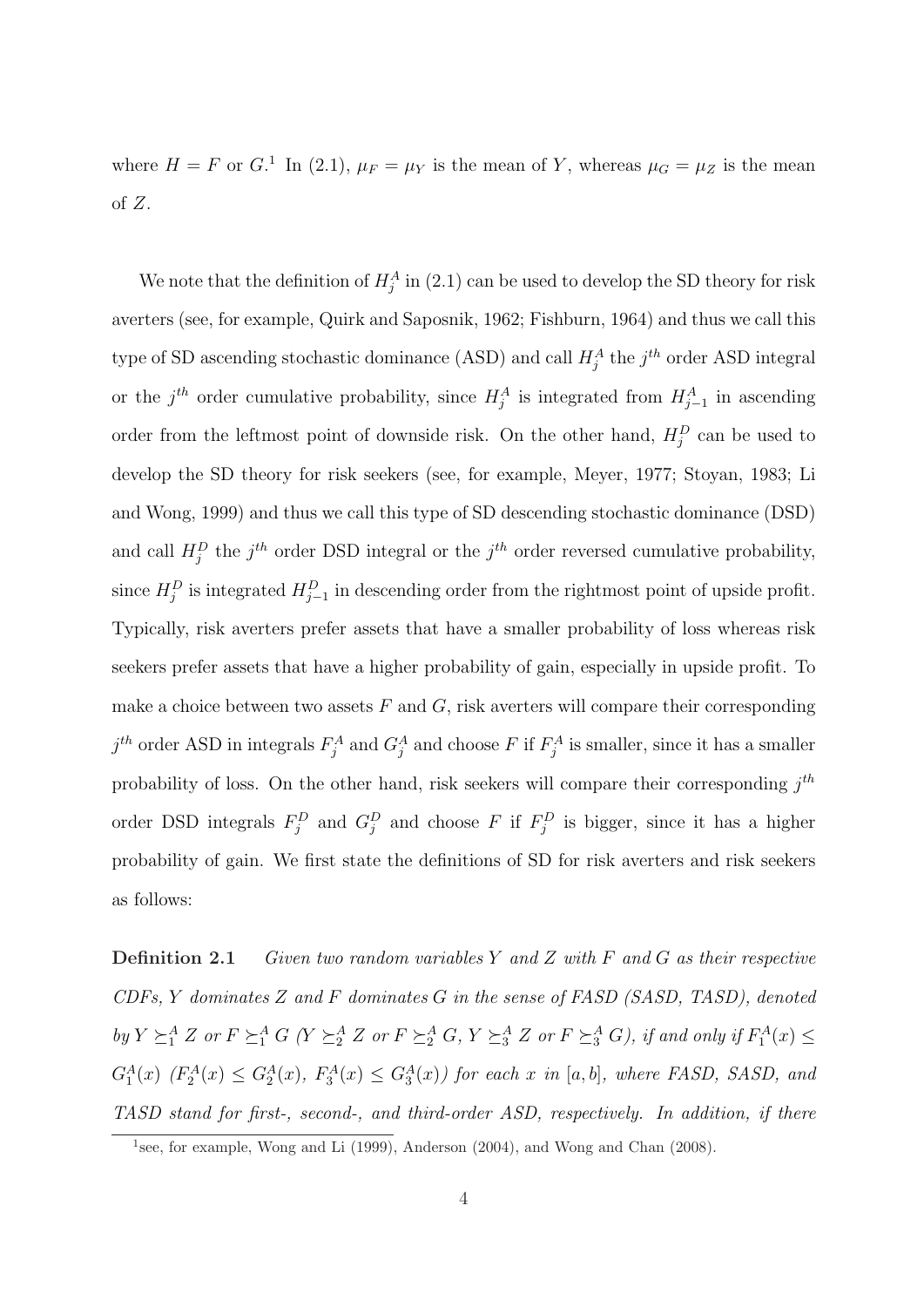exists strict inequality for any x in [a, b], we say that Y dominates Z and F dominates G in the sense of SFASD, SSASD, and STASD, denoted by  $Y \succ_1^A Z$  or  $F \succ_1^A G$ ,  $Y \succ_2^A Z$ or  $F \succ_2^A G$ , and  $Y \succ_3^A Z$  or  $F \succ_3^A G$ , respectively, where SFASD, SSASD, and STASD stand for strictly first-, second-, and third-order SD, respectively.

**Definition 2.2** Given two random variables Y and Z with F and G as their respective  $CDFs, Y$  dominates  $Z$  and  $F$  dominates  $G$  in the sense of  $FDSD$  ( $SDSD, TDSD$ ), denoted by  $Y \succeq_1^D Z$  or  $F \succeq_1^D G$  ( $Y \succeq_2^D Z$  or  $F \succeq_2^D G$ ,  $Y \succeq_3^D Z$  or  $F \succeq_3^D G$ ), if and only if  $F_1^D(x) \geq G_1^D(x)$   $(F_2^D(x) \geq G_2^D(x), F_3^D(x) \geq G_3^D(x))$  for each x in [a, b], where FDSD, SDSD, and TDSD stand for first-, second-, and third-order DSD, respectively. In addition, if there exists strict inequality for any x in  $[a, b]$ , we say that Y dominates Z and F dominates G in the sense of SFDSD, SSDSD, and STDSD, denoted by  $Y \succ_1^A Z$  or  $F \succ_1^A Z$  $G, Y \succ_2^A Z$  or  $F \succ_2^A G$ , and  $Y \succ_3^A Z$  or  $F \succ_3^A G$ , respectively, where SFDSD, SSDSD, and STDSD stand for strictly first-, second-, and third-order SD, respectively.

The SD theory is related to utility maximization. To discuss the issue, we first state the definition of utility functions for risk averters and risk seekers as follows:

**Definition 2.3** For  $j = 1, 2, 3, U_j^A$ ,  $U_j^D$ ,  $U_j^{SA}$  and  $U_j^{SD}$  are the sets of the utility  $functions<sup>2</sup>$  u such that

$$
U_j^A(U_j^{SA}) = \{ u : (-1)^i u^{(i)} \le (\lt) 0, i = 1, \cdots, j \};
$$
  

$$
U_j^D(U_j^{SD}) = \{ u : u^{(i)} \ge (\gt) 0, i = 1, \cdots, j \};
$$

where  $u^{(i)}$  is the i<sup>th</sup> derivative of u.

We note that investors in  $U_j^A$  are risk averse, while investors in  $U_j^D$  are risk seeking. Choosing between  $F$  and  $G$  in accordance with a consistent set of preferences will

<sup>&</sup>lt;sup>2</sup>We note that the theory can be easily extended to satisfy utilities defined to be non-differentiable and/or non-expected utility functions (Wong and Ma, 2008; Sriboonchitta, et al., 2009).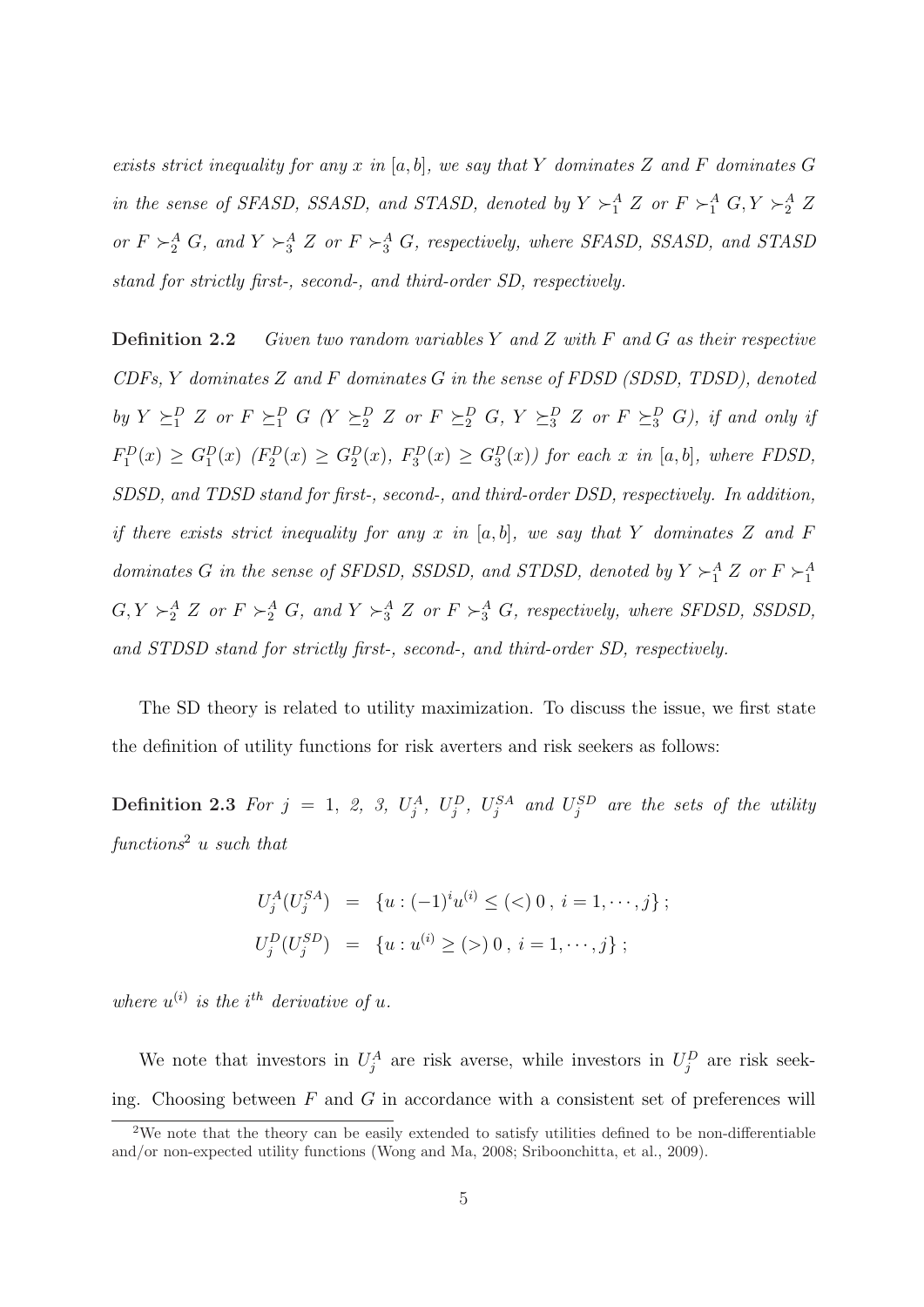satisfy the von Neumann-Morgenstern (1944) consistency properties. Accordingly, F is (strictly) preferred to G, or equivalently, Y is (strictly) preferred to Z if  $\Delta Eu$  $u(F) - u(G) \equiv u(Y) - u(Z) \ge 0$  (> 0), where  $u(F) \equiv u(Y) \equiv \int_{a}^{b}$  $\int_a^b u(x)dF(x)$  and  $u(G) \equiv u(Z) \equiv \int_a^b$  $a<sup>0</sup> u(x)dG(x)$ . The ASD and DSD approaches are regarded as two of the most useful tools for ranking uncertain investment prospects, since ranking assets have been proven (Li and Wong, 1999) to be equivalent to utility maximization for the preferences of risk-averse and risk-seeking investors as shown in the following proposition:

**Proposition 2.1** Let Y and Z be random variables with CDFs  $F$  and  $G$ , respectively. Suppose u is a utility function. For  $j = 1, 2$  and 3,  $F \succeq_j^A (\succeq_j^A) G$  if and only if  $u(F) \geq$  $(S)u(G)$  for any u in  $U_j^A$   $(U_j^{SA})$ , and  $F \succeq_j^D (\succeq_j^D)G$  if and only if  $u(F) \ge (>)u(G)$  for any u in  $U_j^D$  ( $U_j^{SD}$ ).

The existence of ASD implies that the expected utility of the risk-averse investor is always higher when holding the dominant asset than when holding the dominated asset, and consequently, the dominated asset would not be chosen. We note that a hierarchical relationship exists in ASD: FASD implies SASD, which, in turn, implies TASD. However, the converse is not true. Similarly, the hierarchical relationships also exist in DSD. Thus, it is a common practice to report only the lowest dominance order of ASD and DSD.

### 3 SD Tests for Risk Averters and Risk Seekers

The tests developed by Davidson and Duclos (DD, 2000), Barrett and Donald (BD, 2003) and Linton, et al. (LMW, 2005) are the most commonly used statistics to investigate the preference for risk averters. Since the test developed by DD is found<sup>3</sup> to be one of the most powerful statistics to test the significance of stochastic dominance and yet one of the least conservative in size, in this paper we discuss only the DD test and extend the

<sup>&</sup>lt;sup>3</sup>See, for example, Wei and Zhang (2003), Tse and Zhang (2004) and Lean, et al. (2008) for more information.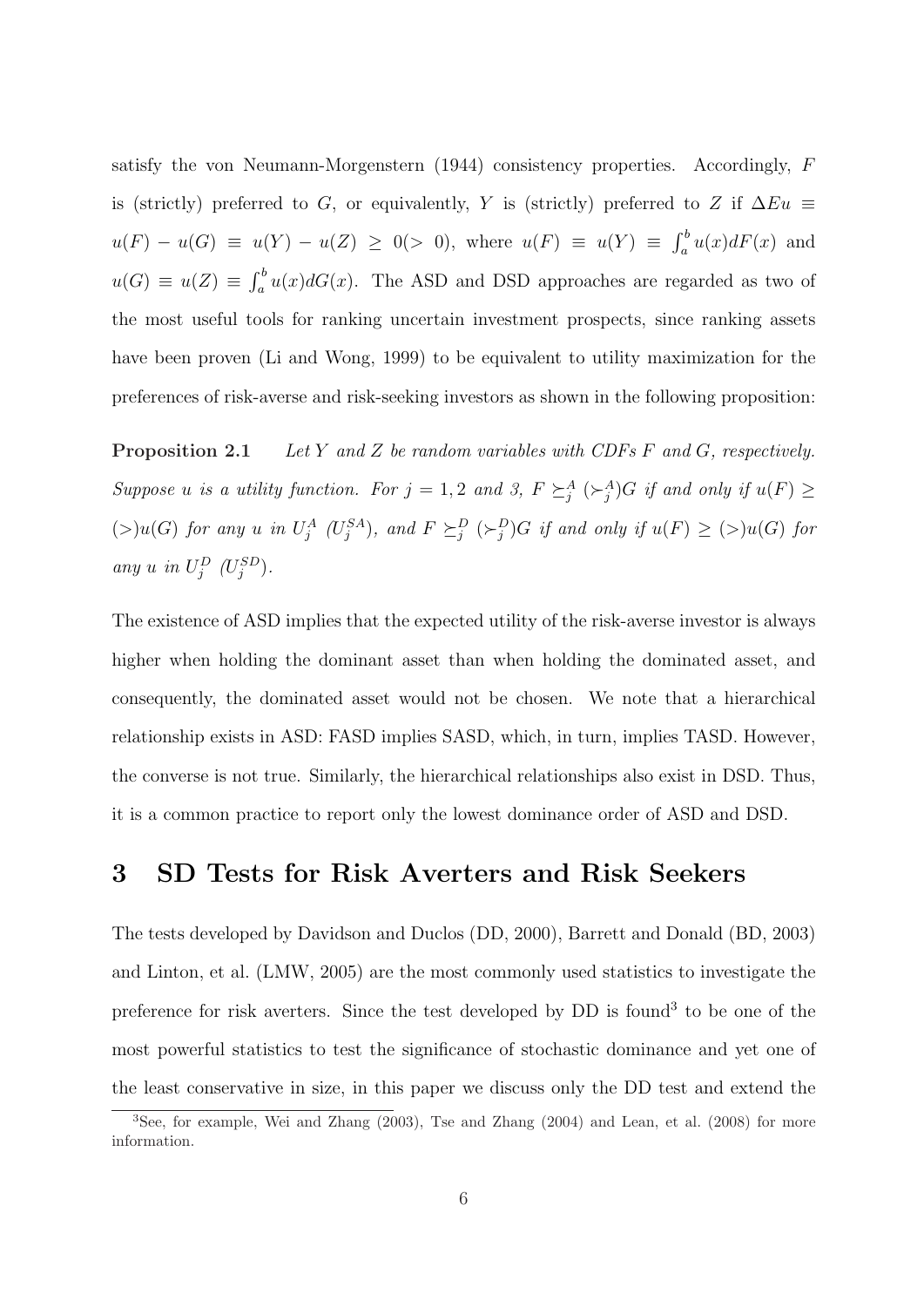theory by modifying only the DD test for risk averters and risk seekers in the following subsections. One could easily use the idea in our paper to extend the BD and LMW tests or other SD tests to test for the preferences for risk seekers.

#### 3.1 ASD Tests for Risk Averters

In light of the definition of ASD's, one may want to test the following hypothesis, for  $j = 1, 2, 3,$ 

$$
H_0^A: F_j^A \equiv G_j^A,
$$

against three alternatives

$$
H_1^A: \tF \not\equiv_j^A G, \text{ two sided test},
$$
  
\n
$$
H_{1l}^A: \tF \succ_j^A G_j, \text{ one sided test},
$$
  
\n
$$
H_{1r}^A: \tF \prec_j^A G, \text{ one sided test}.
$$
  
\n(3.1)

The three hypotheses are equivalent to

 $H_1^A: \tF_j^A(x) \neq G_j^A(x)$ , for some x,  $H_{1l}^A: \quad F_j^A(x) \leq G_j^A(x), \forall x$  and the inequality is strict for at least one x,  $H_{1r}^A: \quad F_j^A(x) \geq G_j^A(x), \forall x$  and the inequality is strict for at least one x.

Now, assume the data  $\{f_i\}$   $(i = 1, 2, \dots, N_f)$  and  $\{g_i\}$   $(i = 1, 2, \dots, N_g)$  are observations drawn from the independent random variables Y and Z with distribution functions F and G, respectively. The integrals  $F_j^A$  and  $G_j^A$  for F and G are defined in (2.1) for  $j = 1, 2$  and 3. For a grid of pre-selected points  $\{x_k, k = 1, \dots, K\}$ , Davidson and Duclos propose to use the following  $j<sup>th</sup>$  order ascending DD test statistic,  $T_j^A(x)$   $(j = 1, 2, 3)$ to test for  $H_1^A$ ,  $H_{1l}^A$ , and  $H_{1r}^A$ :

$$
T_j^A(x) = \frac{\hat{F}_j^A(x) - \hat{G}_j^A(x)}{\sqrt{\hat{V}_j^A(x)}},\tag{3.2}
$$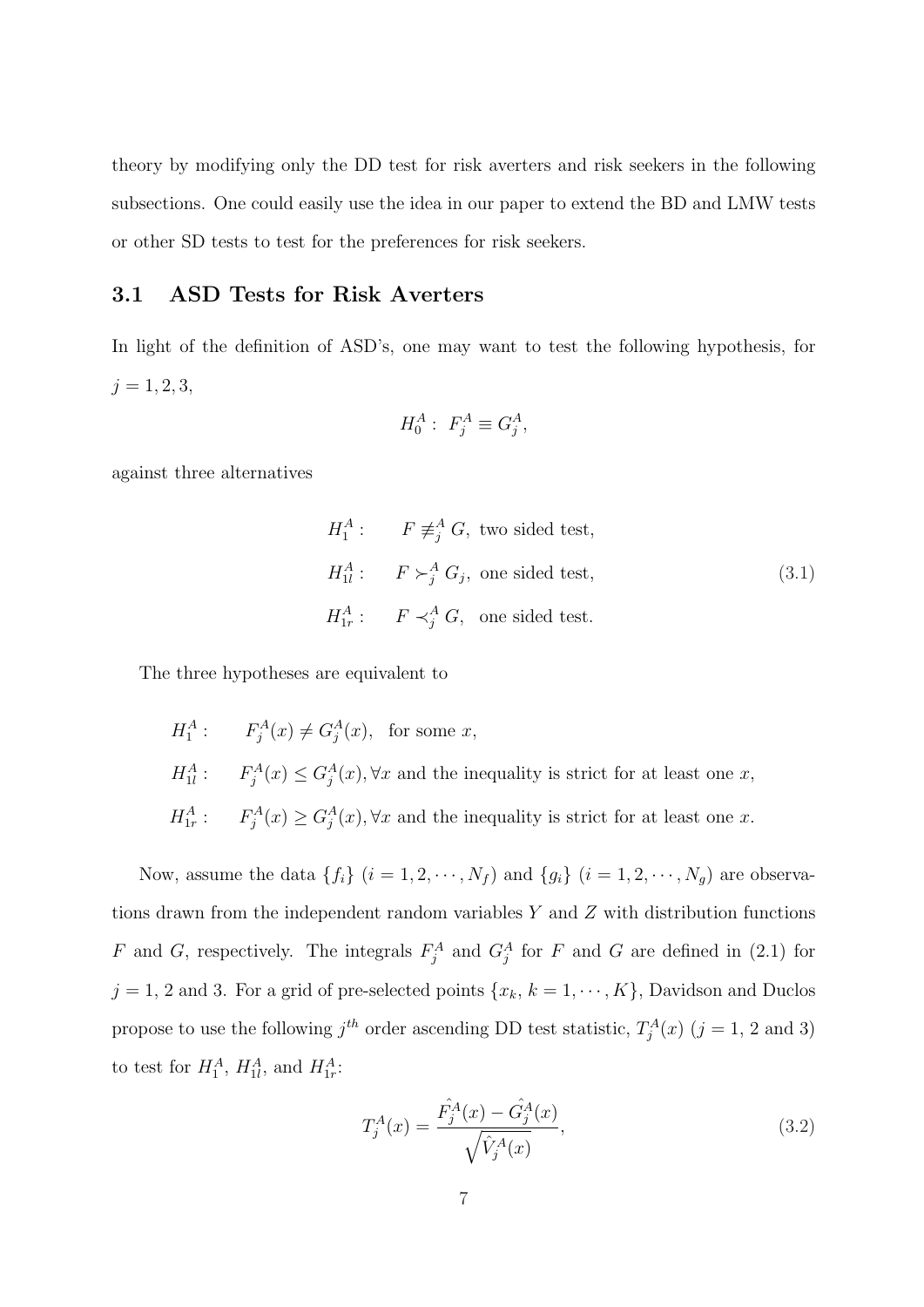where

$$
\hat{V}_{j}^{A}(x) = \hat{V}_{F_{j}}^{A}(x) + \hat{V}_{G_{j}}^{A}(x),
$$
\n
$$
\hat{H}_{j}^{A}(x) = \frac{1}{N_{h}(j-1)!} \sum_{i=1}^{N_{h}} (x - h_{i})_{+}^{j-1},
$$
\n
$$
\hat{V}_{H_{j}}^{A}(x) = \frac{1}{N_{h}} \left[ \frac{1}{N_{h}((j-1)!)^{2}} \sum_{i=1}^{N_{h}} (x - h_{i})_{+}^{2(j-1)} - \hat{H}_{j}^{A}(x)^{2} \right], \quad H = F, G; \quad h = f, g.
$$
\n(3.3)

It is not difficult to show that under the null hypothesis  $H_0^A$ , for each fixed  $x \in$  $(a, b), T_j^A(x) \to N(0, 1)$ , the standard normal distribution. However, the limiting joint distribution of  $(T_j^A(x_1), T_j^A(x_2))$  does not have independent components for any  $x_1 \neq x_2$ . More importantly, the limiting correlation depends on the null in which the distribution functions  $F = G$ . Therefore, it is empirically difficult to test the hypotheses described in (3.1). One may incorporate the idea proposed by Bishop, et al. (1992) to test the null hypothesis for a pre-designated finite number of values  $\{x_k, k = 1, \dots, K\}$  and then test the following weaker hypotheses:

$$
H_0^{AK}: F_j^A(x_k) = G_j^A(x_k) \text{ for all } x_k;
$$
  
\n
$$
H_1^{AK}: F_j^A(x_k) \neq G_j^A(x_k) \text{ for some } x_k;
$$
  
\n
$$
H_{1l}^{AK}: F_j^A(x_k) \leq G_j^A(x_k) \text{ for all } x_k, F_j^A(x_k) < G_j^A(x_k) \text{ for some } x_k;
$$
  
\n
$$
H_{1r}^{AK}: F_j^A(x_k) \geq G_j^A(x_k) \text{ for all } x_k \ F_j^A(x_k) > G_j^A(x_k) \text{ for some } x_k.
$$

Under the null hypothesis  $H_0^{AK}$ , DD show that  $T_j^A$  is asymptotically distributed as the studentized maximum modulus (SMM) distribution (Richmond, 1982). To implement the DD test, the  $T_j^A$  is computed at each grid point and the null hypothesis,  $H_0^{AK}$ , is rejected if

$$
\max_{k \leq K} |T_j^A(x_k)| > M_{\infty, \alpha/2}^K
$$
, for the alternative  $H_1^{AK}$ ;  
\n
$$
\min_{k \leq K} T_j^A(x_k) < -M_{\infty, \alpha}^K
$$
, for the alternative  $H_{1l}^{AK}$ ;  
\n
$$
\max_{k \leq K} T_j^A(x_k) > M_{\infty, \alpha}^K
$$
, for the alternative  $H_{1r}^{AK}$ ;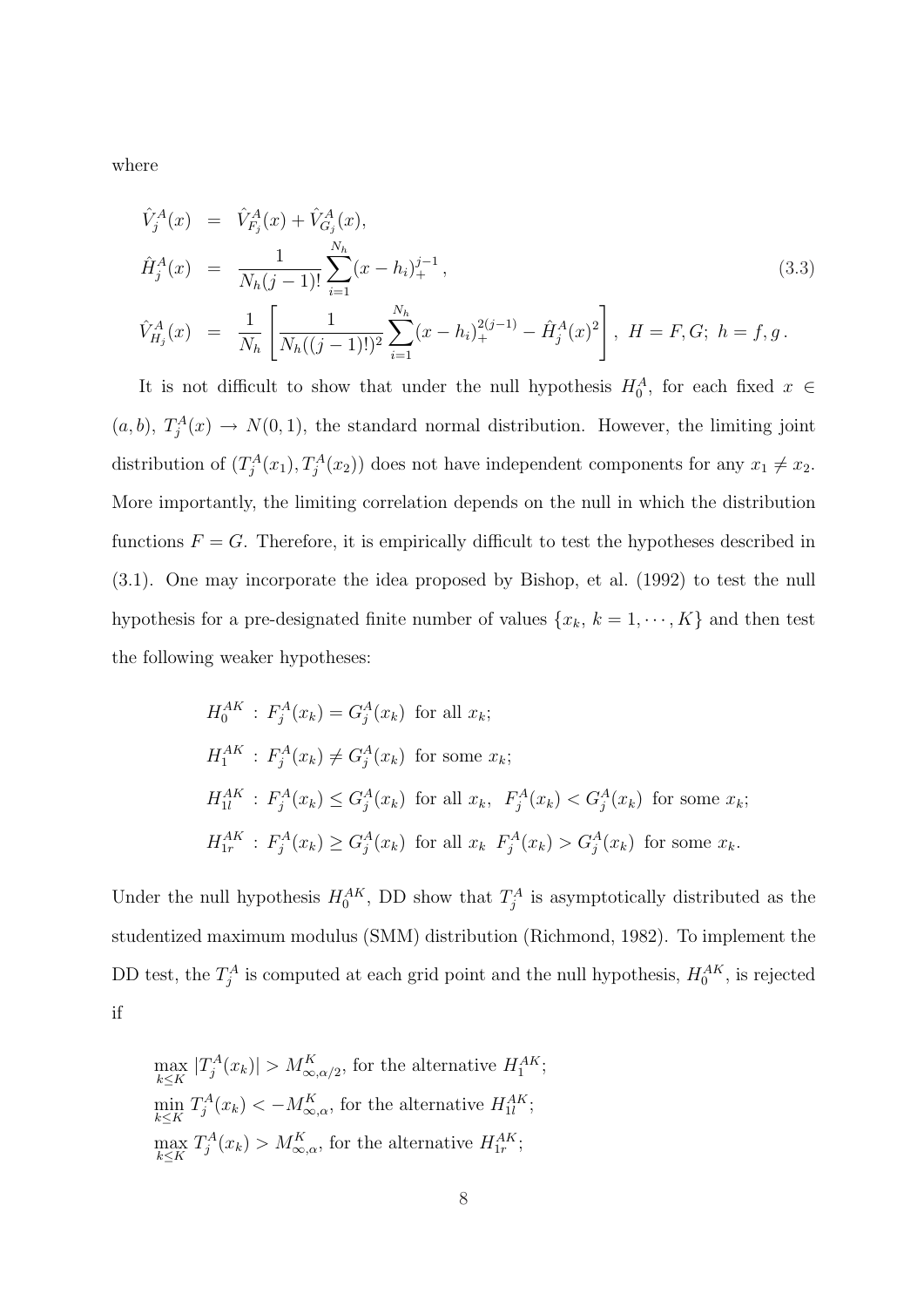where  $M_{\infty,\alpha}^K$  is the  $1-\alpha$  percentile of  $M_{\infty}^K$  tabulated by Stoline and Ury (1979):

Remark 3.1 The DD test compares distributions at a finite number of grid points. Various studies examine the choice of grid points. For example, Tse and Zhang (2004) show that an appropriate choice of  $K$  for reasonably large samples ranges from 6 to 15. Too few grids will miss information about the distributions between any two consecutive grids (Barrett and Donald, 2003), and too many grids will be said to violate the independence assumption required by the SMM distribution (Richmond, 1982). To make the comparisons comprehensive without too much violating the independence assumption, Fong, et al. (2005), Gasbarro, et al. (2007), and Wong, et al. (2008) suggest to use the 10 major partitions with 10 minor partitions within any two consecutive major partitions in each comparison and draw statistical inference based on the SMM distribution for  $K = 10$  and infinite degrees of freedom.

As we have pointed out earlier that the limiting distributions of  $T_j^A(x)$  are not independent even for two points partition. More importantly, the limiting correlations would depend on the null in which distributions  $F = G$ . To solve these problems, we suggest to investigate the limiting distribution of  $T_j^A(x)$ ,  $a < x < b$ , regarded as a stochastic process. To do so, we establish the following theorem.

**Theorem 3.1** Let  $\{f_i\}$   $(i = 1, 2, \dots, N_f)$  and  $\{g_i\}$   $(i = 1, 2, \dots, N_g)$  be random observations drawn from the independent random variables Y and Z, with continuous distribution functions F and G, respectively. Under the null hypothesis  $F \equiv G$ , the j<sup>th</sup> order ASD test statistics,  $T_j^A(x)$  (j = 1, 2 and 3), weakly tends to a limiting Gaussian process with mean 0, variance 1, and correlation function  $r^{A}(x, y)$  in which for the case  $j = 1$ , we get

$$
r_1^A(x,y) = \frac{F(x \wedge y) - F(x)F(y)}{\sqrt{F(x)F(y)(1 - F(x))(1 - F(y))}},
$$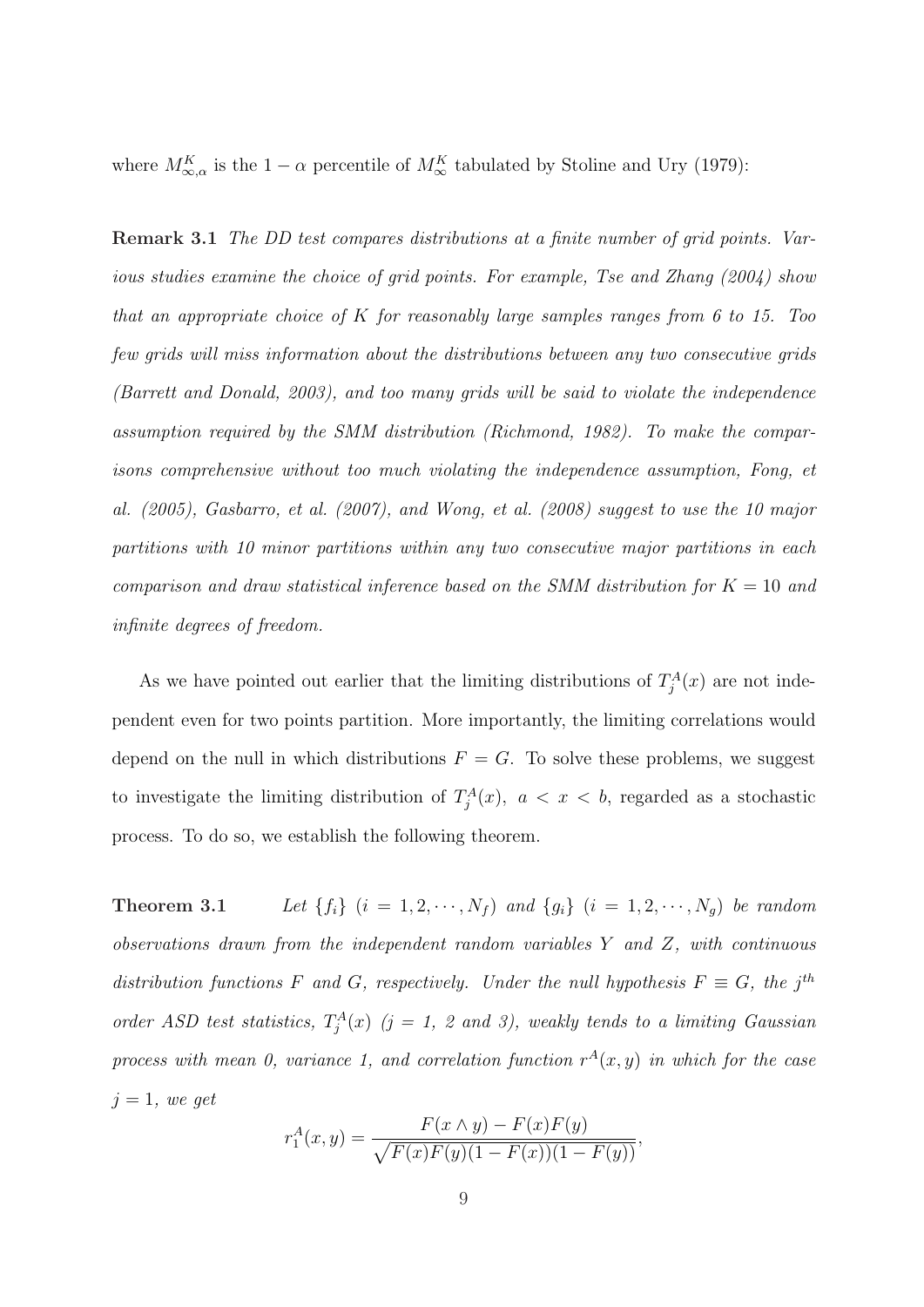and for the case  $j > 1$ , we have

$$
r^{A}(x,y) = \frac{\int_{a}^{x} \int_{a}^{y} (x-t)^{j-2} (y-s)^{j-2} (F(t \wedge s) - F(t)F(s)) dt ds}{\sqrt{V_{j}^{A}(x)V_{j}^{A}(y)}},
$$

where  $\hat{H}^{A}_{j}(x)$  and  $\hat{V}^{A}_{j}(x)$  for  $H = F$  and G are defined in (3.2),

$$
V_1^A(x) = F(x)(1 - F(x)),
$$

and

$$
V_j^A(x) = \int_a^x \int_a^x (x-t)^{j-2} (x-s)^{j-2} (F(t \wedge s) - F(t)F(s)) dt ds.
$$

Based on this theorem, to test the hypotheses in (3.1), we propose to reject the null hypothesis  $H_0^A$  if

$$
\max_{a < x < b} |T_j^A(x)| > M_{\alpha/2}^A
$$
, for the alternative  $H_1^A$ ;  
\n
$$
\min_{a < x < b} T_j^A(x) < -M_{\alpha}^A
$$
, for the alternative  $H_{1l}^A$ ;  
\n
$$
\max_{a < x < b} T_j^A(x) > M_{\alpha}^A
$$
, for the alternative  $H_{1r}^A$ ;

in which we suggest to obtain the critical values  $M_{\alpha}^{A}$  by a bootstrap approach that will be described later in the paper.

In many cases, the asset random variables  $Y$  and  $Z$  are not independent of each other. Assume that they have a joint distribution  $Q(y, z)$  with marginal distributions  $F$ and G. Suppose that the sample is drawn in a way that  $\{(f_i, g_i), i = 1, \dots, m, f_k, g_l, k =$  $m+1, \dots, N_f; l = m+1, \dots, N_g$  are mutually independent. In such a case, the covariance of  $\hat{F}_j^A(x)$  and  $\hat{G}_j^A(x)$  can be estimated by

$$
\hat{V}_{FG_j}^A(x) = \frac{1}{N_f N_g((j-1)!)^2} \sum_{i=1}^m (x - f_i)_+^{j-1} (x - g_i)_+^{j-1} - \frac{m}{N_f N_g} \hat{F}_j^A(x) \hat{G}_j^A(x).
$$

Hence, the variance of  $\hat{F}_j^A(x) - \hat{G}_j^A(x)$  can be estimated by

$$
\hat{V}_j^A(x) = \hat{V}_{F_j}^A(x) + \hat{V}_{G_j}^A(x) - 2\hat{V}_{FG_j}^A(x),\tag{3.4}
$$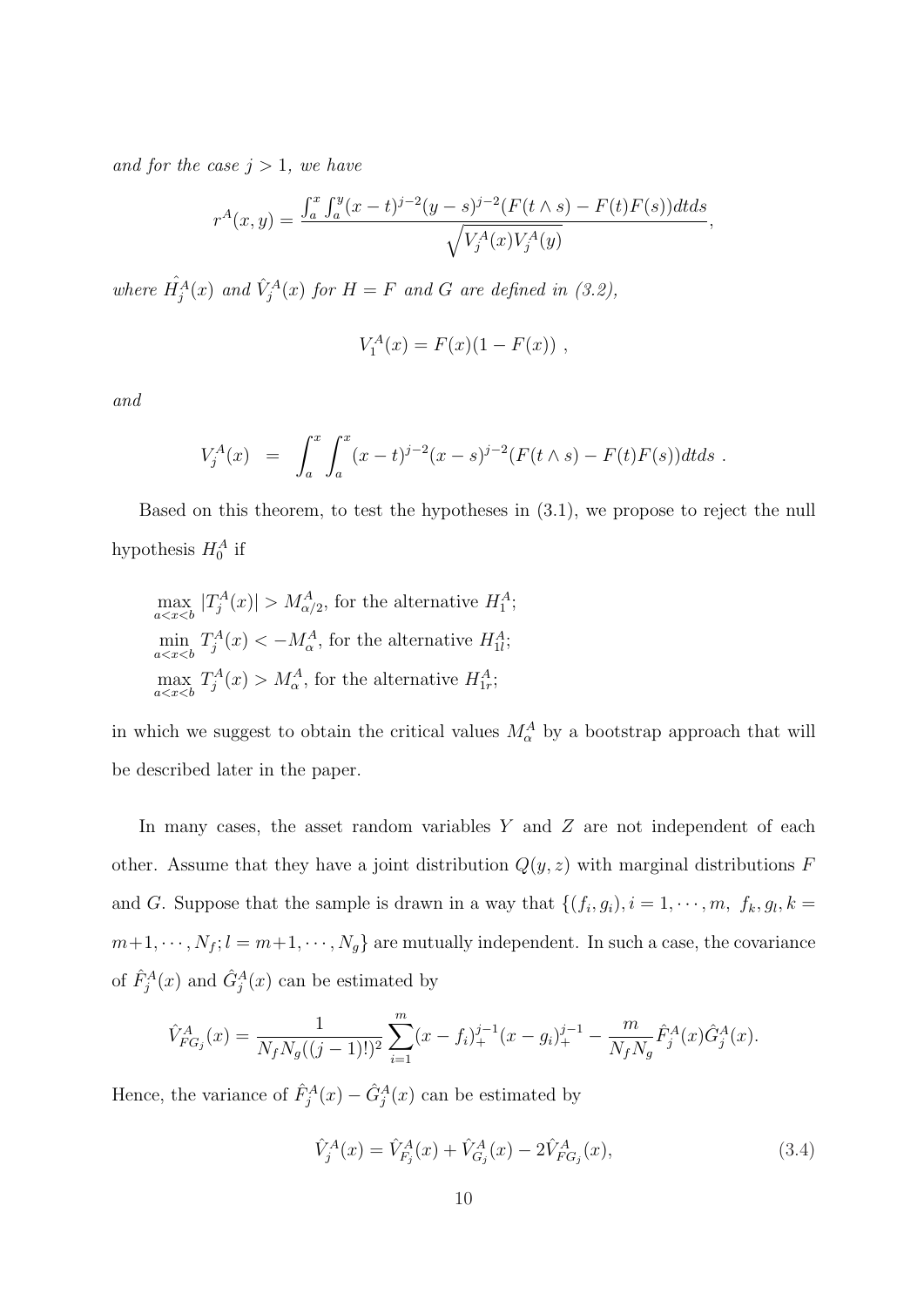in which the integrals  $F_j^A$  and  $G_j^A$  are defined in (2.1) for  $j = 1, 2$  and 3. Thereafter, one may define the test statistic  $T_j^A(x)$  by (3.2) with the new  $\hat{V}_j^A(x)$  defined in (3.4). We summarize the result in the following theorem:

**Theorem 3.2** Let  $\{f_i\}$   $(i = 1, 2, \dots, N_f)$  and  $\{g_i\}$   $(i = 1, 2, \dots, N_g)$  be random observations drawn from the dependent random variables Y and Z, with continuous joint distribution function  $Q(x, y)$  and marginal distribution functions F and G, respectively. Suppose the samples are drawn as described earlier; that is, we assume that  $(f_i, g_i)$ ;  $i =$  $1, \dots, m$  are pairwisely drawn and the rest are independent. Suppose that  $m/(N_f + N_g) \rightarrow$  $\lambda$ . Then, under the null hypothesis  $F \equiv G$ , the j<sup>th</sup> order ASD test statistic,  $T_j^A(x)$  $(j = 1, 2 \text{ and } 3)$ , weakly tends to a limiting Gaussian process with mean 0, variance 1, and correlation function  $r_{j, \text{dep}}^A(x, y)$  in which for the case  $j = 1$ , we get

$$
r_{1, \text{ dep}}^{A}(x, y) = \frac{F(x \wedge y) - \lambda Q(x, y) - (1 - 2\lambda)F(x)F(y)}{\sqrt{F(x)F(y)(1 - F(x))(1 - F(y))}},
$$

and for the case  $j > 1$ , we have

$$
r_{j, \text{ dep}}^{A}(x, y) = \frac{V_{j}^{A}(x, y)}{\sqrt{V_{j}^{A}(x)V_{j}^{A}(y)}},
$$

where  $\hat{H}^{A}_{j}(x)$  and  $\hat{V}^{A}_{j}(x)$  for  $H = F$  and G are defined in (3.3) and (3.4), respectively, and

$$
V_j^A(x) = \int_a^x \int_a^x (x-t)^{j-2} (x-s)^{j-2} (F(t \wedge s) - F(t)F(s)) dt ds \text{ and}
$$
  
\n
$$
V_j^A(x,y) = \int_a^x \int_a^y (x-t)^{j-2} (y-s)^{j-2} [(F(t \wedge s) - \lambda (Q(t,s) + Q(s,t)) - (1-2\lambda)F(t)F(s))] dt ds.
$$

#### 3.2 DSD Tests for Risk Seekers

In this paper, we modify the DD test for risk averters to be DD test statistic for risk seekers and we call it the descending DD test statistic. Let  $\{f_i\}$   $(i = 1, 2, \dots, N_f)$  and  ${g_i}$   $(i = 1, 2, \cdots, N_g)$  be observations drawn from the independent random variables Y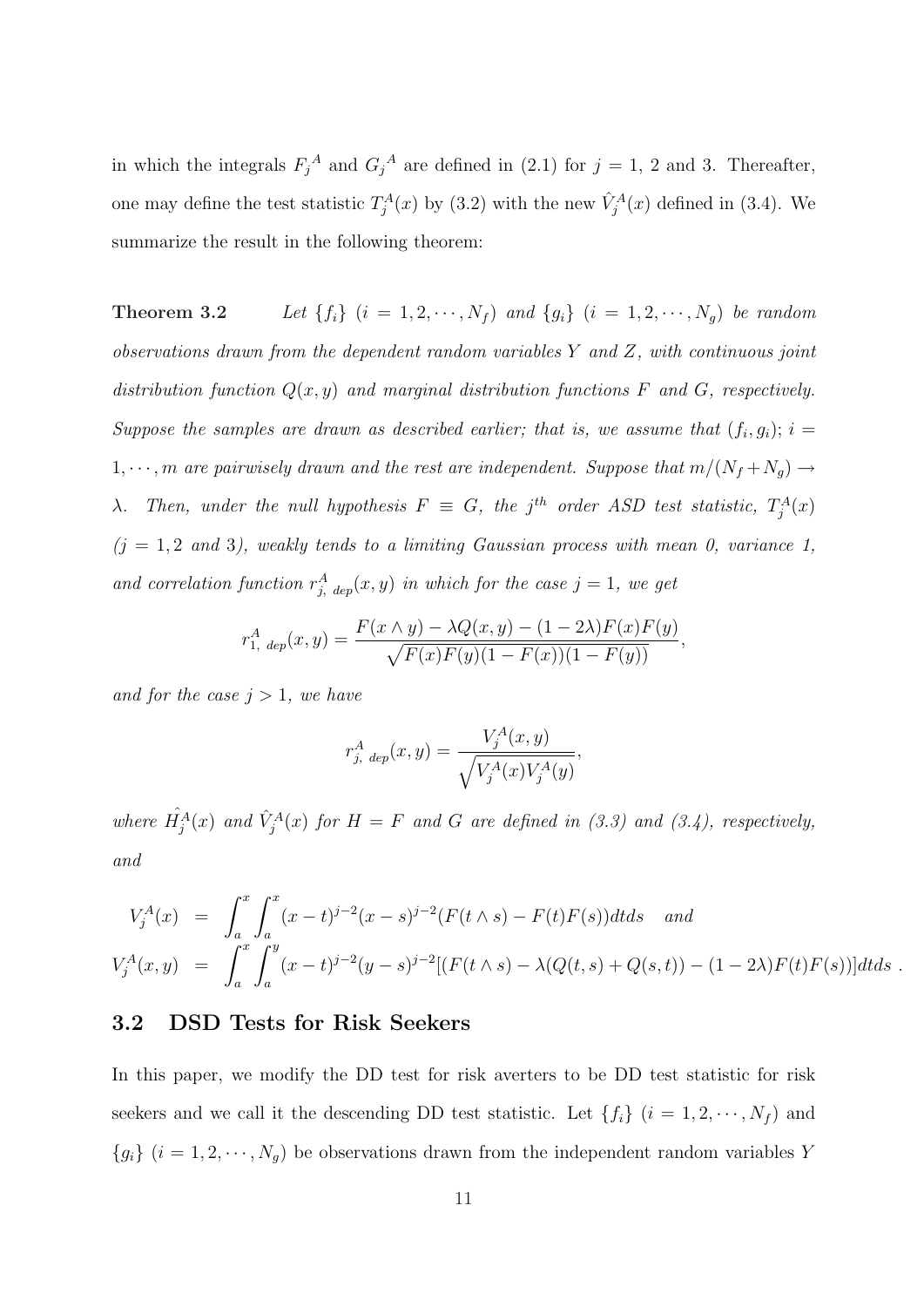and Z with distribution functions F and G, respectively. The integrals  $F_j^D$  and  $G_j^D$  for F and G are defined in (2.1) for  $j = 1, 2$  and 3. For a grid of pre-selected points  ${x_k}$ ,  $k = 1, \dots, K$ , the j<sup>th</sup> order descending DD test statistic,  $T_j^D(x)$  (j = 1, 2 and 3), is:

$$
T_j^D(x) = \frac{\hat{F}_j^D(x) - \hat{G}_j^D(x)}{\sqrt{\hat{V}_j^D(x)}},\tag{3.5}
$$

where

$$
\hat{V}_j^D(x) = \hat{V}_{F_j}^D(x) + \hat{V}_{G_j}^D(x),
$$
\n
$$
\hat{H}_j^D(x) = \frac{1}{N_h(j-1)!} \sum_{i=1}^{N_h} (h_i - x)_{+}^{j-1},
$$
\n
$$
\hat{V}_{H_j}^D(x) = \frac{1}{N_h} \left[ \frac{1}{N_h((j-1)!)^2} \sum_{i=1}^{N_h} (h_i - x)_{+}^{2(j-1)} - \hat{H}_j^D(x)^2 \right], \ H = F, G; \ h = f, g;
$$

in which the integrals  $F_j^D$  and  $G_j^D$  are defined in (2.1) for  $j = 1, 2$  and 3. For  $k =$  $1, \dots, K$ , the following hypotheses are tested for risk seekers:

$$
H_0^D: F_j^D(x_k) = G_j^D(x_k) \text{ for all } x_k;
$$
  
\n
$$
H_1^D: F_j^D(x_k) \neq G_j^D(x_k) \text{ for some } x_k;
$$
  
\n
$$
H_{1l}^D: F_j^D(x_k) \geq G_j^D(x_k) \text{ for all } x_k, F_j^D(x_k) > G_j^D(x_k) \text{ for some } x_k;
$$
  
\n
$$
H_{2r}^D: F_j^D(x_k) \leq G_j^D(x_k) \text{ for all } x_k \ F_j^D(x_k) < G_j^D(x_k) \text{ for some } x_k.
$$

Under the null hypothesis  $H_0^D$ , one may believe that  $T_j^D$  is asymptotically distributed as the studentized maximum modulus (SMM) distribution (Richmond, 1982). Similar to the argument we correct the ASD test in last subsection, this is not correct and we correct the theory for the DSD test as follows:

To implement the DD test,  $T_j^D$ , for risk seekers for  $j = 1, 2, 3$ , one should test the following hypothesis at each grid point being computed:

$$
H_0^D: F_j^D \equiv G_j^D,
$$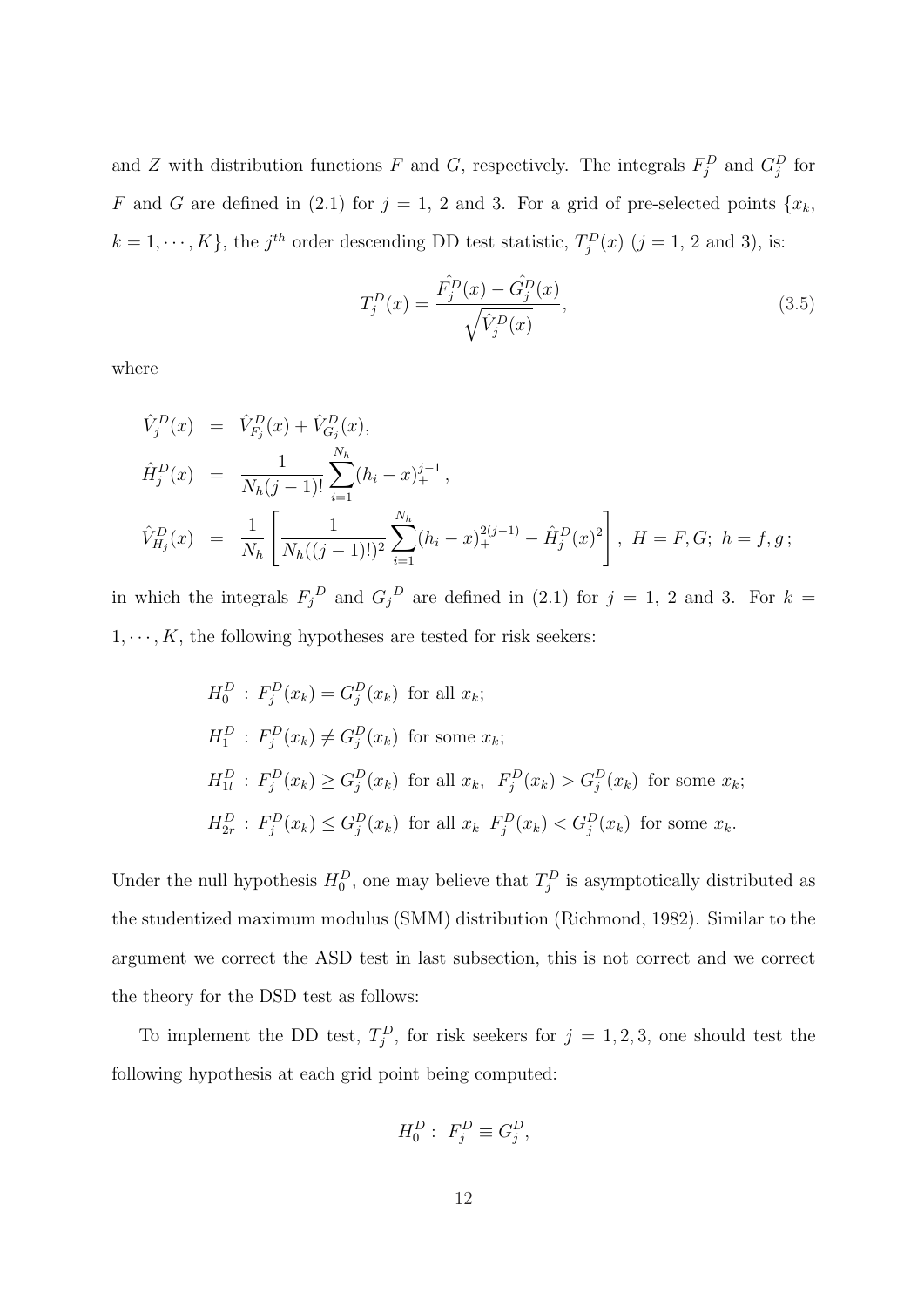against three alternatives

$$
H_1^D: \tF \not\equiv_j^D G, \t two \t sidet \t test,
$$
  

$$
H_{1l}^D: \tF \succ_j^D G_j, \t one \t sidet \t test,
$$
  

$$
H_{1r}^D: \tF \prec_j^D G, \t one \t sidet \t test.
$$
  
(3.6)

The three hypotheses are equivalent to

$$
H_1^D: \tF_j^D(x) \neq G_j^D(x), \tfor some x,
$$
  
\n
$$
H_{1l}^D: \tF_j^D(x) \geq G_j^D(x), \forall x \text{ and the inequality is strict for at least one } x,
$$
  
\n
$$
H_{1r}^D: \tF_j^D(x) \leq G_j^D(x), \forall x \text{ and the inequality is strict for at least one } x.
$$

Using a similar technique as the development of Theorem 3.1, we obtain the following theorem for DSD test:

**Theorem 3.3** Let  $\{f_i\}$   $(i = 1, 2, \dots, N_f)$  and  $\{g_i\}$   $(i = 1, 2, \dots, N_g)$  be random observations drawn from the independent random variables Y and Z, with continuous distribution functions F and G, respectively. Under the null hypothesis  $F \equiv G$ , the j<sup>th</sup> order DSD test statistic,  $T_j^D(x)$  (j = 1, 2 and 3), weakly tends to a limiting Gaussian process with mean 0, variance 1, and correlation function  $r^{A}(x, y)$  in which for the case  $j = 1$ , we get

$$
r_1^D(x,y) = \frac{F(x \wedge y) - F(x)F(y)}{\sqrt{F(x)F(y)(1 - F(x))(1 - F(y))}},
$$

and for the case  $j > 1$ , we have

$$
r^{D}(x,y) = \frac{\int_{x}^{b} \int_{y}^{b} (t-x)^{j-2} (s-y)^{j-2} (F(t \wedge s) - F(t)F(s)) dt ds}{\sqrt{V_{j}^{D}(x) V_{j}^{D}(y)}},
$$

where  $\hat{H}^D_j(x)$  and  $\hat{V}^D_j(x)$  are defined in (3.5) for  $H = F$  and  $G$ ,

$$
V_1^D(x) = F(x)(1 - F(x)),
$$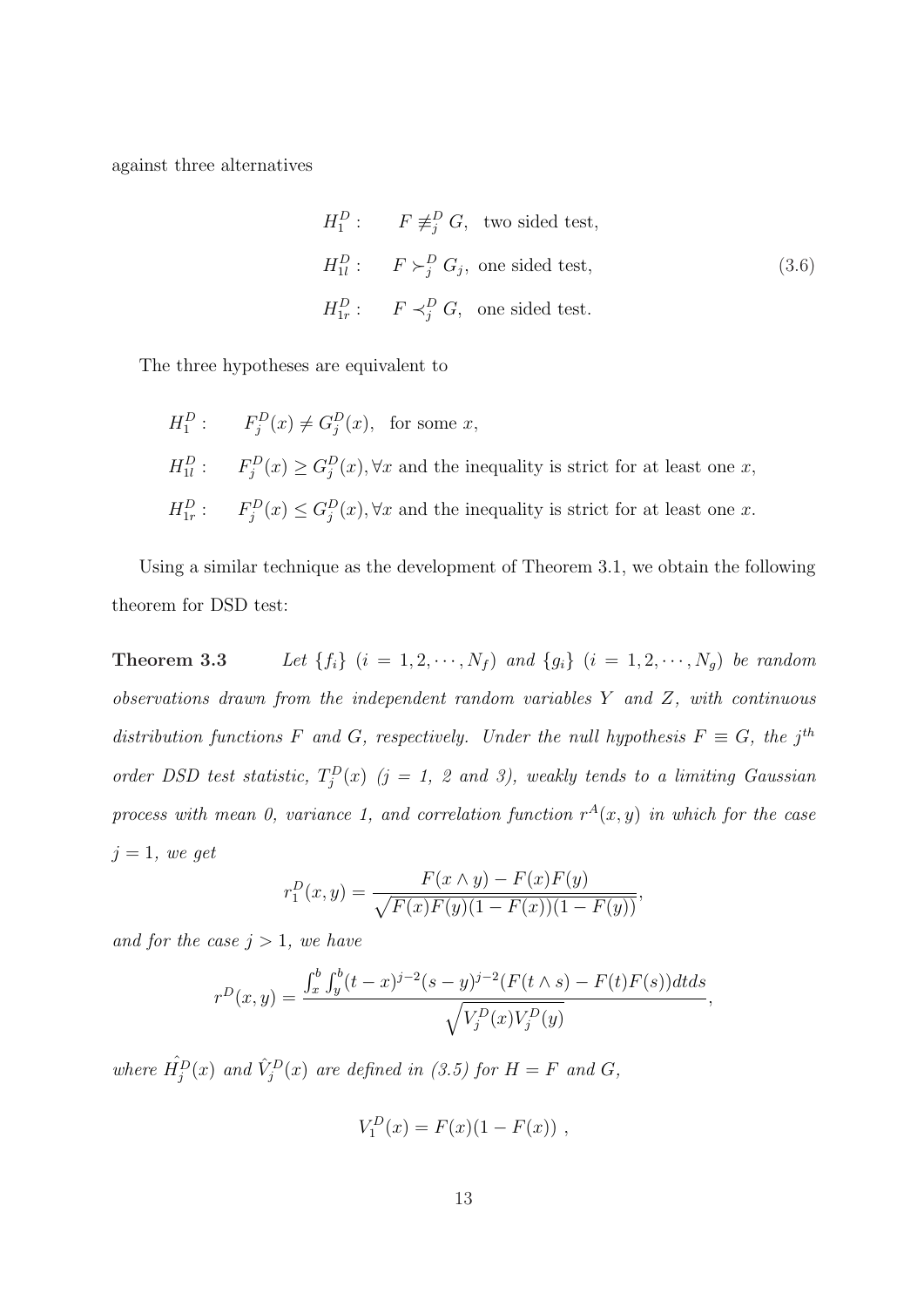and

$$
V_j^D(x) = \int_x^b \int_x^b (t-x)^{j-2} (s-x)^{j-2} (F(t \wedge s) - F(t)F(s)) dt ds.
$$

The proof of this theorem is given in Appendix. Based on this theorem, to test the hypotheses (3.6), we propose to reject the null hypothesis  $H_0^D$  if

$$
\max_{a < x < b} |T_j^D(x)| > M_{\alpha/2}^D \text{, for the alternative } H_1^D;
$$
\n
$$
\max_{a < x < b} T_j^D(x) > M_{\alpha}^D \text{, for the alternative } H_{1l}^D;
$$
\n
$$
\min_{a < x < b} T_j^D(x) < -M_{\alpha}^D \text{, for the alternative } H_{1r}^D;
$$

where critical values  $M_{\alpha}^{D}$  is suggested to be found by a bootstrap approach which will be described later in our paper.

Similar to the case of the ASD tests, the asset random variables  $Y$  and  $Z$  may not be independent of each other. Now, we assume that the samples have the same structure as described in last subsection. In such a case, the covariance of  $\hat{F}_j^D(x)$  and  $\hat{G}_j^D(x)$  can be estimated by

$$
\hat{V}_{FG_j}^D(x) = \frac{1}{N_f N_g ((j-1)!)^2} \sum_{i=1}^m (f_i - x)_+^{j-1} (g_i - x)_+^{j-1} - \frac{m}{N_f N_g} \hat{F}_j^D(x) \hat{G}_j^D(x).
$$

Hence, the variance of  $\hat{F}_j^D(x) - \hat{G}_j^D(x)$  can be estimated by

$$
\hat{V}_j^D(x) = \hat{V}_{F_j}^D(x) + \hat{V}_{G_j}^D(x) - 2\hat{V}_{FG_j}^D(x). \tag{3.7}
$$

Then, one may define the test statistic  $T_j^D(x)$  by (3.5) with the newly defined  $\hat{V}_j^D(x)$ . The proof of Theorem 3.3 is given in the Appendix.

**Theorem 3.4** Let  $\{f_i\}$   $(i = 1, 2, \dots, N_f)$  and  $\{g_i\}$   $(i = 1, 2, \dots, N_g)$  be random observations drawn from the dependent random variables Y and Z, with continuous joint distribution function  $Q(x, y)$  and marginal distribution functions F and G, respectively. Suppose the samples are drawn as described earlier; that is, we assume that  $(f_i, g_i)$ ;  $i =$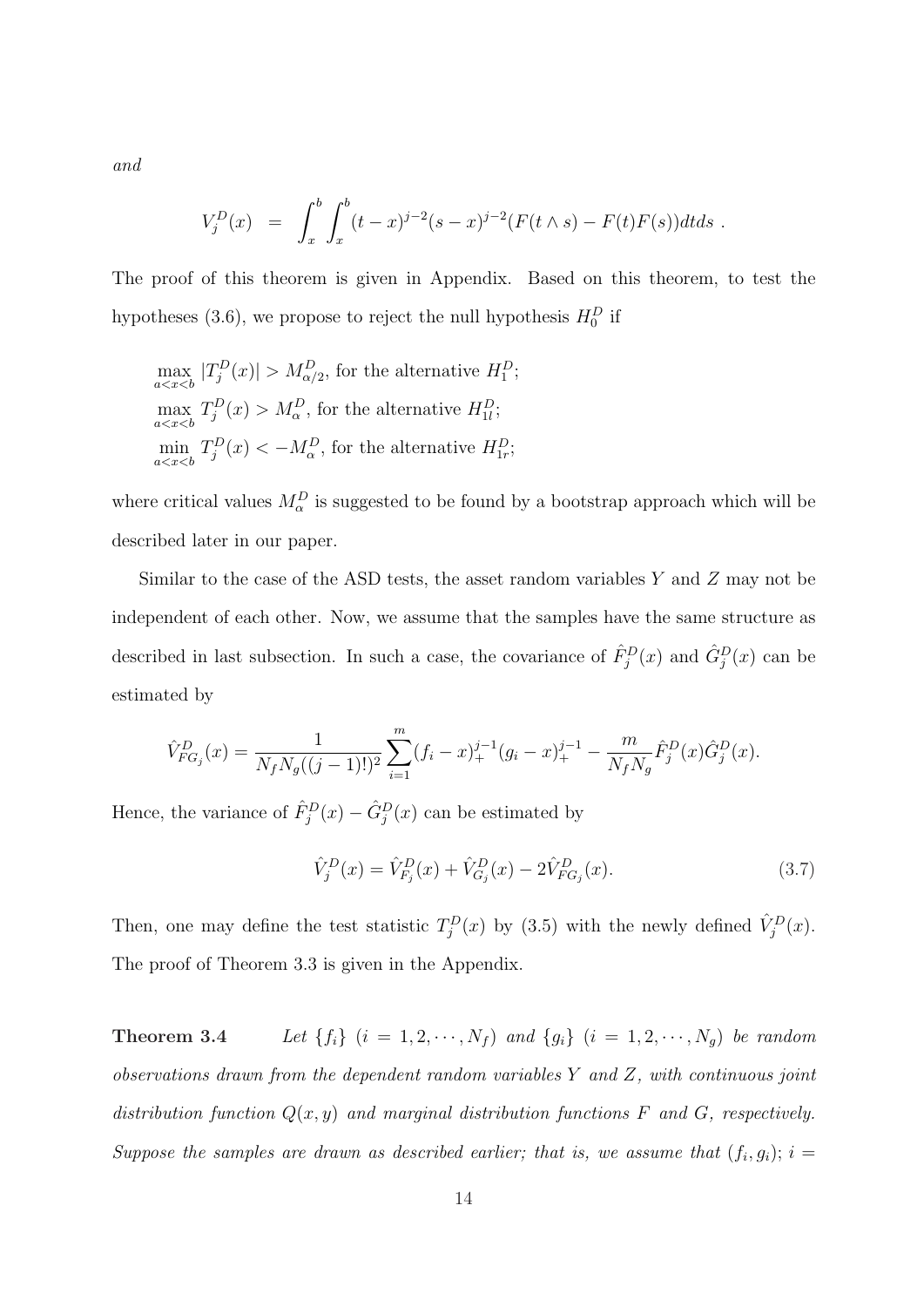1,  $\cdots$ , m are pairwisely drawn and the rest are independent. Suppose that  $m/(N_f+N_g) \rightarrow$  $\lambda$ . Then, under the null hypothesis  $F \equiv G$ , the j<sup>th</sup> order DSD test statistic,  $T_j^D(x)$  $(j = 1, 2 \text{ and } 3)$ , weakly tends to a limiting Gaussian process with mean 0, variance 1, and correlation function  $r_{j, \text{dep}}^D(x, y)$  in which for the case  $j = 1$ , we get

$$
r_{1, \text{dep}}^D(x, y) = \frac{F(x \wedge y) - \lambda Q(x, y) - (1 - 2\lambda)F(x)F(y)}{\sqrt{F(x)F(y)(1 - F(x))(1 - F(y))}},
$$

and for the case  $j > 1$ , we have

$$
r_{j, \text{dep}}^{D}(x, y) = \frac{V_{j}^{D}(x, y)}{\sqrt{V_{j}^{D}(x)V_{j}^{D}(y)}},
$$

where  $\hat{H}_j^D(x)$  and  $\hat{V}_j^D(x)$  for  $H = F$  and G are defined in (3.3) and (3.7), respectively, and obtain

$$
V_j^D(x) = \int_x^b \int_x^b (t-x)^{j-2}(s-x)^{j-2}(F(t \wedge s) - F(t)F(s))dtds
$$
  
\n
$$
V_j^D(x,y) = \int_x^b \int_y^b (t-x)^{j-2}(s-y)^{j-2}[(F(t \wedge s) - \lambda(Q(t,s) + Q(s,t)) - (1-2\lambda)F(t)F(s))]dtds.
$$

## 4 Determination of Critical Values

In this section, we discuss only the situation in which the variables are independent. The situation in which the variables are dependent could be obtained similarly. Suppose the variables being examined are independent and the sample series  $\{f_i, i = 1, 2, \cdots, N_f\}$ and  $\{g_i, i = 1, 2, \dots, N_g\}$  are iid. We draw two resamples  $\{f_i^*, i = 1, 2, \dots, N_f\}$  and  ${g_i^*, i = 1, 2, \cdots, N_g}$  from the pooled sample  ${f_{(i), g_{(j)}, i = 1, 2, \cdots, N_f, j = 1, 2, \cdots, N_g}}$ the DD test statistics  $(\hat{T}_j^A$  and  $\hat{T}_j^D$   $(j = 1, 2, 3)$  defined in (3.2) and (3.5) can then be bootstrapped. Using this method, one can approximate the null distribution of the test statistics. The details to obtain the **critical values** of statistic  $\hat{T}_j^A$  and  $\hat{T}_j^D$ ,  $j = 1, 2, 3$ , are as follows: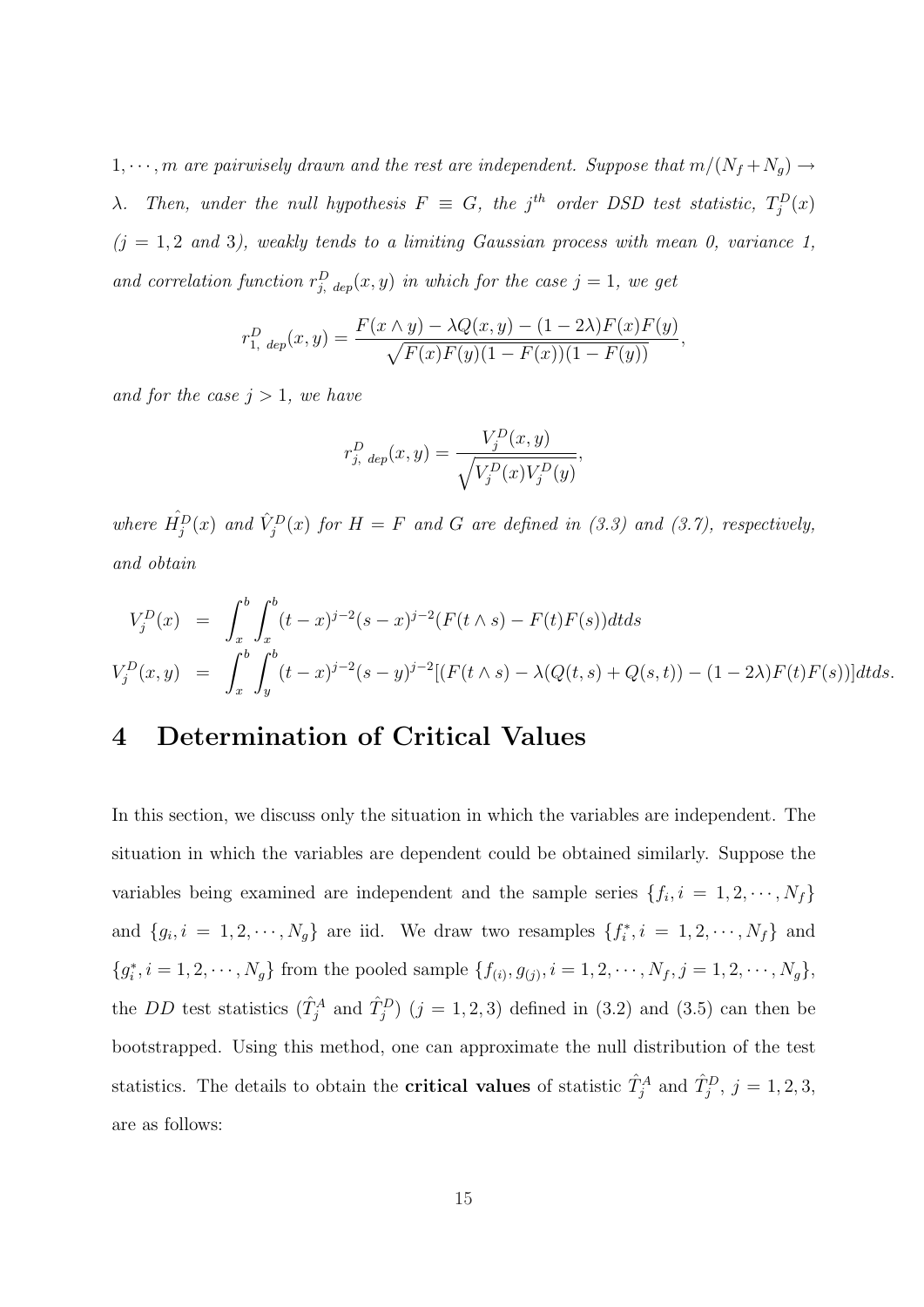- **Step 1** Draw a sample set  $\{f_i^*, i = 1, 2, \dots, N_f\}$  from  $\{f_i, g_j, i = 1, 2, \dots, N_f, j = 1, 2, \dots, N_g\}$ with replacement and draw another sample set  $\{g_i^*, i = 1, 2, \dots, N_g\}$  in the same way.
- Step 2 Compute:  $A_j = \hat{T}_j^{*A}(x) = [\hat{F}_j^{A}(x) \hat{G}_j^{A}(x)]$ /  $\sim$  $\hat{V}_j^A(x)$ , and  $D_j = \hat{T}_j^{*D}(x) =$  $[\hat{Fj^{D}}(x) - \hat{Gj^{D}}(x)]$ /  $\mathcal{L}_{\mathcal{A}}$  $\hat{V}_j^D(x)$ , where  $\hat{H}_j(x)$  and  $\hat{V}_j(x)$  for  $H = F$  and  $G$ , respectively, are defined in  $(3.2)$ . Repeat this process N times.
- Step 3 Find  $A_j(\alpha)$  such that  $\sharp\{|A_{jk}|\geq A_j(\alpha), k\leq N\}=[N_\alpha]$ ; that is, the  $\alpha$  percentile of the distribution of  $\hat{T}_j^{*A}$ .
- Step 4 Find  $D_j(\alpha)$  such that  $\sharp\{|D_{jk}|\geq D_j(\alpha), k\leq N\}=[N_\alpha]$ ; that is, the  $\alpha$  percentile of the distribution of  $\hat{T}_j^{*D}$ .

We make the following remarks in obtaining the critical values:

**Remark 4.1** The samples  $\{f_i^*, g_j^*, i = 1, 2, \cdots, N_f, j = 1, 2, \cdots, N_g\}$  are iid random samples with distribution function  $F_{N_f+N_g}^* = \frac{N_f}{N_f+N_g}$  $\frac{N_f}{N_f+N_g}F_{N_f}+\frac{N_g}{N_f+1}$  $\frac{N_g}{N_f+N_g}G_{N_g}.$  So, under the null hypothesis  $F^* = F = G$ , the sample sets  $\{f_i^*, g_j^*, i = 1, 2, \cdots, N_f, j = 1, 2, \cdots, N_g\}$  and  $\{f_i, g_j, i = 1, 2, \cdots, N_f, j = 1, 2, \cdots, N_g\}$  are almost the same as the samples which come from the same distribution only if the sum of  $N_f$  and  $N_g$  is large enough. Under this situation, the critical value obtained by using the above procedure will be almost the same as the real critical point value. But under the relative hypothesis, because the sample sets  $\{f_i, i = 1, 2, \cdots, N_f\}$  and  $\{g_j, j = 1, 2, \cdots, N_g\}$  come from different distributions F and G, respectively, the absolute value of  $\hat{T}_j$  with the sample set  $\{f_i^*, g_j^*, i = 1, 2, \cdots, N_f, j = 1\}$  $1, 2, \dots, N_g$  could be different from the real critical point value.

**Remark 4.2** Start with N=10000,  $N_f = 200$ ,  $N_g = 200$ , and  $\alpha = 0.05$ . Given that F and G are from some specific distributions, we compare the probability of the error of the first kind and the power for some varieties for pairs of F and G. For example, suppose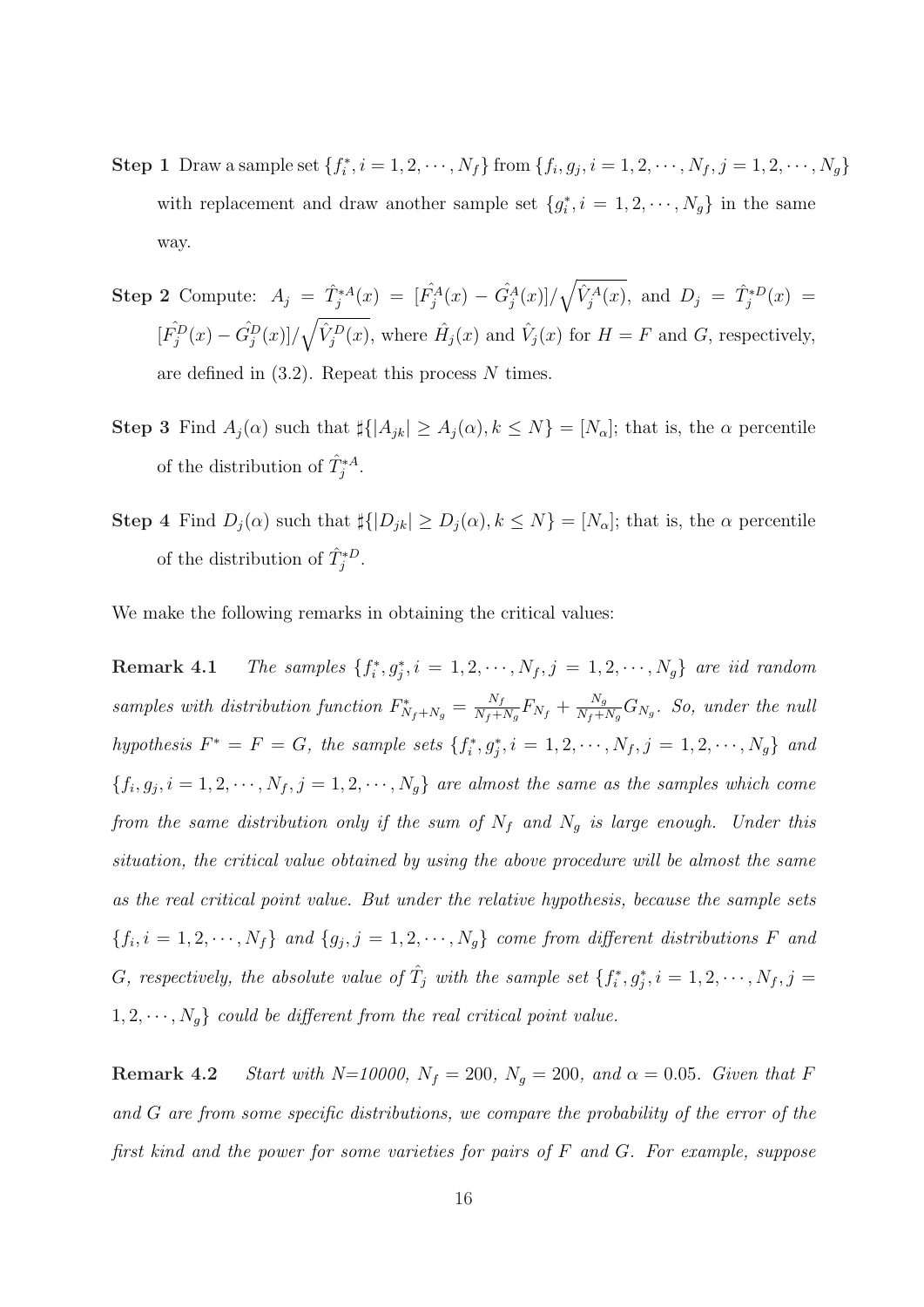$F = N(0, 1), G = N(0, 1), N(0.1, 1), N(0.2, 1), N(0.3, 1), N(0.4, 1), and N(0.5, 1),$ respectively, we obtain the simulation results in Table 1. From the table, one could easily conclude that when F and G are further apart, the difference between the errors of the first kind and the power become greater.

| ASD test |        |          |          |          |          |                       |
|----------|--------|----------|----------|----------|----------|-----------------------|
| $j=1$    | N(0,1) | N(0.1,1) | N(0.2,1) | N(0.3,1) | N(0.4,1) | $\overline{N}(0.5,1)$ |
| N(0,1)   | 0.057  | 0.139    | 0.405    | 0.700    | 0.934    | 0.993                 |
| $j=2$    | N(0,1) | N(0.1,1) | N(0.2,1) | N(0.3,1) | N(0.4,1) | N(0.5,1)              |
| N(0,1)   | 0.060  | 0.122    | 0.430    | 0.733    | 0.956    | 0.997                 |
| $j=3$    | N(0,1) | N(0.1,1) | N(0.2,1) | N(0.3,1) | N(0.4,1) | N(0.5,1)              |
| N(0,1)   | 0.036  | 0.074    | 0.085    | 0.174    | 0.208    | 0.423                 |
| DSD test |        |          |          |          |          |                       |
| $j=1$    | N(0,1) | N(0.1,1) | N(0.2,1) | N(0.3,1) | N(0.4,1) | N(0.5,1)              |
| N(0,1)   | 0.0499 | 0.1227   | 0.3566   | 0.6906   | 0.9156   | 0.9921                |
| $j=2$    | N(0,1) | N(0.1,1) | N(0.2,1) | N(0.3,1) | N(0.4,1) | N(0.5,1)              |
| N(0,1)   | 0.0542 | 0.1434   | 0.4191   | 0.7726   | 0.9577   | 0.9965                |
| $j=3$    | N(0,1) | N(0.1,1) | N(0.2,1) | N(0.3,1) | N(0.4,1) | N(0.5,1)              |
| N(0,1)   | 0.0511 | 0.1362   | 0.4097   | 0.7594   | 0.9495   | 0.9962                |

Table 1: the error of the first kind and the power of SD tests

Note: ASD test is defined in (3.2) while DSD test is defined in (3.5).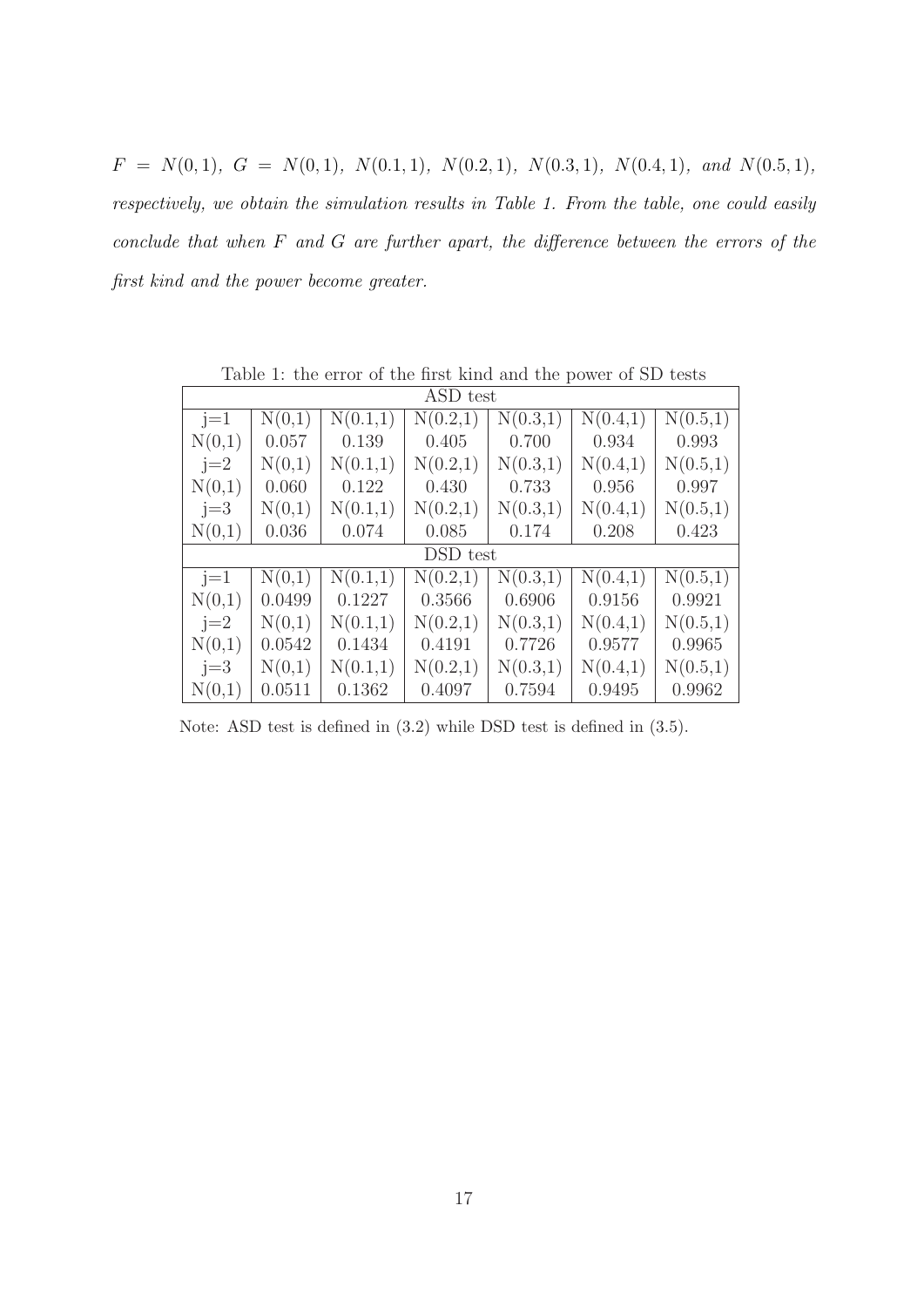## 5 Empirical Results

In this section, we will illustrate the applicability of the SD statistics for both risk averters and risk seekers developed in this paper to analyze the dominance relationship between the Chinese and US stock markets in the entire period as well as the sub-periods before and after the financial crises, including the internet bubble and the recent sub-prime crisis. We are also interested in studying their preferences in these markets in the bull runs as well as in the bear markets. To do so, we apply the modified DD test statistics developed above to examine the daily returns of both SSE and S&P 500 for the full sample period (02/01/1996 to 19/05/2011) and the 5 sub-periods: 01/1996 to 03/2000, 03/2000 to 10/2002, 10/2002 to 10/2007, 10/2007 to 11/2008, and 11/2008 to 05/2011. SSE denotes the Shanghai Stock Exchange Composite Index, while S&P 500 denotes the Standard & Poor 500 index, a free-float capitalization-weighted index of the prices of 500 large-cap common stocks actively traded in the USA.

The Chinese stock markets, initiated in early 1990's, have been expanding tremendously in the past decade. China has experienced dramatic economic growth in the past decade. Its average annual growth rate is about 9%, much higher than that of the world economy. As one important component of the Chinese economy, Chinese stock markets, have also expanded rapidly. There are many studies that have analyzed the Chinese and USA stock markets. For example, Chakravarty et al. (1998) report the bivariate return correlations among the Chinese stock indices, as well as the U.S. market indices, and suggest that the Chinese market is still isolated.

We now ready to discuss our analysis for the performance of the daily returns of Chinese (SSE) and USA (S&P) stock markets for risk averters as well as for risk seekers in the full sample period as well as all the sub-periods. To analyze the preferences for risk averters, we adopt the modified DD statistic  $T_j^A$  (we call it ASD test) for risk averters for  $j = 1$ ; 2, and 3 where  $T_j^A$  is defined in (3.2) for  $j = 1, 2$ , and 3 with F and G be the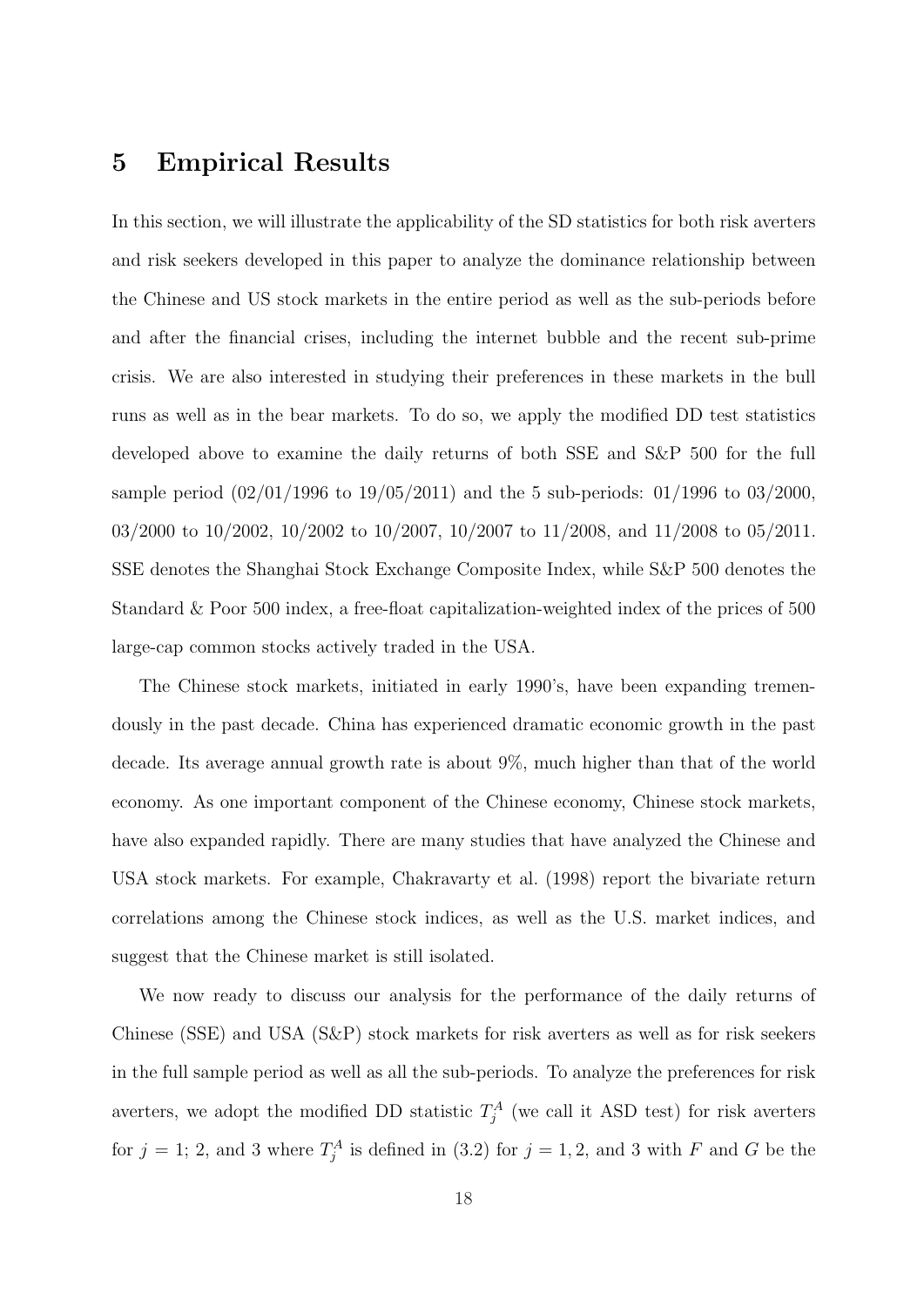CDFs of the returns of  $S\&P$  and  $SSE$ , respectively. We display the results in Table 2. In addition, we plot the ASD tests together with the CDFs,  $F$  and  $G$ , of the daily returns of S&P and SSE in Figure 2. On the other hand, to analyze the preferences for risk seekers, we employ the modified DD statistic  $T_j^D$  (we call it DSD test) for risk seekers for  $j = 1, 2$ , and 3 where  $T_j^D$  is defined in (3.5) for  $j = 1, 2$ , and 3 with  $F = S\&P$  and  $G = SSE$ . We exhibit the results in Table 3. In addition, we plot the DSD tests together with the DSD integrals  $F_1^D$  and  $G_1^D$  defined in (2.1) in Figure 3. At last, we summarize all SD relationship between SSE and S&P 500 for the full sample period as well as all the 5 sub-periods in Table 4.

#### 5.1 First Order Stochastic Dominance Analysis

We first our analysis for the performance of the daily returns of the Chinese and USA stock markets for risk averters in the full sample period. To minimize the Type II error and to avoid SD (Leshno and Levy, 2002), we use a 5 per cent cut-off point  $4$  to the proportion of the values of the test statistic in (3.2) for SSE and S&P to draw statistical inferences. Using the 5 per cent cut-off point, if S&P dominates SSE, one should find at least 5 per cent of  $T_j^A$  to be significantly negative and no portion of  $T_j^A$  to be significantly positive. The reverse holds if SSE dominates S&P. From Table 2, we find that 34.92 per cent (27.92 per cent) of  $T_1^A$  is significantly positive (negative) for the entire period. Thus, the results lead us reject the hypothesis that S&P stochastically dominates SSE or vice versa at the first order in the sense of ASD.

Together with the plot of the modified ASD test for risk averters exhibited in Figure 2, the results from Table 2 show that  $T_1^A$  is significantly negative in the downside risk and significantly positive in the upside profit, inferring that investors with increasing utility functions will prefer to invest in S&P when facing with the downside risk, whereas they

<sup>&</sup>lt;sup>4</sup>We note that Leshno and Levy (2002) use an example of 1 per cent to state the problem of almost SD. We choose a more conservative 5 per cent cut-off point to avoid the problem of almost SD. The conclusion drawn in our paper holds if one uses any less conservative cut-off point, say 1 per cent.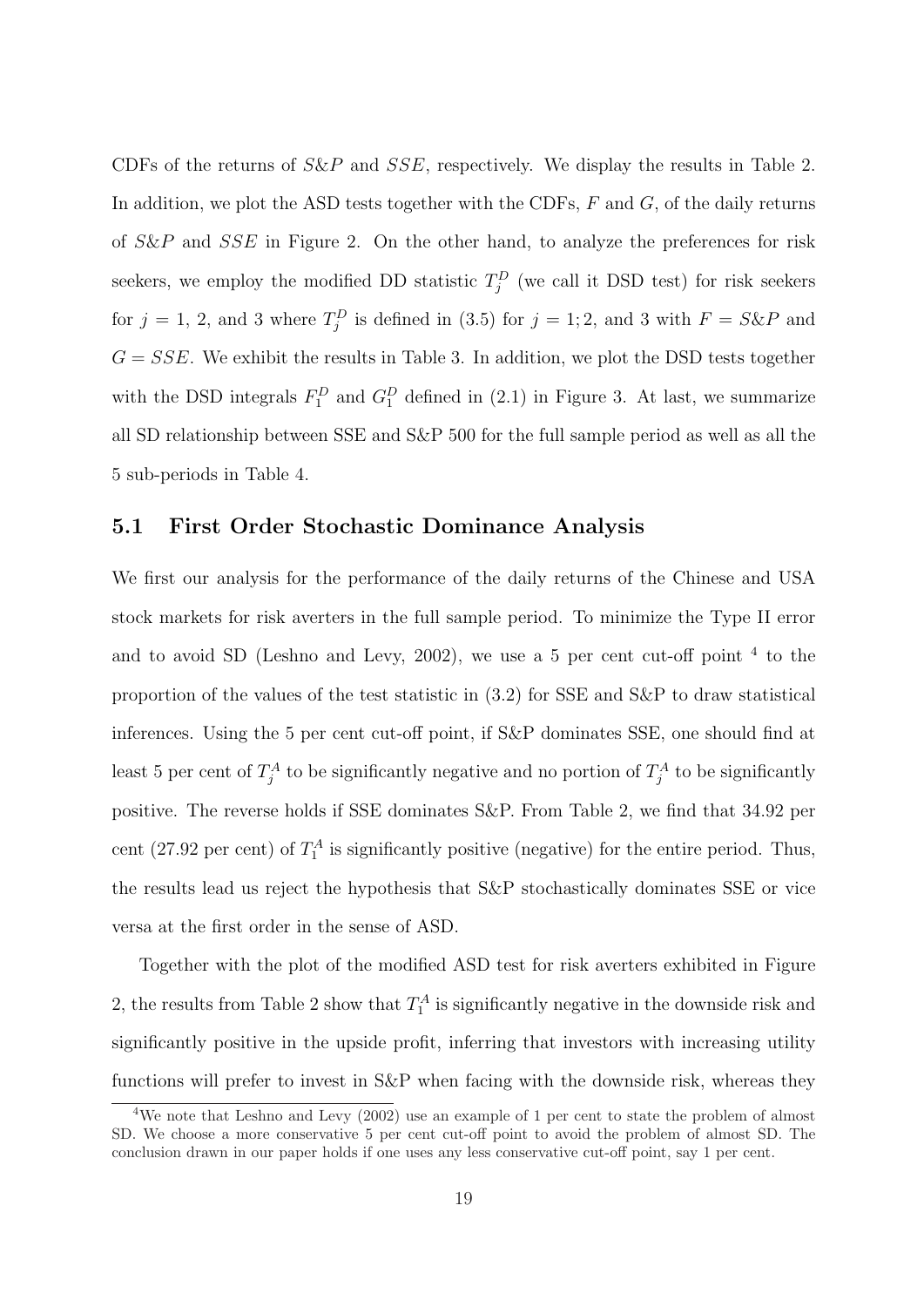will prefer to invest in SSE in anticipation of the upside profit. This could also infer that investors prefer to invest in USA stock market in the bear markets and prefer to invest in Chinese stock market in the bull runs. Table 3 shows that 27.92 per cent (34.92 per cent) of  $T_1^D$  is significantly positive (negative), leading us reject the hypothesis that S&P stochastically dominates SSE or vice versa in the sense of FDSD. Together with the plot of the modified DSD test for risk seekers displayed in Figure 3, the results reveal that  $T_1^D$  is significantly positive at the downside risk and significantly negative at the upside profit. This result draws the same inference as the result of  $T_1^A$  that S&P is preferred to SSE on the downside risk and SSE is preferred on the upside profits. These results do not reject the market efficiency hypothesis. In order to explore whether the market is efficient and investors are rational, we need to examine the higher-order SD.

#### 5.2 Higher-Order Stochastic Dominance

We now turn to examine whether there is any higher-order stochastic dominance relationship between the Chinese and USA stock markets. From Table 2, we observe that 89.57 per cent of the second-order modified ASD statistic  $T_2^A$  is significantly negative and none of it is significantly positive at the 5 per cent bootstrap simulated critical level. Similarly, from Table 2, we find that 98.98 per cent of the third-order modified ASD statistic  $T_3^A$ is significantly negative and none of it is significantly positive at the 5 per cent bootstrap simulated critical level. Hence, we conclude that there is a dominance of S&P over SSE in terms of both SASD and TASD at the 5 per cent significant level, inferring that second- and third-order risk averters prefer to invest in the USA stock market rather than the Chinese stock market. In addition, we also apply the testing procedure by using  $\max_x |T_j^A(x)|$ . The inference drawn from this approach leads to the same conclusion.

From the results discussed in the above, one may follow the suggestion from Falk and Levy (1989) and others and conclude that the markets are not efficient and investors are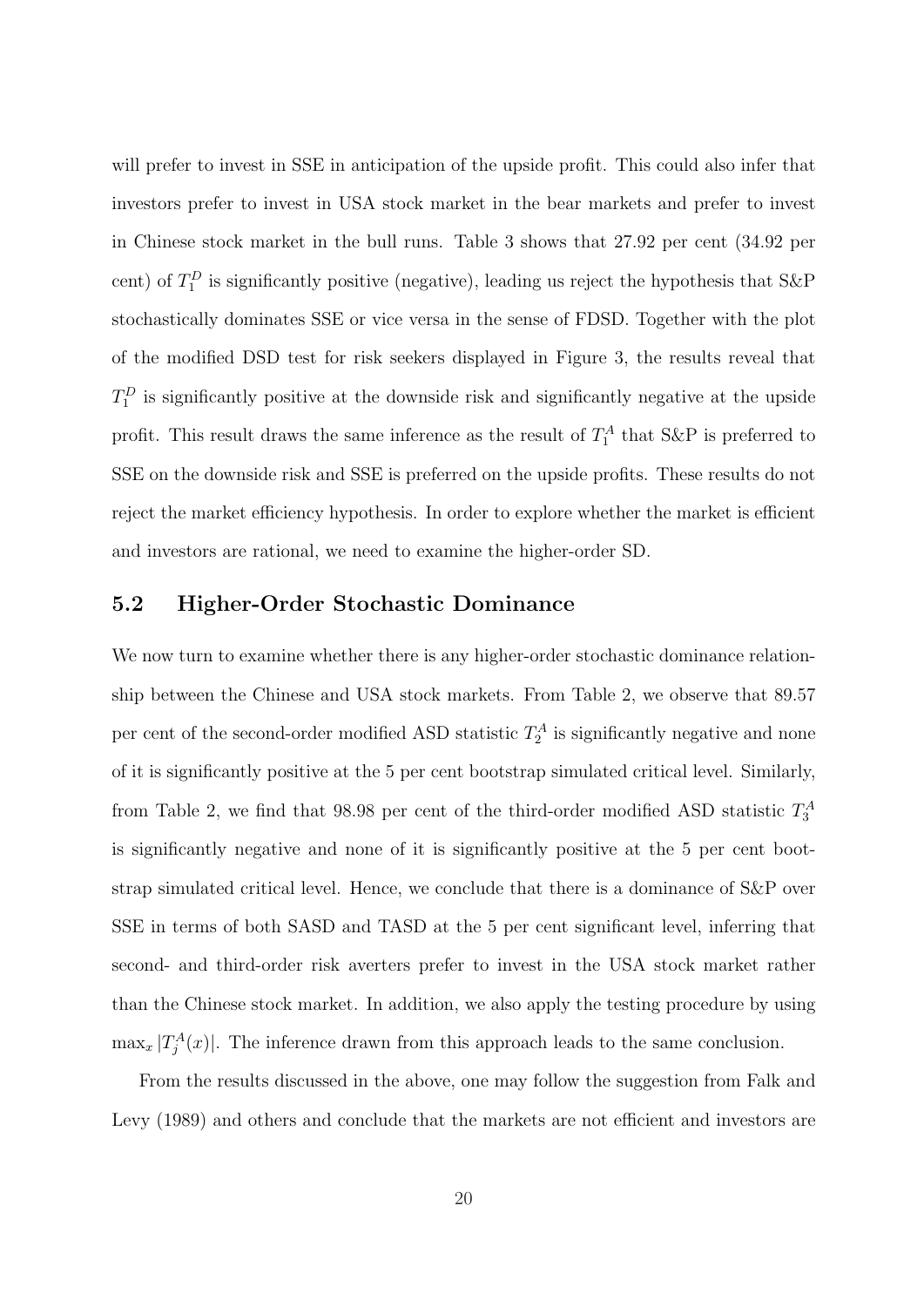not rational. In order to check whether the market is efficient and investors are rational, in this paper we suggest studying the preference of risk seekers.

#### 5.3 Preference of Risk Seekers

In order to study the preferences of risk seekers between the Chinese and USA stock markets, we adopt the DSD theory and employ the DSD statistic,  $T_j^D$ , for risk seekers as stated in  $(3.5)$  for  $j = 2$  and 3 to conduct the analysis. From Table 3, we find that 96.42 per cent of  $T_2^D$  is significantly negative and no portion of  $T_2^D$  is significantly positive at the 5 per cent significant level for the whole sample period. This implies that SSE stochastically dominates S&P in the sense of SDSD, and thus we conclude that secondorder risk seekers prefer SSE to S&P for the whole sample period. Similarly, from Table 3, we find that 98.96 per cent of  $T_3^D$  is significantly negative and no portion of  $T_3^D$  is significantly positive at the 5 per cent level for the whole sample period. This implies that SSE stochastically dominates S&P in the sense of TDSD, and thus third-order risk seekers prefer SSE to S&P for the whole sample period.

Different from the conclusion drawn in the ASD test in which one could conclude that risk averters prefer to invest in the USA stock market rather than the Chinese stock market, our DSD analysis reveals the reverse preference for risk seekers that they are attracted to the Chinese stock market to maximize their expected utilities. Is there any inference on market efficiency and rationality from our findings? We will discuss the issue in next section.

#### 5.4 Robustness Analysis in the Sub-Periods

We turn to investigate the preferences for risk averters and risk seekers in the Chinese and USA stock markets in each of the sub-periods. We first discuss their relationship in the sense of the first-order stochastic dominance.

Table 2 indicates that 36.9 per cent, 38.8 per cent, 30.3 per cent, 0 per cent, and 15.9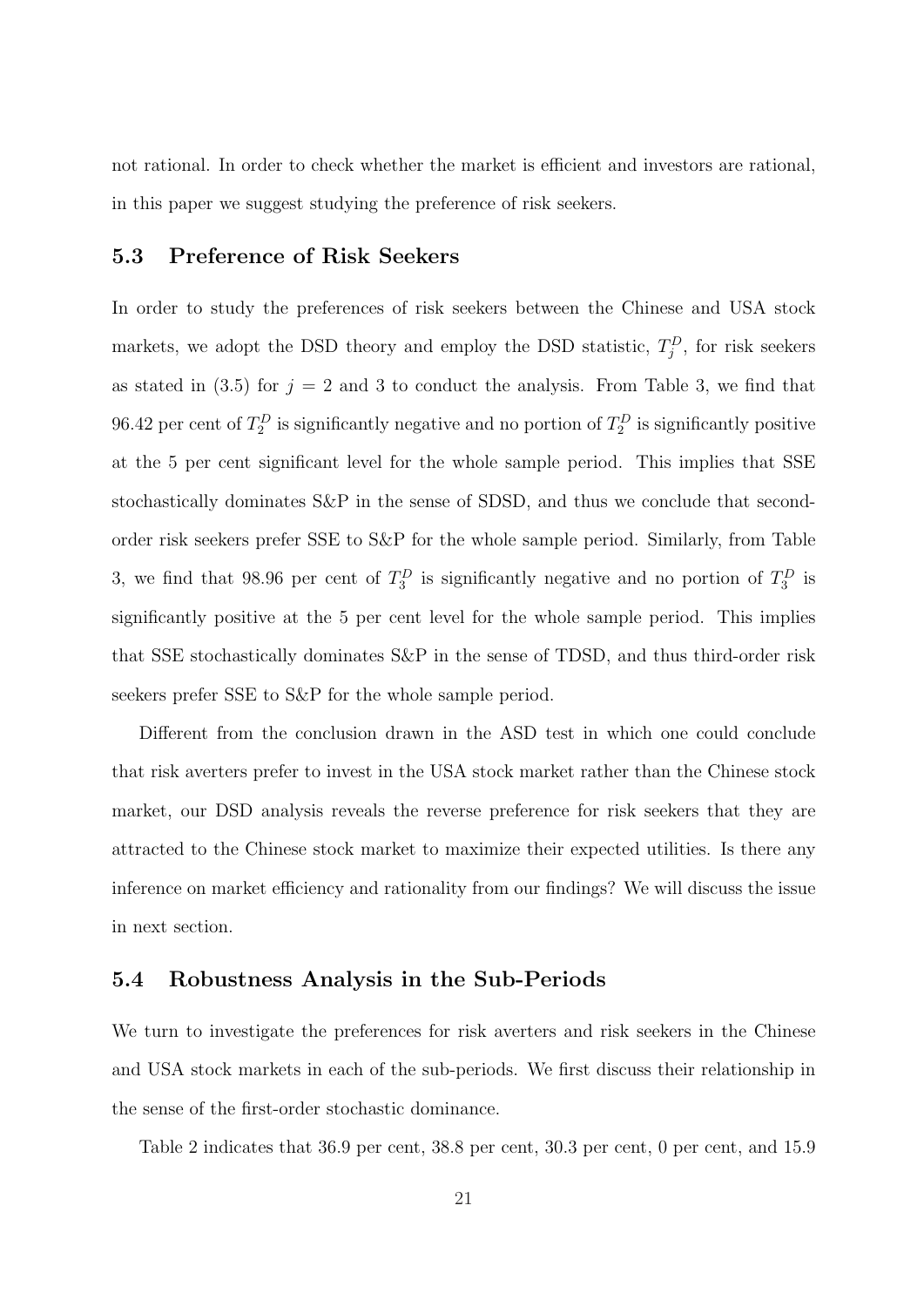per cent of  $T_1^A$  are significantly positive in the first, second, third, fourth, and fifth subperiods, respectively, and all are occurred in the positive domain. On the other hand, 31.6 per cent, 4.0 per cent, 23.8 per cent, 25.3 per cent, and 0 per cent of  $T_1^A$  are significantly negative for the first, second, third, fourth, and fifth sub-periods, respectively, and all are occurred in the negative domain. Since the analysis of the FDSD is the same as that of the FASD, we skip the discussion of the FDSD analysis. From our finding, we notice that only the first and the third sub-periods (both are in the bull runs) are similar to the ASD results for the entire period that the results lead us to reject the hypothesis that S&P stochastically dominates SSE or vice versa in the sense of FSD. Thus, for the first and third sub-periods, the conclusion drawn from our FSD analysis is the same as that drawn for the entire period that there is no FSD between S&P and SSE but S&P is preferred to SSE on the downside risk and SSE is preferred on the upside profits.

For the second sub-period from March 9, 2000 to October 7, 2002, the period after the burst of internet bubble, investors may expect that the stock market in the USA does not perform well and the Chinese stock market will be doing better than the USA stock market. Our FSD analysis supports this argument. From Table 2, we find that 38.8 per cent of  $T_1^A$  are significantly positive in the positive domain whereas 4.0 per cent of  $T_1^A$ are significantly negative in the negative domain. One may infer that, same as those obtained in the first and third sub-periods, there is no FSD between S&P and SSE but S&P is preferred to SSE on the downside risk and SSE is preferred on the upside profits. However, if one uses a 5 per cent cut-off point to exclude the possibility of almost SD (Leshno and Levy, 2002), one could claim that SSE stochastically dominates S&P in the sense of FSD.

From FSD analysis in the period after the burst of the sub-prime crisis from October 16, 2007 to November 4, 2008, one may recommend investors to invest in the Chinese stock market but not to invest in the USA stock market when the USA is in a financial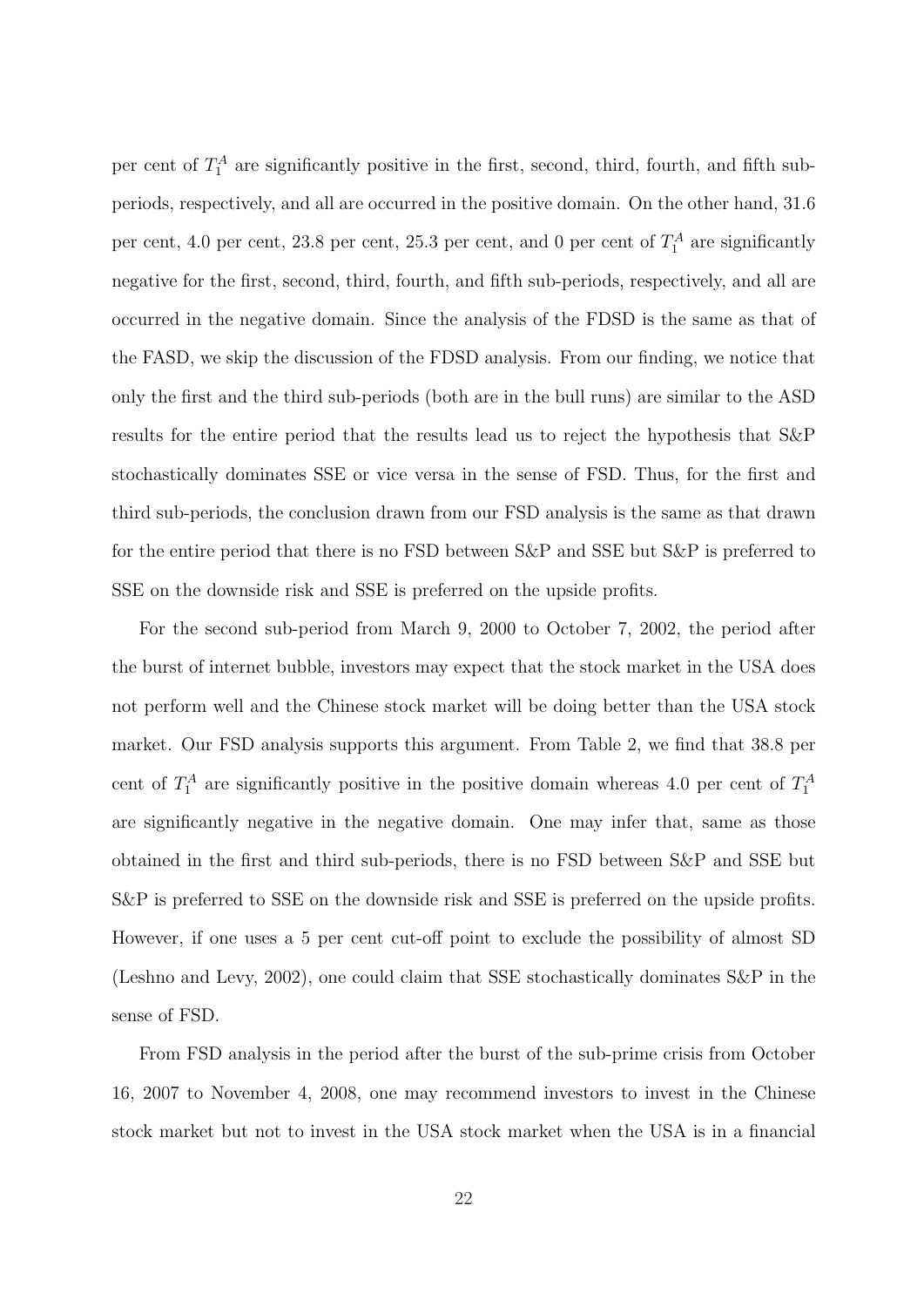crisis. However, this may not be true. We turn to conduct our FSD analysis to these market during the period after the burst of the sub-prime crisis support this argument. From Table 2, we notice that no  $T_1^A$  is significantly positive whereas it possesses 25.3 per cent to be significantly negative, inferring that, surprisingly, the S&P stochastically dominates SSE in the sense of FSD and thus, investors should invest in the USA stock market rather than the Chinese stock market during the sub-prime crisis.

Furthermore, one may believe to invest in the USA stock market is better than the Chinese stock market since the investment is better even during the sub-prime crisis. Our SD analysis finds that this may not be true either. We make such inference from our SD analysis in the period during recovery after the burst of sub-prime crisis from November 4, 2008 to May 19, 2011. Table 2 exhibits that 15.9 per cent of  $T_1^A$  are significantly positive whereas none of it is significantly negative. One could conclude that SSE stochastically dominates the S&P in the sense of FSD and thus, investors should invest in the Chinese stock market instead of investing in the USA stock market in the bull run during the recovery of the sub-prime crisis.

However, the situation is not that simple because though we find that SSE stochastically dominates the S&P in the sense of FASD, our findings indicate that SSE does not stochastically dominate the S&P in the sense of both SASD and TASD. One may believe that this result contradicts the hierarchical property for ASD that FASD implies SASD which, in turn, implies TASD and thus it is recommended that only the lowest dominance order of ASD is reported. However, our findings show that FASD does not imply SASD or TASD! We note that there is no contradiction. The hierarchical property does, in fact, hold for both ASD and DSD mathematically but this does not imply that the hierarchical property must hold statistically. Our finding in the fifth subperiod shows that it is possible that FASD does not imply SASD or TASD and thus in this paper we suggest that academics and practitioners report FSD, SSD, and TSD, in case, say, X stochastically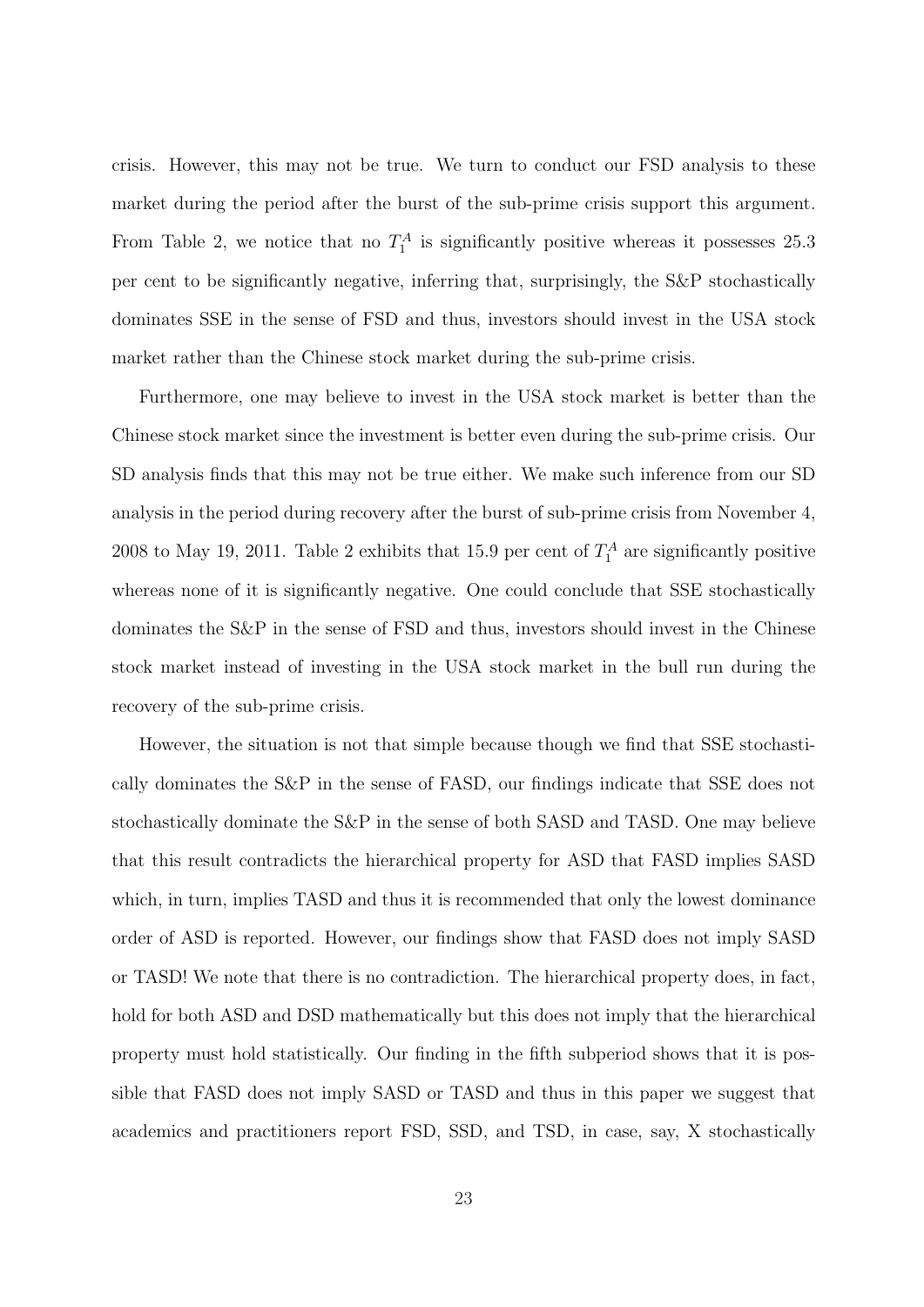dominates Y FASD, but not SASD and TASD. We suggest to call it X stochastically dominates Y marginally in the sense of FASD.

### 6 Inference from our Findings

Without identifying any risk index or any specific model, the SD rules can be used to determine whether there is any opportunity for arbitrage and whether the markets are efficient and investors are rational. We begin by examining arbitrage opportunities and then turn to the questions of market efficiency and investor rationality.

#### 6.1 Inference on Arbitrage Opportunity

Jarrow (1986) and Falk and Levy (1989) claim that if FSD (FASD or FDSD) exists, under certain conditions, arbitrage opportunities also exist, and investors will increase their wealth and expected utilities if they shift from holding the dominated asset to the dominant one. However, Wong, et al. (2008) have shown that if FSD exists statistically, arbitrage opportunities may not exist, but investors can increase their expected wealth as well as their expected utilities if they shift from holding the dominated asset to the dominant one.

To check whether there is any arbitrage opportunity, one can apply the FSD analysis to the assets for comparison. In our analysis discussed in Section 5.1, although we find that S&P FSD dominates SSE in the downside returns while SSE FSD dominates S&P in the upside returns, S&P does not FSD dominate SSE over the entire distribution and vice versa. This implies that there is no arbitrage opportunity in the USA and Chinese stock markets over the entire period studied in this paper.

However, in Section 5.5, we find that (1) in the second sub-period from March 9, 2000 to October 7, 2002, the period after the burst of internet bubble, if one adopts a 5 per cent cut-off point to exclude the possibility of almost SD, one could claim that SSE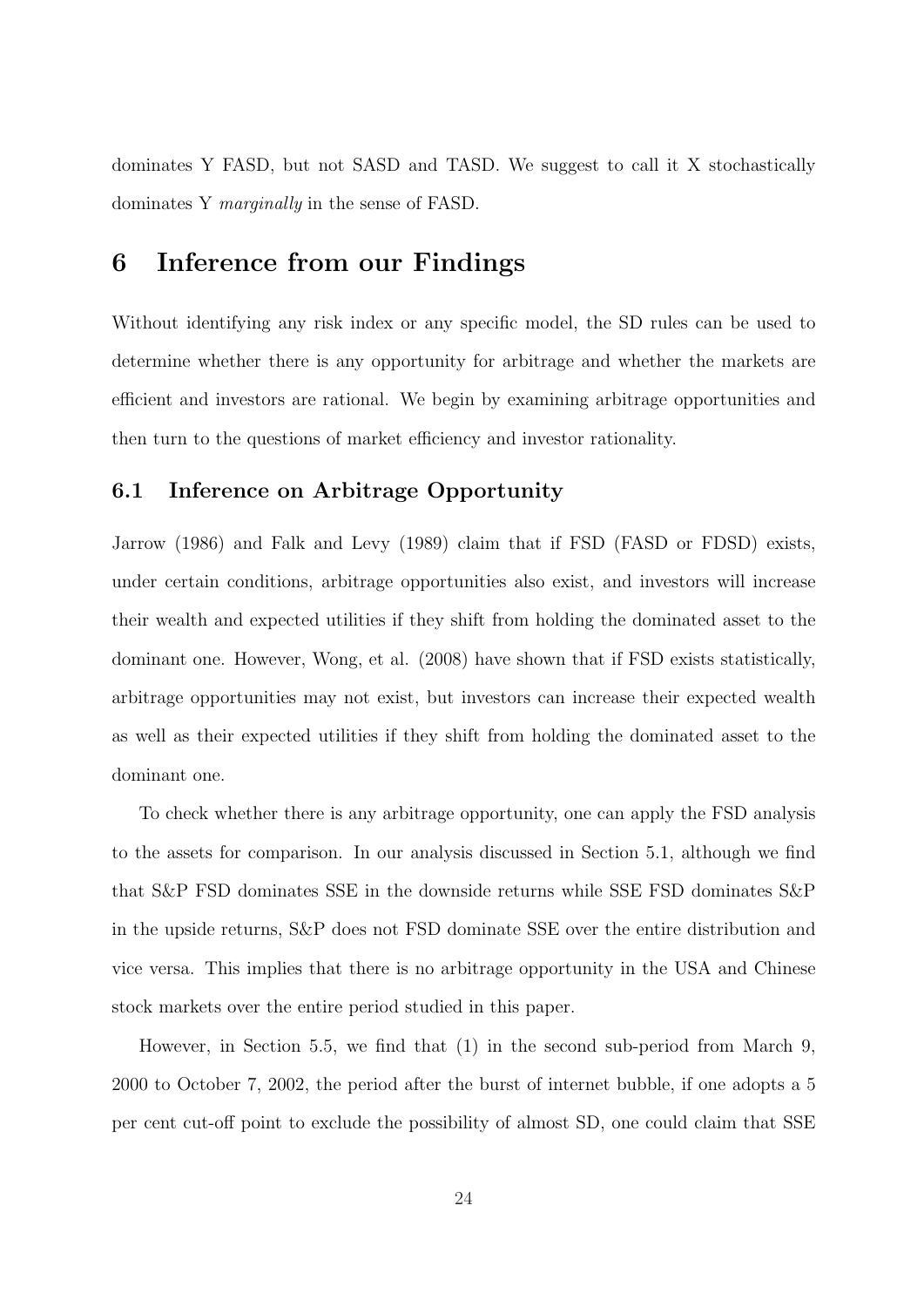stochastically dominates S&P in the sense of FSD; (2) in the period after the burst of the sub-prime crisis from October 16, 2007 to November 4, 2008, the S&P stochastically dominates SSE in the sense of FSD; and (3) in the period during recovery from the sub-prime crisis from November 4, 2008 to May 19, 2011, one could conclude that SSE stochastically dominates the S&P marginally in the sense of FSD.

Could these findings infer that there are arbitrage opportunities in the USA and Chinese stock markets and these markets are not efficient? We will say, yes, there could exist some arbitrage opportunities in the USA and Chinese stock markets in some short periods and we will discuss the issue of market efficiency in the next subsection.

#### 6.2 Inference on Market Efficiency and Rationality

In Section 5.5, in some short periods SSE stochastically dominates S&P in the sense of FSD, whereas in some other short periods, the first order dominance relationship reverses. Indeed, these results do infer that there are some arbitrage opportunities in some short periods of time. However, since there is no FSD for a long period in these markets, we will say that our FSD findings do not reject that markets are efficient and investors are rational.

However, in order to further explore whether the market is efficient and investors are rational, we need to examine the higher order of SD as studied in Section 5.2. If no SASD is found in the market containing X and Y, this suggests that risk-averse investors are indifferent between  $X$  and  $Y$ , so they will not switch  $X$  to  $Y$ , or vice-versa, to increase their expected utility. In this situation, we claim that the market is rational and efficient. Similarly, if no TASD is found in the market containing X and Y, this implies that riskaverse investors with DARA are indifferent between X and Y. In this situation, we claim that the market is both rational and efficient.

Nonetheless, Falk and Levy (1989) claim that, given two assets, X and Y, if by switch-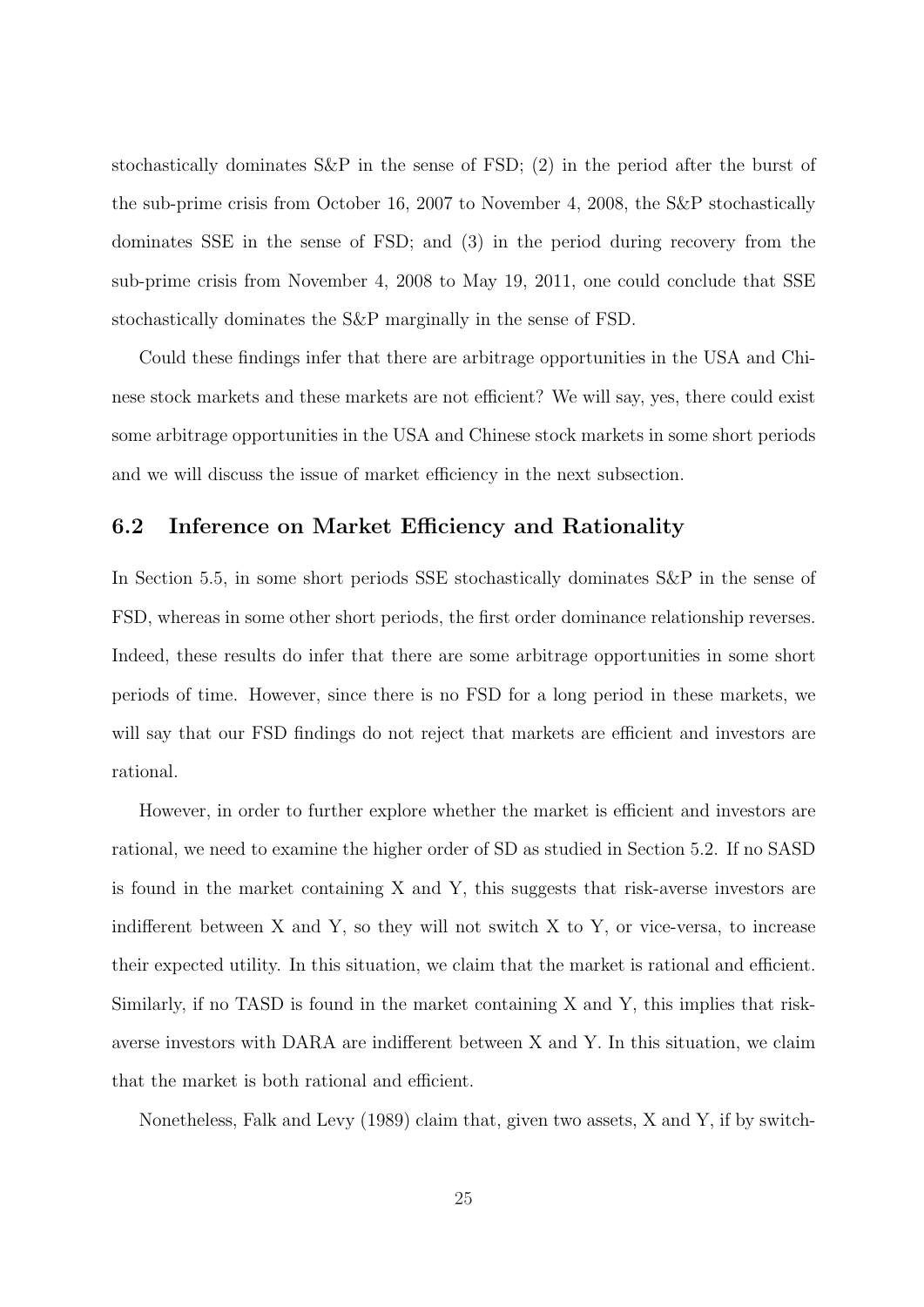ing from X to Y (or by selling X short and holding Y long), an investor can increase expected utility, the market is inefficient. SSD does not imply any arbitrage opportunities, but it does imply the preference of one asset over another by risk-averse investors. For example, as we found in Section 5.2, S&P stochastically dominates SSE in the sense of both SASD and TASD. Thus, one may not make an expected profit by switching from SSE to S&P, but switching would allow risk-averse investors to increase their expected utility. In this situation, should we claim that the USA and Chinese stock markets are inefficient and investors are irrational?

This claim could be made if one believes that the markets only contain risk-averse investors. However, it is well known that the market could have other types of investors (see, for example, Friedman and Savage, 1948, Markowitz, 1952, Thaler and Johnson, 1990, Broll et al., 2010, and Egozcue et al., 2011 for more discussion). Under the assumption that the markets could contain more than one type of investors, such as risk averters as well as risk seekers, one could find that one asset dominates another asset by ASD but is dominated by that asset by DSD. These are exactly the findings we obtained in this paper: S&P stochastically dominates SSE in the sense of both SASD and TASD, while SSE stochastically dominate S&P strictly in the sense of SDSD and TDSD.

Thus, risk averters could prefer to invest in the USA stock market rather than the Chinese stock market, while risk seekers prefer to invest in the Chinese stock market rather than the USA market. Then, in equilibrium, the number of trades that risk averters, who go long in the USA market and/or short sell the Chinese stock market, would match the number of trades that risk seekers, who go long in the Chinese stock market and/or short sell the USA market. In this situation, there is no pressure to push up or down the indices in the USA and Chinese stock markets when both risk averters and risk seekers can attain what they seek. Under these conditions, we argue that the market remains efficient and investors are rational.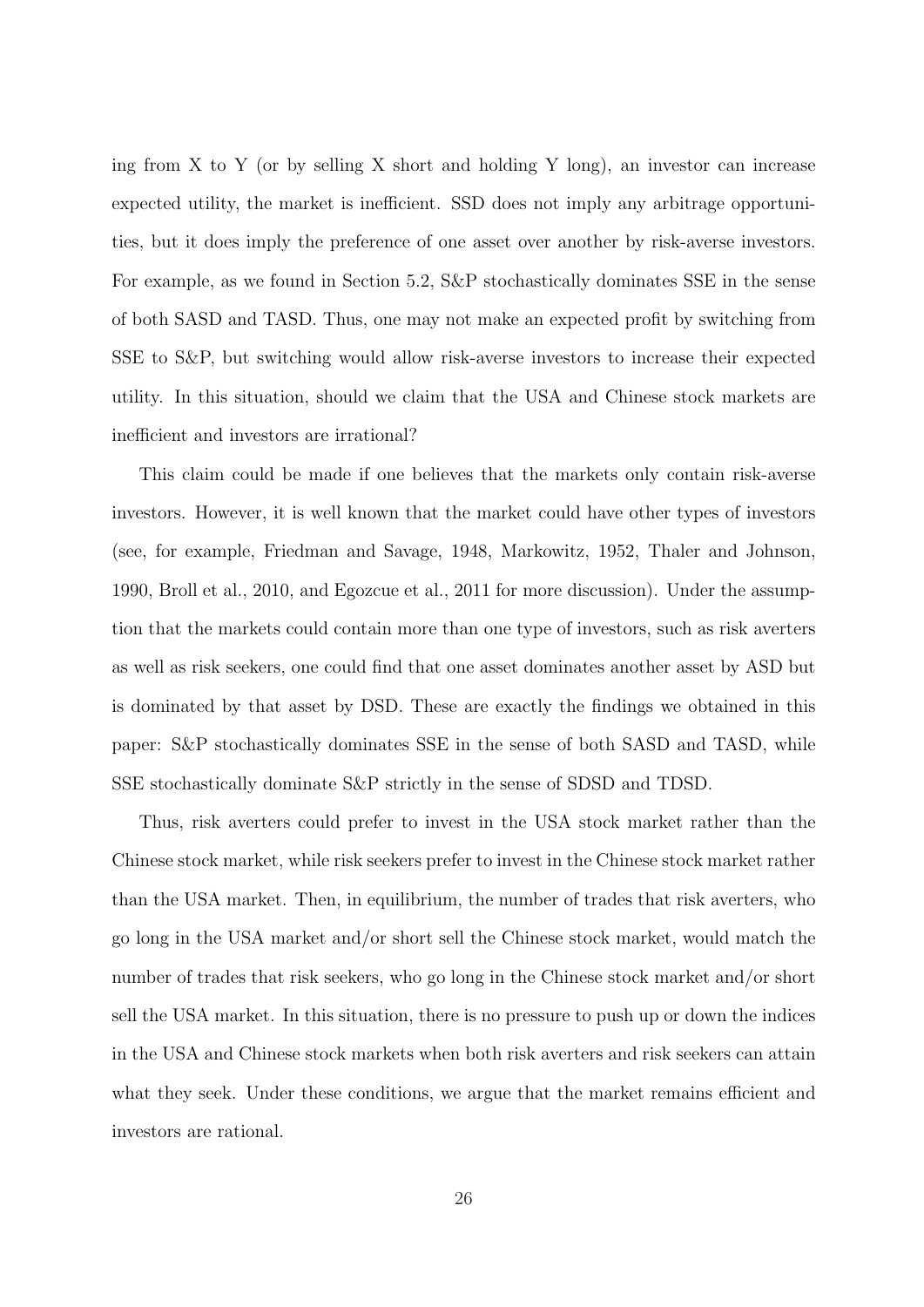At last, we note that, conceptually, market rationality within the SD framework is not different from the conventional concepts captured by some of the rational asset pricing models, such as the CAPM. The only difference is that the latter approach defines an abnormal return as an excess return adjusted to some specific risk measure, while SD market rationality tests employ the whole distribution of returns. Given the imprecise knowledge of the best model, the SD approach with fewer restrictions on both investors' preferences and return distributions seems to help us understand the markets better.

## 7 Concluding Remarks

There are two basic approaches to the problem of portfolio selection under uncertainty. One approach is based on the concept of utility theory (see, for example, Markowitz (1952a), Post and Levy (2005), and the references therein for more information). Several  $SD$  test statistics<sup>5</sup> have been developed by using this approach. This approach offers a mathematically rigorous treatment for portfolio selection. The other is the mean-risk (MR) analysis.<sup>6</sup> In this approach, the portfolio choice is made with respect to two measures: the expected portfolio mean return and portfolio risk. A portfolio is preferred if it has higher expected return and smaller risk. There are convenient computational recipes and geometric interpretations of the trade-off between the two measures. A disadvantage of the latter approach is that it is derived by assuming the von Neumann-Morgenstern quadratic utility function and that returns are normally distributed (Feldstein, 1969). Thus, it cannot capture the richness of the former. In addition, the SD test statistics are superior to the MR test statistics because the conclusions drawn by these SD test statistics between the assets being examined could be used by investors to compare their expected utility on these assets since they do not require investors to possess a quadratic

<sup>&</sup>lt;sup>5</sup>see, e.g. Schechtman, et al. (2008) and the references therein for more information.

<sup>6</sup>See, for example, Leung and Wong (2008) and Bai, el al. (2009, 2012) and the references therein for more discussion.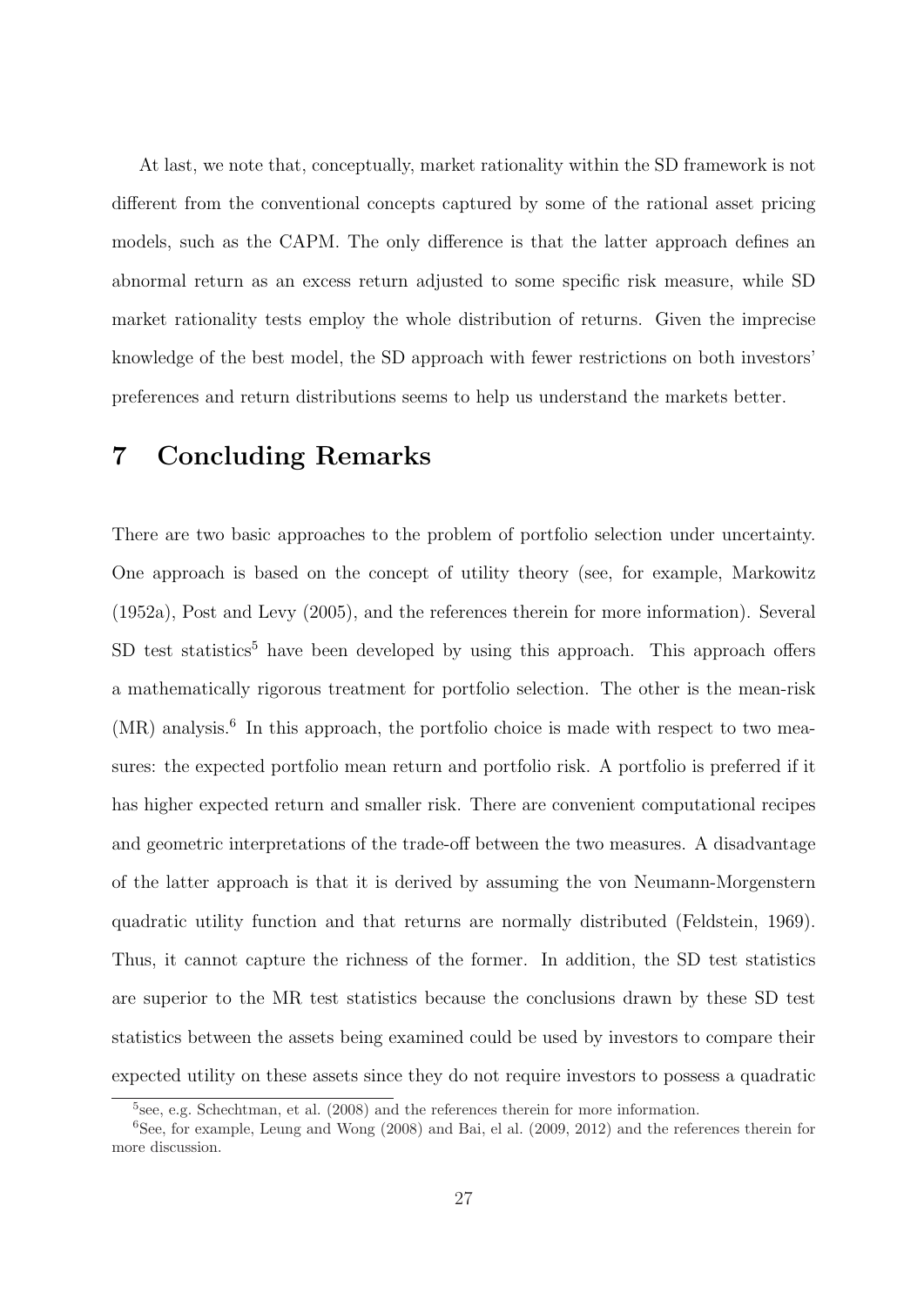utility function nor any form of the distribution for the assets being analyzed.

We note that Post and Versijp (2007) have developed a new SD test for multiple comparisons. Recently, Egozcue and Wong (2010) present a general theory and a unifying framework for determining the second-order SD efficient set. Further research could include extending the DD tests to determine the SD efficient set statistically. In addition, Lam, et al. (2010, 2012) develop a pseudo-Bayesian model to explain some anomalies such as the short-run underreaction and long-run overreaction. Further research could also apply the DD tests to explore the short-run underreaction and long-run overreaction phenomena. In addition, the theory of SD has been widely used to explain well-known economic and financial phenomena or financial anomalies and used to test for market efficiency (Lean, et al., 2010; Chan, et al., 2012). It could also be used to assist investors for decision making.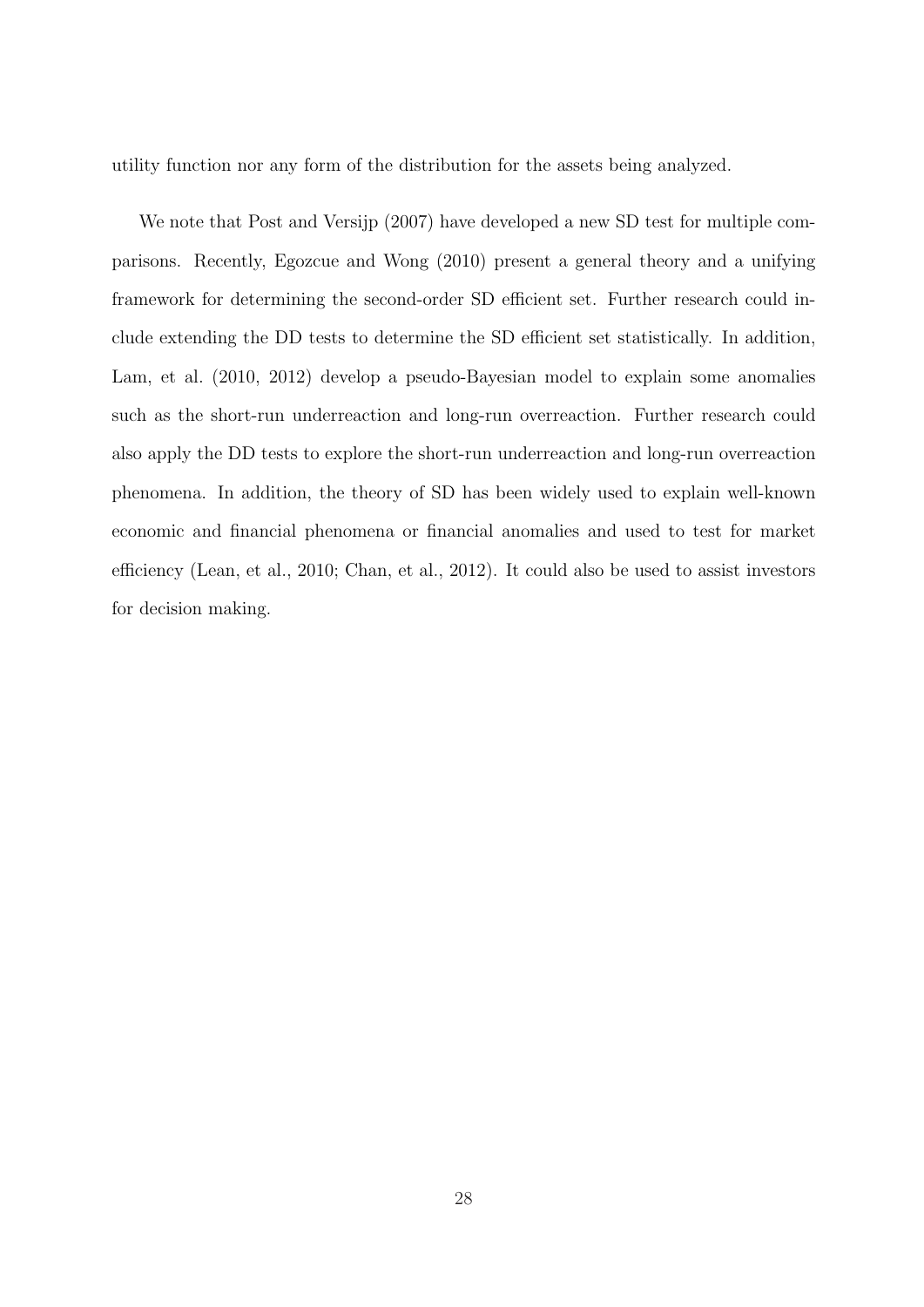## Appendix

### Proof of Theorem 3.3:

Without loss of generality, we assume  $N_f = N_g = N$  in the proof. According to empirical process theorem<sup>7</sup>, for any continuous distribution function  $F(x)$ , we have

$$
\sqrt{N}(F_N(x) - F(x)) \longrightarrow B(F(x)),
$$

where  $F_N$  is the empirical distribution of N iid observations drawn from F and  $B(\cdot)$  is the standardized Brownian bridge on the interval [0, 1].

Recall that

$$
\hat{F}_j^D(x) = \frac{1}{N(j-1)!} \sum_{i=1}^N (f_i - x)_+^{j-1} = \frac{1}{(j-1)!} \int_x^b (t-x)^{j-1} dF_N(t) \text{ if } a \le x \le b.
$$

Applying the empirical process theorem, for  $j \geq 1$ , we have

$$
\sqrt{N}(\hat{F}_j^D(x) - F_j^D(x)) \to \frac{1}{(j-1)!} \int_x^b (t-x)^{j-1} d\mathcal{B}(F(t)) \text{ if } a \le x \le b.
$$

Because  $F_j^D(x) = G_j^D(x)$  under null hypothesis, and  $\hat{F}_j^D(x)$  and  $\hat{G}_j^D(x)$  are independent, we get

$$
\sqrt{N}(\hat{F}_j^D(x) - \hat{G}_j^D(x)) \to \frac{\sqrt{2}}{(j-1)!} \int_x^b (t-x)^{j-1} d\mathcal{B}(F(t)) \text{ if } a \le x \le b.
$$

By the law of large numbers, with probability 1, one could easily find that

$$
\left\{ \begin{aligned} &N\hat{V}_{FG_j}^D \rightarrow 0 \\ &N\hat{V}_{F_j}^D \rightarrow \frac{1}{((j-1)!)^2} \int_a^x (t-x)^{2j-2} dF(t) - F_j^D(x)^2, \\ &N\hat{V}_{G_j}^D \rightarrow \frac{1}{((j-1)!)^2} \int_a^x (t-x)^{2j-2} dG(t) - G_j^D(x)^2. \end{aligned} \right.
$$

Thereafter, under the null hypothesis, we get

$$
N(\hat{V}_{F_j}^D + \hat{V}_{G_j}^D) \rightarrow \frac{2}{((j-1)!)^2} \int_x^b (t-x)^{2j-2} dF(t) - F_j^D(x)^2
$$
  

$$
\stackrel{j \geq 1}{=} \frac{2}{((j-2)!)^2} \int_x^b \int_x^b (t-x)^{j-2} (s-x)^{j-2} (F(t \wedge s) - F(t)F(s)) dt ds.
$$

 $7$ Readers may refer to Donsker (1952) and Wolfowitz (1954) for more information about empirical process theorem.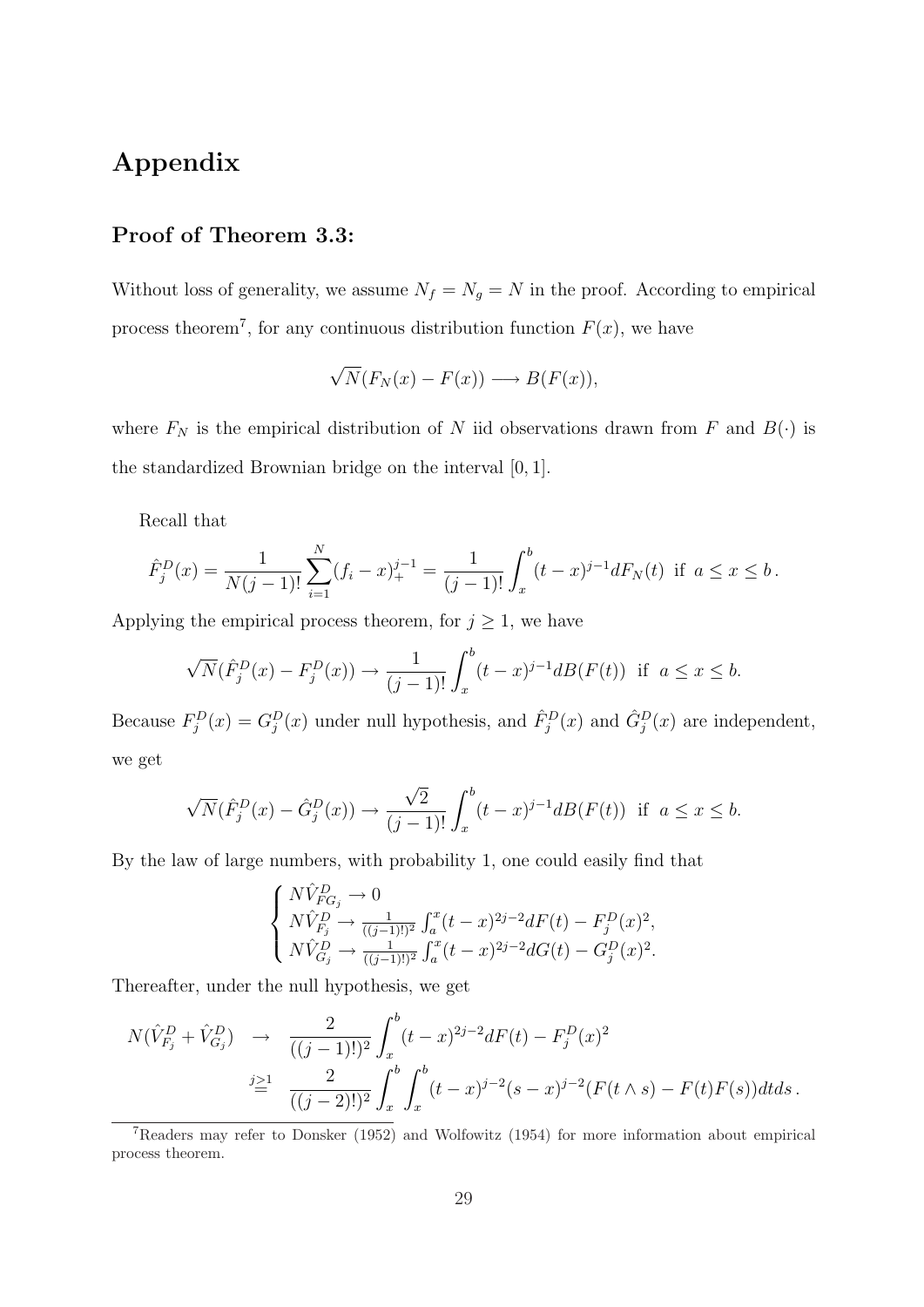Using integration by parts, when  $j > 1$ , we have

$$
\frac{\sqrt{2}}{(j-1)!} \int_x^b (t-x)^{j-1} d\mathcal{B}(F(t)) = -\frac{\sqrt{2}}{(j-2)!} \int_x^b (t-x)^{j-2} \mathcal{B}(F(t)) dt.
$$

Hence, when  $j > 1$ , we obtain

$$
T_j^D(x) \to -\frac{\int_x^b (t-x)^{j-2} B(F(t)) dt}{\sqrt{\int_x^b \int_x^b (t-x)^{j-2} (s-x)^{j-2} (F(t \wedge s) - F(t)F(s)) dt ds}} \text{ if } a \le x \le b.
$$

From this expression, we know that the limiting process of  $T_j$  is Gaussian with mean 0, variance 1, and covariance function

$$
r_j^D(x,y) = \frac{\int_x^b \int_a^y (t-x)^{j-2} (s-y)^{j-2} (F(t \wedge s) - F(t)F(s)) dt ds}{\sqrt{\mathbb{V}_j^D(x) \mathbb{V}_j^D(y)}} \text{ if } a \le x, y \le b,
$$

where  $\mathbb{V}_j^D(x) = \int_a^x$  $\int x^2$  $\int_a^x (t-x)^{j-2} (s-x)^{j-2} (F(t \wedge s) - F(t)F(s)) dt ds$ . For the case  $j = 1$ , we have  $T_1^D(x,y) = \frac{B(F(x))}{\sqrt{F(x)-F_x^2}}$  $\frac{B(F(x))}{F(x)-F^2(x)}$ . The limiting process is also Gaussian with mean 0, variance 1, and covariance function  $r_1^D(x,y) = \frac{F(x \wedge y) - F(x)F(y)}{\sqrt{F(x)F(y)(1 - F(x))}/1}$  $\frac{F(x \wedge y) - F(x)F(y)}{F(x)F(y)(1 - F(x))(1 - F(y))}$  if  $a < x, y < b$ .

| ___ |
|-----|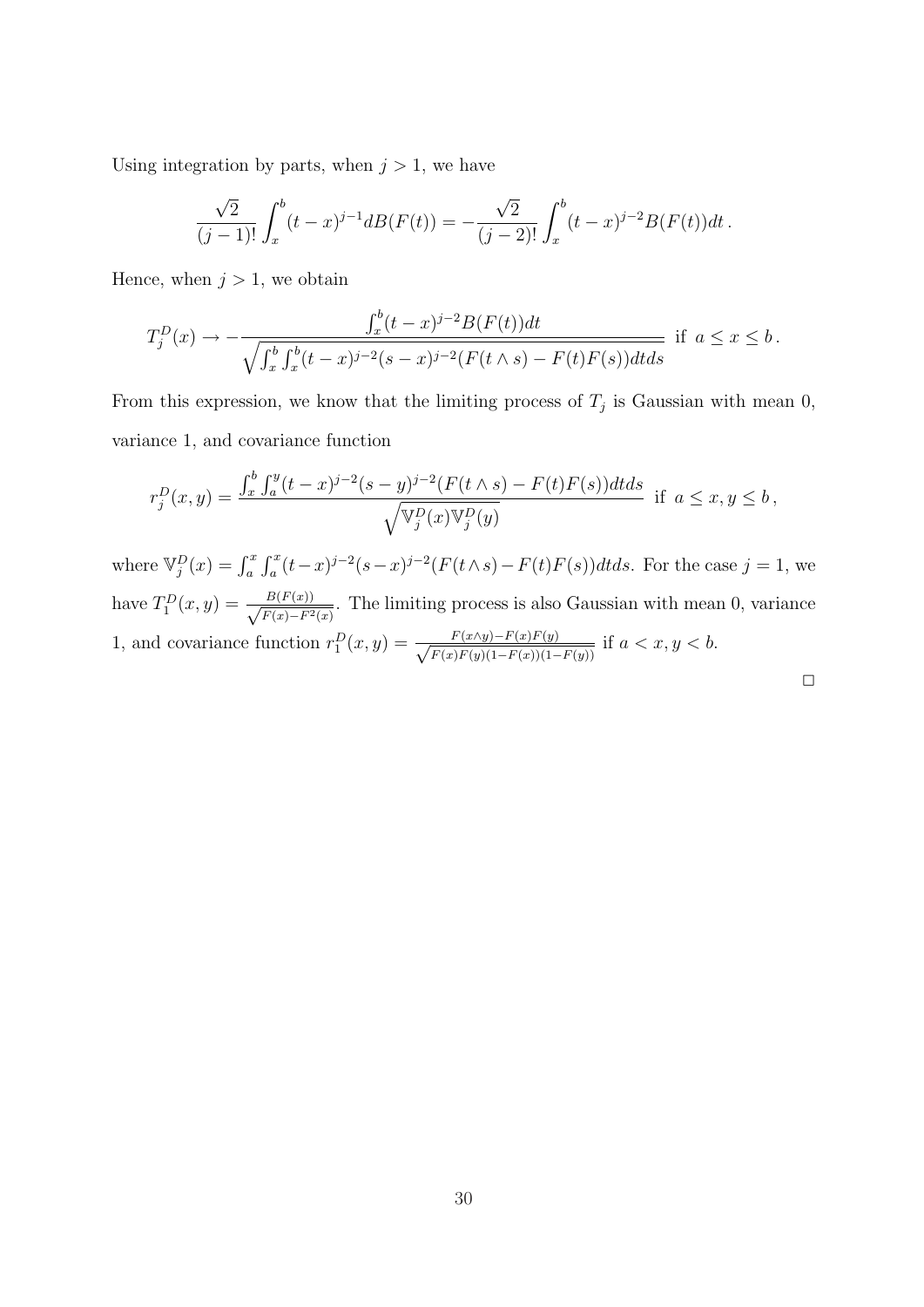

Figure 1: Time series plot of SSE and S&P500 from 02/01/1996 to 19/05/2011.

Figure 2: The modified ASD test statistics and the distribution functions  $F$  and  $G$  from 02/01/1996 to 19/05/2011



Note: Tj is the test statistic  $T_j^A(x)$  defined in (3.2) for  $j = 1, 2$ , and 3 with  $F = F_1^A = S\&P$  and  $G = G_1^A = SSE$ .  $F_1^A$  and  $G_1^A$  are defined in (2.1).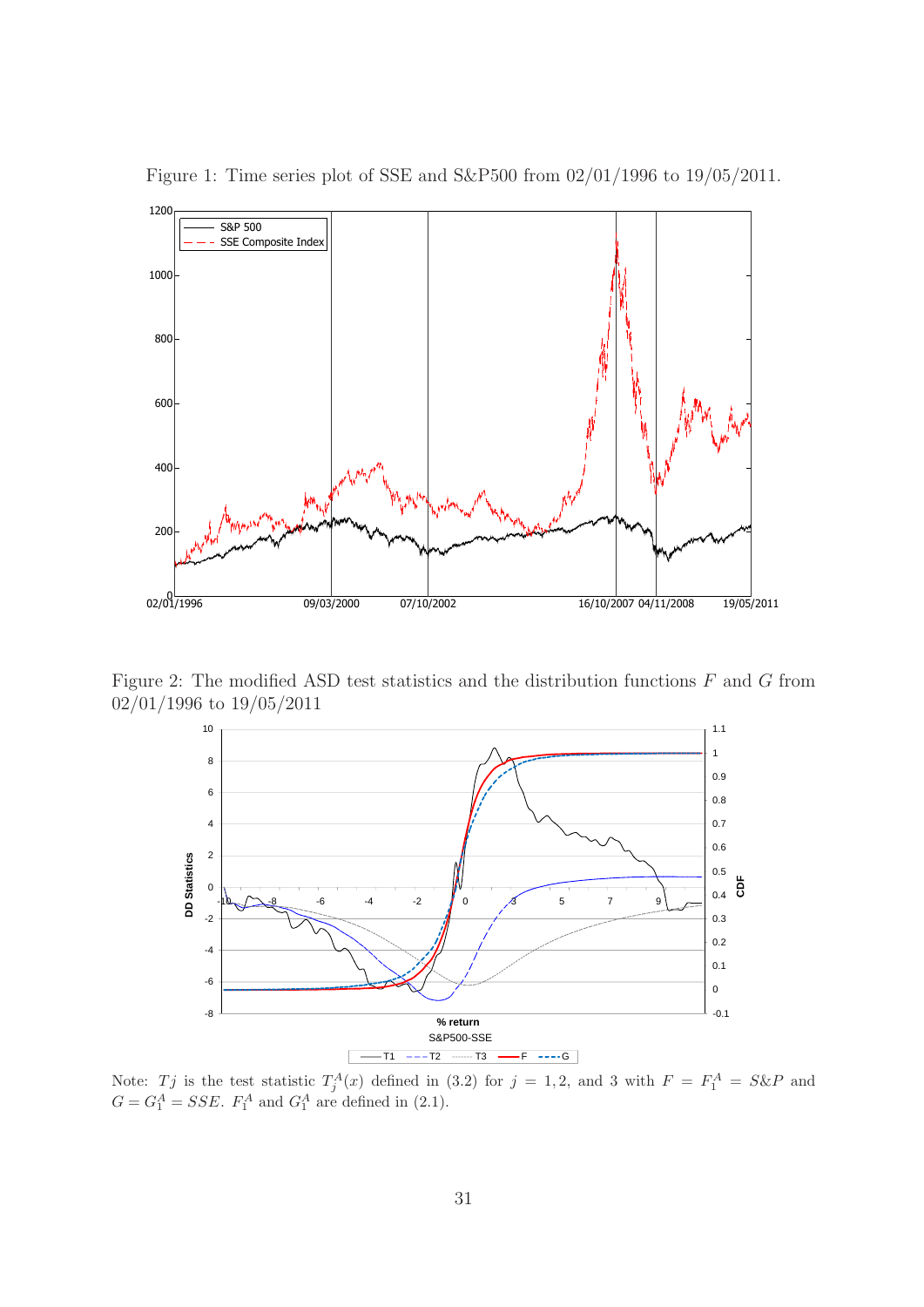| $02/01/1996 - 19/05/2011$             |                | FASD           |                   | <b>SASD</b>         |                   | <b>TASD</b>         |  |
|---------------------------------------|----------------|----------------|-------------------|---------------------|-------------------|---------------------|--|
| $F = S\&P500, G = SSE$                | T1>0           | T1 < 0         | $\overline{T2>0}$ | T2 < 0              | T3>0              | $\overline{T3} < 0$ |  |
| $Total(\%)$                           | 34.92          | 27.92          | $\overline{0}$    | 89.57               | $\theta$          | 98.98               |  |
| Positive Domain(%)                    | 34.92          | $\overline{0}$ | $\overline{0}$    | $\overline{0}$      | $\overline{0}$    | $\overline{0}$      |  |
| Negative Domain( $\%$ )               | $\theta$       | $27.92\,$      | $\overline{0}$    | 89.57               | $\overline{0}$    | 98.98               |  |
| $\max( T_i^A )$                       | 9.10           | 7.36           | 0.68              | 7.16                | 1.00              | 6.20                |  |
| $02/01/1996 - 09/03/2000$             | FASD           |                | <b>SASD</b>       |                     | <b>TASD</b>       |                     |  |
| $F = S\&P500, G = SSE$                | T1>0           | T1<0           | $\overline{T2>0}$ | T2 < 0              | T3>0              | T3 < 0              |  |
| $\text{Total}(\%)$                    | 36.91          | 31.59          | $\overline{0}$    | 91.29               | $\overline{0}$    | 99.32               |  |
| Positive Domain $(\%)$                | 36.91          | $\overline{0}$ | $\overline{0}$    | $\overline{0}$      | $\overline{0}$    | $\overline{0}$      |  |
| Negative Domain(%)                    | $\theta$       | $31.59\,$      | $\overline{0}$    | 91.29               | $\overline{0}$    | 99.32               |  |
| $\max( T_i^A )$                       | 8.35           | 5.94           | 0.54              | 6.35                | $1.00\,$          | 5.46                |  |
| 09/03/2000-07/10/2002                 | FASD           |                | <b>SASD</b>       |                     | <b>TASD</b>       |                     |  |
| $F = S\&P500, G = SSE$                | T1>0           | T1<0           | T2>0              | T2 < 0              | T3 > 0            | T3 < 0              |  |
| $\text{Total}(\%)$                    | 38.82          | 4.02           | 63.98             | $\overline{0}$      | 20.21             | $\overline{0}$      |  |
| Positive Domain(%)                    | 38.82          | $\overline{0}$ | 63.98             | $\overline{0}$      | 20.21             | $\theta$            |  |
| Negative Domain(%)                    | $\overline{0}$ | 4.02           | $\overline{0}$    | $\overline{0}$      | $\theta$          | $\overline{0}$      |  |
| $\max\left(\left T_i^A\right \right)$ | 4.83           | 3.59           | 3.52              | 1.00                | 2.14              | 1.00                |  |
|                                       |                |                |                   |                     | <b>TASD</b>       |                     |  |
| $07/10/2002 - 16/10/2007$             | FASD           |                | <b>SASD</b>       |                     |                   |                     |  |
| $F = S\&P500, G = SSE$                | T1>0           | T1<0           | $\overline{T2>0}$ | T2 < 0              | T3 > 0            | T3 < 0              |  |
| $Total(\%)$                           | 30.34          | 23.81          | $\overline{0}$    | 87.25               | $\overline{0}$    | 98.98               |  |
| Positive Domain(%)                    | 30.34          | $\overline{0}$ | $\overline{0}$    | $\overline{0}$      | $\theta$          | $\overline{0}$      |  |
| Negative Domain(%)                    | $\overline{0}$ | 23.81          | $\overline{0}$    | 87.25               | $\overline{0}$    | 98.98               |  |
| $\max\left(\left T_i^A\right \right)$ | 8.86           | 7.48           | $1.04\,$          | 6.84                | 0.74              | 5.42                |  |
| $16/10/2007 - 04/11/2008$             | FASD           |                | <b>SASD</b>       |                     | <b>TASD</b>       |                     |  |
| $F = S\&P500, G = SSE$                | T1>0           | T1<0           | T2>0              | $\overline{T2} < 0$ | $\overline{T3>0}$ | T3 < 0              |  |
| $Total(\%)$                           | $\overline{0}$ | 25.28          | $\overline{0}$    | 78.86               | $\overline{0}$    | 61.13               |  |
| Positive Domain(%)                    | $\theta$       | $\overline{0}$ | $\overline{0}$    | $\overline{0}$      | $\overline{0}$    | $\overline{0}$      |  |
| Negative Domain(%)                    | $\overline{0}$ | 25.28          | $\overline{0}$    | 78.86               | $\overline{0}$    | 61.13               |  |
| $\max( T_i^A )$                       | 2.79           | 4.39           | 1.41              | 3.49                | 1.39              | 2.74                |  |
| $04/11/2008 - 19/05/2011$             |                | FASD           |                   | <b>SASD</b>         |                   | <b>TASD</b>         |  |
| $F = S\&P500, G = SSE$                | T1 > 0         | T1<0           | T2 > 0            | T2 < 0              | T3 > 0            | $\overline{T3}$ < 0 |  |
| $Total(\%)$                           | 15.94          | $\theta$       | $\overline{0}$    | $\theta$            | $\overline{0}$    | $\theta$            |  |
| Positive Domain(%)                    | 15.94          | $\overline{0}$ | $\overline{0}$    | $\overline{0}$      | $\overline{0}$    | $\overline{0}$      |  |
| Negative Domain(%)                    | $\theta$       | $\overline{0}$ | $\overline{0}$    | $\overline{0}$      | $\overline{0}$    | $\overline{0}$      |  |

Table 2: Results of the modified ASD test statistic for the Risk Averters

Note: This table summarizes the modified ASD test results for risk averters. The table reports the percentage of modified ASD statistics that are significantly negative or positive at the 5% significance level, based on the critical value generated from a bootstrap method discussed in Section 4. Tj is the test statistic  $T_j^A(x)$  defined in (3.2) for  $j = 1, 2$ , and 3 with  $F = S\&P$  and  $G = SSE$ . FASD, SASD, and TASD stand for first-, second-, and third-order ASD, respectively.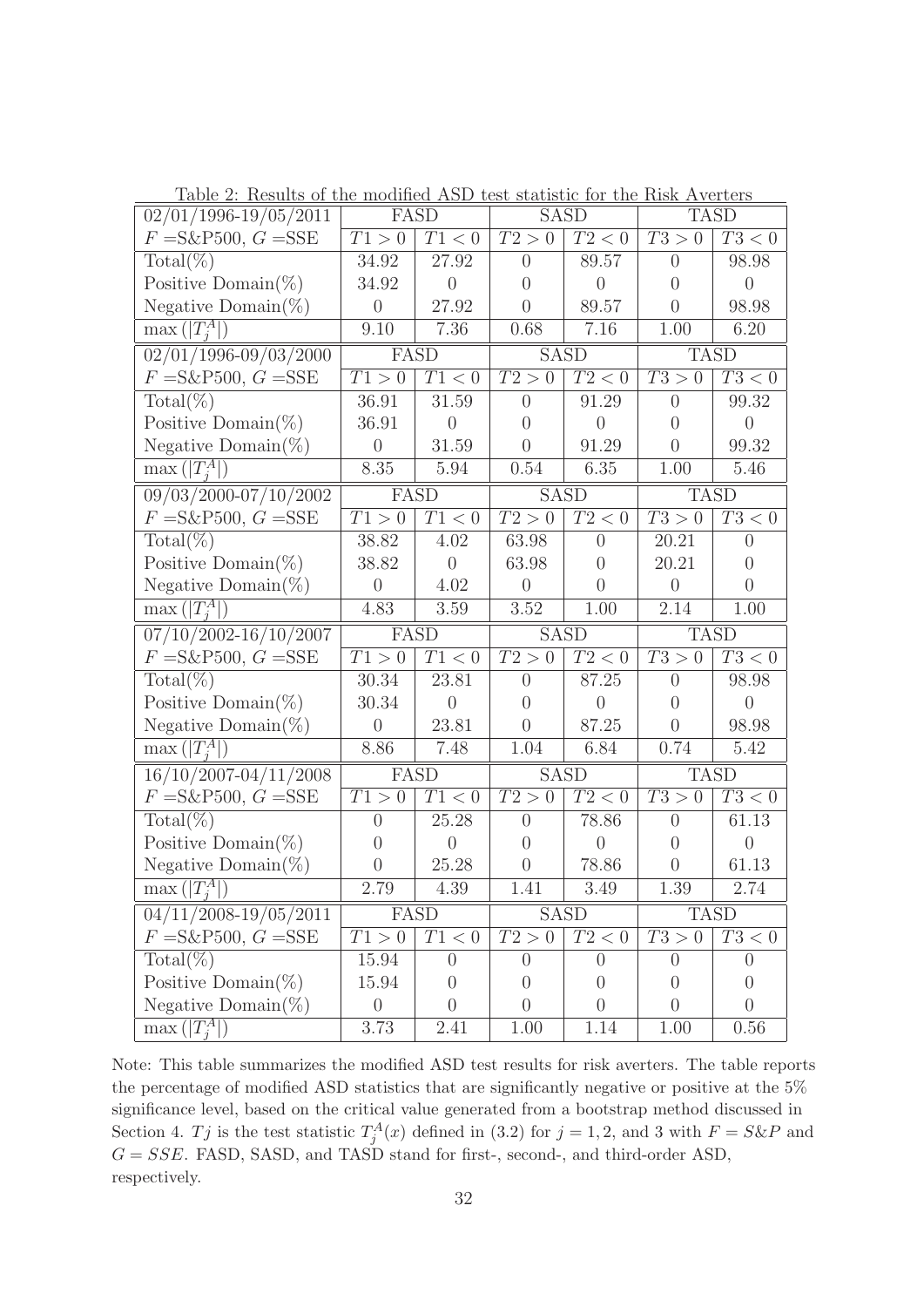| $02/01/1996 - 19/05/2011$             | <b>FDSD</b><br><b>SDSD</b> |                | <b>TDSD</b>       |                     |                   |                     |
|---------------------------------------|----------------------------|----------------|-------------------|---------------------|-------------------|---------------------|
| $F = S\&P500, G = SSE$                | T1>0                       | T1<0           | T2>0              | $\overline{T2} < 0$ | T3>0              | $\overline{T3} < 0$ |
| $\text{Total}(\%\)$                   | 27.92                      | 34.92          | $\overline{0}$    | 96.42               | $\overline{0}$    | 98.96               |
| Positive Domain(%)                    | 27.92                      | $\overline{0}$ | $\left( \right)$  | $\overline{0}$      | $\theta$          | $\overline{0}$      |
| Negative Domain(%)                    | $\overline{0}$             | 34.92          | $\overline{0}$    | 96.42               | $\overline{0}$    | 98.96               |
| $\max( T_i^A )$                       | 7.36                       | 9.10           | 1.35              | 8.72                | 1.24              | 6.92                |
| $02/01/1996 - 09/03/2000$             | <b>FDSD</b>                |                | <b>SDSD</b>       |                     | <b>TDSD</b>       |                     |
| $F = S\&P500, G = SSE$                | T1>0                       | T1<0           | $\overline{T2>0}$ | T2 < 0              | T3 > 0            | T3 < 0              |
| $Total(\%)$                           | 31.59                      | 36.91          | $\overline{0}$    | 96.95               | $\overline{0}$    | 99.46               |
| Positive Domain(%)                    | 31.59                      | $\overline{0}$ | $\theta$          | $\overline{0}$      | $\overline{0}$    | $\overline{0}$      |
| Negative Domain $(\%)$                | $\theta$                   | 36.91          | $\overline{0}$    | 96.95               | $\overline{0}$    | 99.46               |
| $\max( T_i^A )$                       | 5.94                       | 8.35           | 0.54              | 8.06                | 1.00              | 6.96                |
| 09/03/2000-07/10/2002                 | <b>FDSD</b>                |                | <b>SDSD</b>       |                     | <b>TDSD</b>       |                     |
| $F = S\&P500, G = SSE$                | T1>0                       | T1<0           | T2>0              | T2 < 0              | T3 > 0            | T3 < 0              |
| $Total(\%)$                           | 4.02                       | 43.38          | $\overline{0}$    | $\overline{0}$      | 0                 | $\theta$            |
| Positive Domain(%)                    | 4.02                       | $\overline{0}$ | $\theta$          | $\overline{0}$      | $\left( \right)$  | $\theta$            |
| Negative Domain(%)                    | $\overline{0}$             | 43.38          | $\overline{0}$    | $\overline{0}$      | $\theta$          | $\overline{0}$      |
| $\max( T_i^A )$                       | 3.59                       | 4.83           | 2.23              | 1.63                | 0.73              | 1.51                |
|                                       |                            |                |                   |                     |                   |                     |
| $07/10/2002 - 16/10/2007$             | <b>FDSD</b>                |                | <b>SDSD</b>       |                     | <b>TDSD</b>       |                     |
| $F = S\&P500, G = SSE$                | T1>0                       | T1<0           | T2>0              | $\overline{T}2 < 0$ | T3 > 0            | T3 < 0              |
| $\text{Total}(\overline{\%})$         | 23.81                      | 30.34          | $\overline{0}$    | 96.30               | $\overline{0}$    | 98.36               |
| Positive Domain(%)                    | 23.81                      | $\overline{0}$ | $\overline{0}$    | $\overline{0}$      | $\overline{0}$    | $\overline{0}$      |
| Negative Domain $(\%)$                | $\overline{0}$             | 30.34          | $\overline{0}$    | 96.30               | $\overline{0}$    | 98.36               |
| $\max( T_i^A )$                       | 7.48                       | 8.86           | 1.00              | 8.64                | 1.00              | 7.32                |
| $16/10/2007 - 04/11/2008$             | <b>FDSD</b>                |                |                   | <b>SDSD</b>         | <b>TDSD</b>       |                     |
| $F = S\&P500, G = SSE$                | T1>0                       | T1<0           | T2 > 0            | $\overline{T}2 < 0$ | T3 > 0            | $\overline{T}3 < 0$ |
| $Total(\%)$                           | 25.28                      | $\overline{0}$ | $\overline{0}$    | $\overline{0}$      | $\overline{0}$    | $\overline{0}$      |
| Positive Domain(%)                    | 25.28                      | $\overline{0}$ | $\overline{0}$    | $\theta$            | 0                 | $\theta$            |
| Negative Domain $(\%)$                | $\overline{0}$             | $\theta$       | $\overline{0}$    | $\overline{0}$      | $\theta$          | $\overline{0}$      |
| $\max\left(\left T_i^A\right \right)$ | 4.39                       | 2.79           | 1.53              | 1.75                | 1.31              | 1.09                |
| $04/11/2008 - 19/05/2011$             |                            | <b>FDSD</b>    |                   | <b>SDSD</b>         |                   | <b>TDSD</b>         |
| $F = S\&P500, G = SSE$                | $\overline{T}1>0$          | T1<0           | T2>0              | $\overline{T}2 < 0$ | $\overline{T}3>0$ | T3 < 0              |
| $Total(\%)$                           | $\overline{0}$             | 15.94          | $\theta$          | $\theta$            | $\overline{0}$    | $\overline{0}$      |
| Positive Domain(%)                    | $\overline{0}$             | $\theta$       | $\overline{0}$    | $\theta$            | $\overline{0}$    | $\overline{0}$      |
| Negative Domain( $\%$ )               | $\overline{0}$             | 15.94          | $\overline{0}$    | $\overline{0}$      | $\overline{0}$    | $\theta$            |

Table 3: Results of the modified DSD test statistic for the Risk Seekers

Note: This table summarizes the modified DSD test results for risk seekers. The table reports the percentage of modified DSD statistics that are significantly negative or positive at the 5% significance level, based on the critical value generated from a bootstrap method discussed in Section 4. Tj is the test statistic  $T_j^D(x)$  defined in (3.5) for  $j = 1, 2$ , and 3 with  $F = S\&P$  and  $G = SSE$ . FDSD, SDSD, and TDSD stand for first-, second-, and third-order DSD, respectively.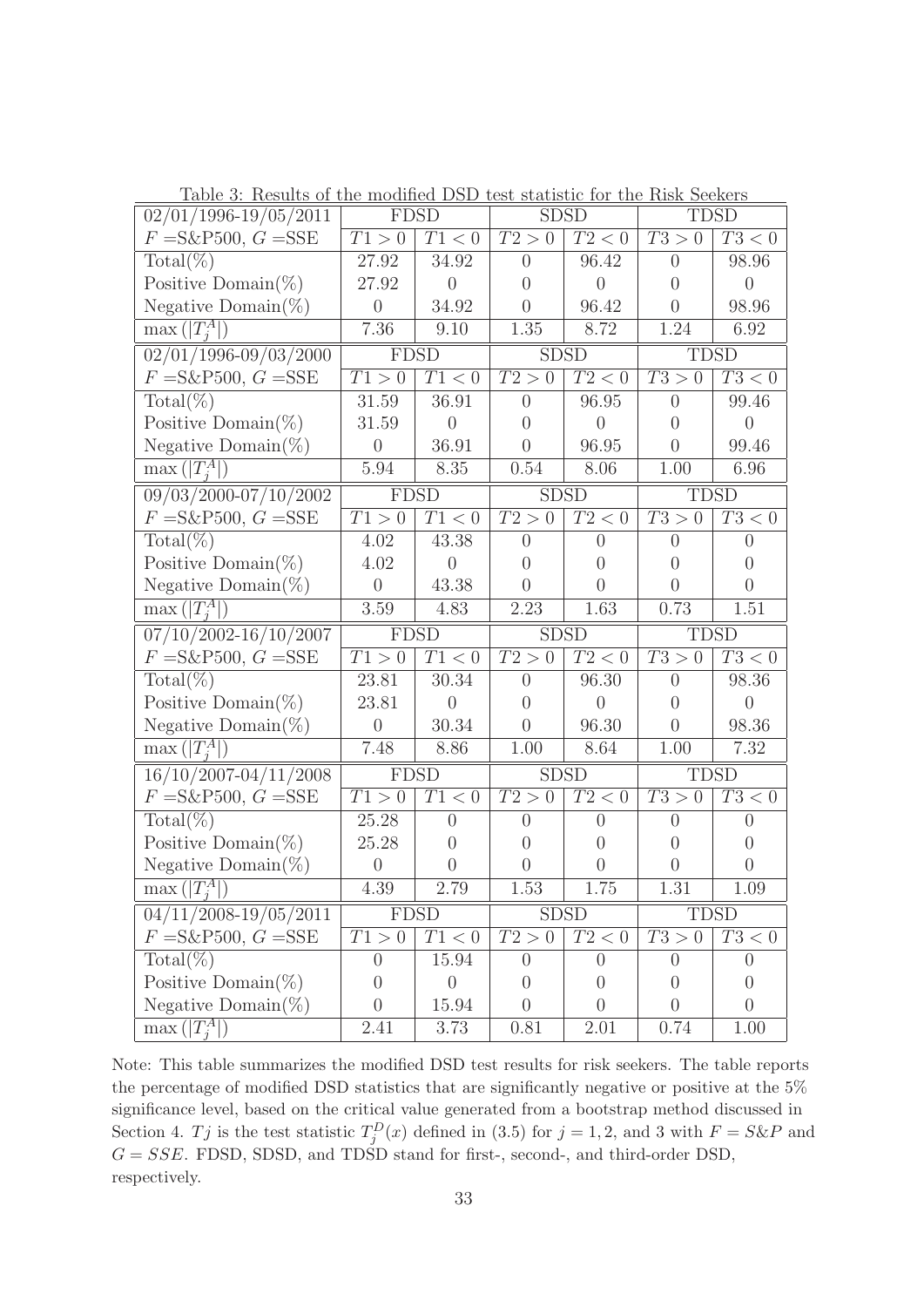| $01/1996 - 05/2011$           | $G = S\&P500$ | <b>SSE</b>   |
|-------------------------------|---------------|--------------|
| $F = S\&P500$                 |               | <b>SASD</b>  |
| SSE                           | SDSD          |              |
| $\overline{01/1996}$ -03/2000 | $G = S\&P500$ | <b>SSE</b>   |
| $F = S\&P500$                 |               | <b>SASD</b>  |
| SSE                           | SDSD          |              |
| 03/2000-10/2002               | $G = S\&P500$ | <b>SSE</b>   |
| $F = S\&P500$                 |               | FASD/FDSD#   |
| SSE                           |               |              |
| $\overline{10/2002}$ -10/2007 | $G = S\&P500$ | <b>SSE</b>   |
| $F = S\&P500$                 |               | SASD         |
| SSE                           | <b>SDSD</b>   |              |
|                               |               |              |
| $10/2007 - 11/2008$           | $G = S\&P500$ | <b>SSE</b>   |
| $F = S\&P500$                 |               | $FASD/FDSD*$ |
| SSE                           |               |              |
| 11/2008-05/2011               | $G = S\&P500$ | <b>SSE</b>   |
| $F = S\&P500$                 |               |              |

Table 4: Results of ASD and DSD Tests for the Risk Averters and Risk Seekers

Note: Here all the "SD" results are "F" (in the first column) SD "G" (in the first row). \* means SD marginally and  $#$  means SD when taking the concept of almost SD, Readers may refer to the text for more details.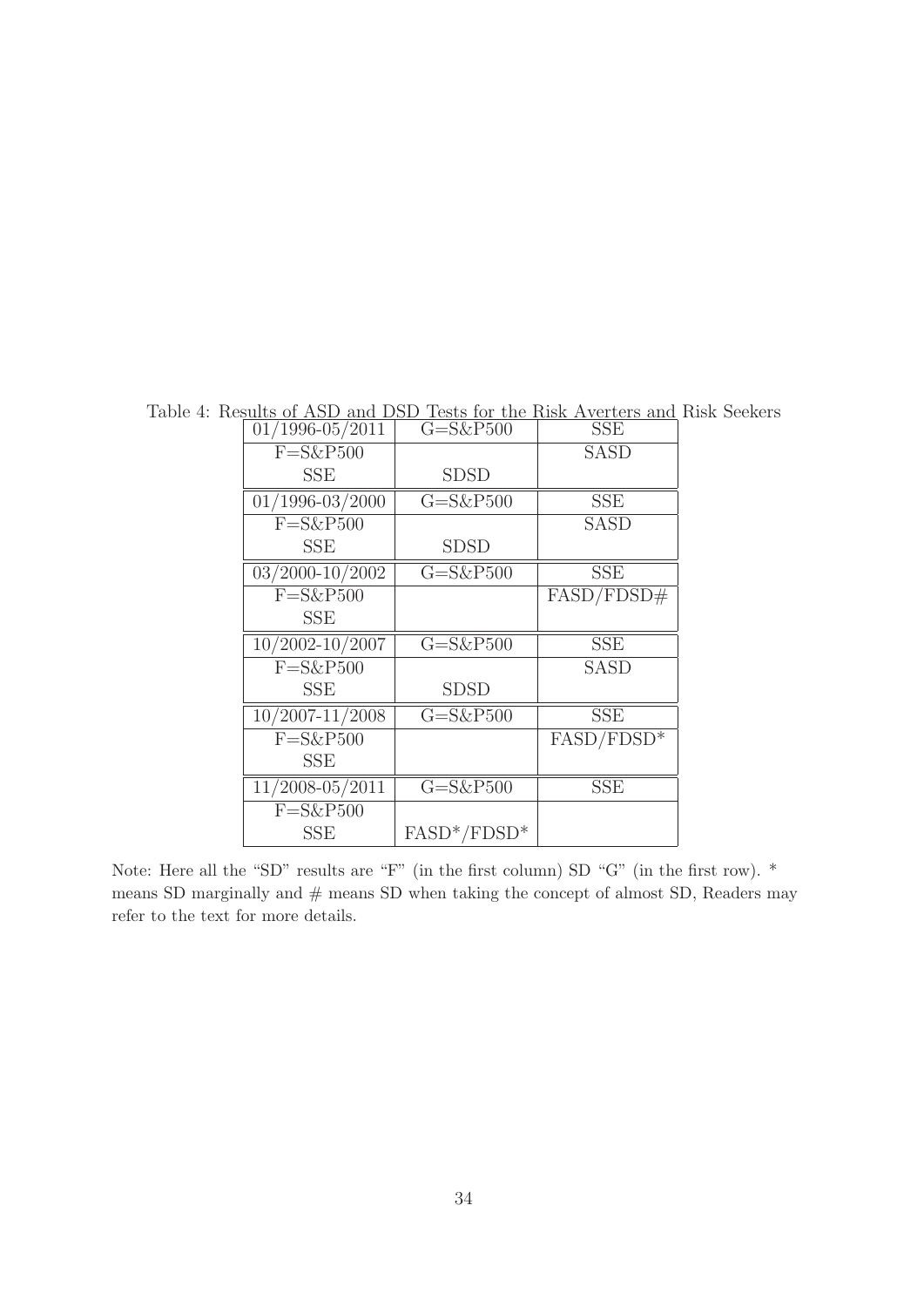Figure 3: The modified DSD test statistics and the DSD integrals  $F_1^D$  and  $G_1^D$  from 02/01/1996 to 19/05/2011



Note: Tj is the test statistic  $T_j^D(x)$  defined in (3.5) for  $j = 1, 2$ , and 3 with  $F = S\&P$  and  $G = SSE$ .  $F_1^D$  and  $G_1^D$  are defined in  $(2.1)$ .

## References

- Anderson, G.J. 2004. Toward an Empirical Analysis of Polarization. Journal of Econometrics 122, 1-26.
- Bai, Z.D., Hui, Y.C., Wong, W.K., Zitikis, R., 2012. Evaluating Prospect Performance: Making a Case for a Non-Asymptotic UMPU Test. Journal of Financial Econometrics, (forthcoming).
- Bai, Z.D., Li, H., Liu, H.X., Wong, W.K., 2011. Test Statistics for Prospect and Markowitz Stochastic Dominances with Applications. Econometrics Journal 122, 1-26.
- Bai, Z.D., H.X. Liu, W.K. Wong. 2009. Enhancement of the Applicability of Markowitz's Portfolio Optimization by Utilizing Random Matrix Theory. Mathematical Finance 19(4), 639-667.
- Barrett, G., S. Donald. 2003. Consistent Tests for Stochastic Dominance. Econometrica 71, 71-104.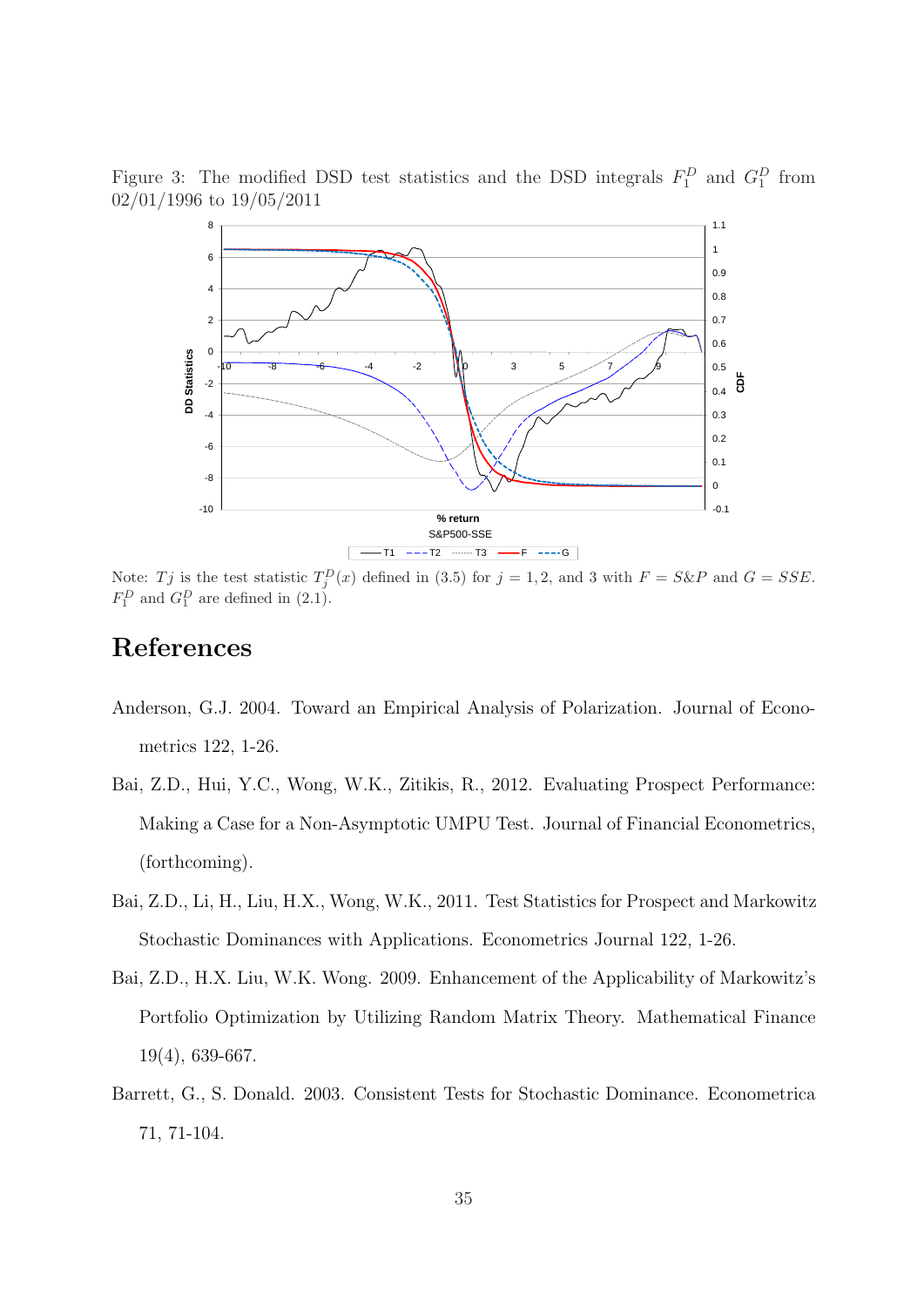- Bishop, J.A., J.P. Formly, P.D. Thistle. 1992. Convergence of the South and non-South Income Distributions. American Economic Review 82, 262-272.
- Broll, U., M. Egozcue, W.K. Wong, and R. Zitikis, (2010), Prospect Theory, Indifference Curves, and Hedging Risks, Applied Mathematics Research Express, 2010(2), 142-153.
- Broll, U., J.E. Wahl, and W.K. Wong, 2006, Elasticity of Risk Aversion and International Trade, Economics Letters 91(1), 126-130.
- Chakravarty, S., Sarkar, A., Wu, L., 1998. Information asymmetry, market segmentation and the pricing of cross-listed shares: theory and evidence from Chinese A and B shares. Journal of International Financial Markets, Institutions and Money 8, 325- 356.
- Chan, C.Y., de Peretti, C., Qiao, Z., Wong, W.K., 2012. Empirical Test of the Efficiency of UK Covered Warrants Market: Stochastic Dominance and Likelihood Ratio Test Approach. Journal of Empirical Finance 19(1), 162-174.
- Davidson, R., J.Y Duclos. 2000. Statistical Inference for Stochastic Dominance and for the Measurement of Poverty and Inequality. Econometrica 68, 1435-1464.
- Donsker, M.D. 1952. Justification and Extension of Doob's Heuristic Approach to the Kolmogorov-Smirnov Theorems. Annals of Mathematical Statistics 23, 277–281.
- Egozcue, M., L. Fuentes García, W.K. Wong, and R. Zitikis, (2011): Do Investors Like to Diversify? A Study of Markowitz Preferences, European Journal of Operational Research 215(1), 188-193.
- Egozcue, M., W.K. Wong. 2010. Gains from Diversification: A Majorization and Stochastic Dominance Approach. European Journal of Operational Research 200, 893-900.
- Feldstein, M.S. 1969. Mean Variance Analysis in the Theory of Liquidity Preference and Portfolio Selection. Review of Economics Studies 36, 5-12.
- Fong, W.M., H.H. Lean, and W.K. Wong, 2008, Stochastic Dominance and Behavior towards Risk: The Market for Internet Stocks, Journal of Economic Behavior and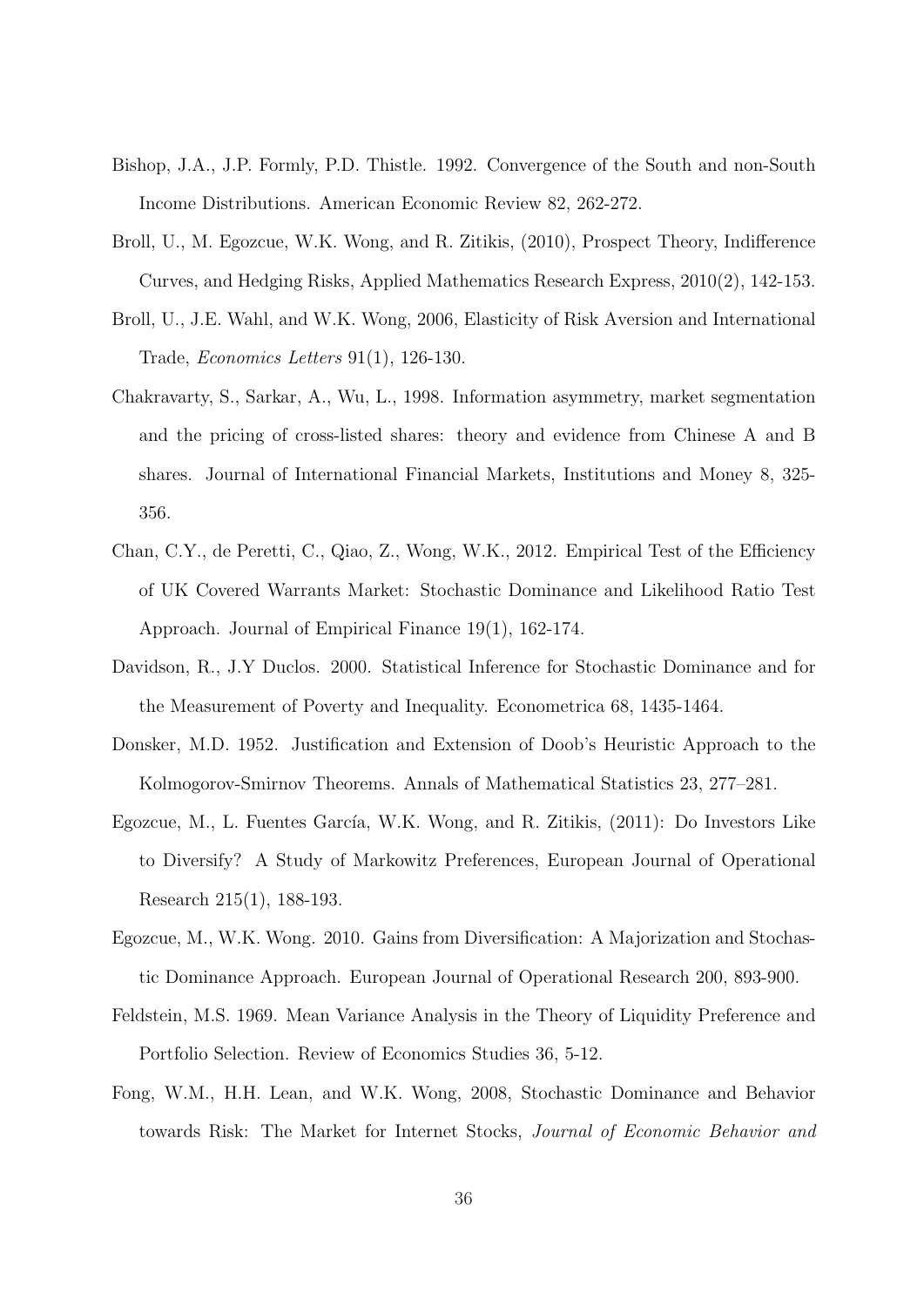Organization 68(1), 194-208.

- Fong, W.M., W.K. Wong, H.H. Lean. 2005. International Momentum Strategies: A Stochastic Dominance Approach. Journal of Financial Markets 8, 89-109.
- Gasbarro, D., W.K. Wong, and J.K. Zumwalt, 2007, Stochastic dominance analysis of iShares, European Journal of Finance 13, 89-101.
- Lam, K., T.S. Liu, W.K. Wong. 2010. A Pseudo-Bayesian Model in Financial Decision Making with Implications to Market Volatility, Under- and Overreaction. European Journal of Operational Research 203(1), 166-175.
- Lam, K., T.S. Liu, W.K. Wong. 2012. A New Pseudo Bayesian Model with Implications to Financial Anomalies and Investors' Behaviors. Journal of Behavioral Finance (forthcoming).
- Lean, H.H., McAleer, M., Wong, W.K., (2010), Market Efficiency of Oil Spot and Futures: A Mean-Variance and Stochastic Dominance Approach, Energy Economics 32, 979- 986.
- Lean, H.H., W.K. Wong, X. Zhang. 2008. Size and Power of some Stochastic Dominance Tests. Journal of Statistical Computation and Simulation 79, 30-48.
- Levy, H., H.M. Markowitz. 1979. Mean-Variance Approximations to Expected Utility. American Economic Review 69, 308-317.
- Leung, P.L., W.K. Wong. 2008. On Testing the Equality of the Multiple Sharpe Ratios, with Application on the Evaluation of IShares. Journal of Risk 10(3), 1-16.
- Li, C.K., W.K. Wong. 1999. Extension of Stochastic Dominance Theory to Random Variables. RAIRO – Operations Research 33(4), 509-524.
- Linton, O., E. Maasoumi, Y.J. Whang. 2005. Consistent Testing for Stochastic Dominance under General Sampling Schemes. Review of Economic Studies 72, 735-765.
- Ma, C. and W.K. Wong, (2010) Stochastic Dominance and Risk Measure: A Decision-Theoretic Foundation for VaR and C-VaR, European Journal of Operational Research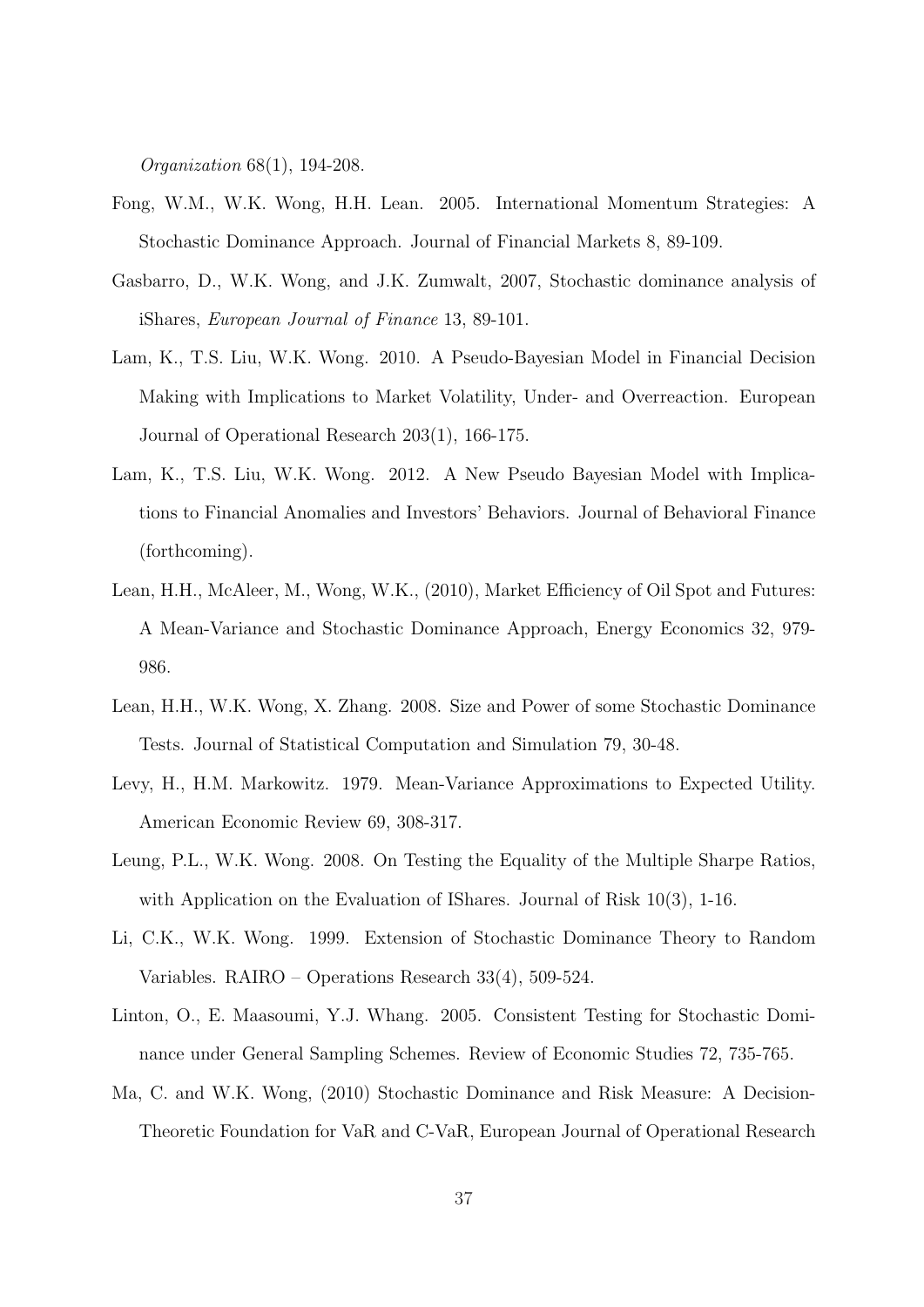207, 927-935.

Markowitz, H.M. 1952a. The Utility of Wealth. Journal of Political Economy 60, 151-156. Markowitz, H.M. 1952b. Portfolio selection. Journal of Finance 7, 77-91.

- Markowitz, H.M. 1959. Portfolio Selection: Efficient Diversification of Investments. New York: John Wiley and Sons.
- Post, T., H. Levy. 2005. Does Risk Seeking Drive Asset Prices? A Stochastic Dominance Analysis of Aggregate Investor Preferences and Beliefs. Review of Financial Studies 18(3), 925-953.
- Post, T., P. Versijp. 2007. Multivariate Tests for Stochastic Dominance Efficiency of a Given Portfolio. Journal of Financial and Quantitative Analysis 42(2), 489-516.
- Richmond, J. 1982. A General Method for Constructing Simultaneous Confidence Intervals. Journal of the American Statistical Association 77, 455-460.
- Schechtman, E., A. Shelef, S. Yitzhaki, and R. Zitikis. 2008. Testing Hypotheses about Absolute Concentration Curves and Marginal Conditional Stochastic Dominance. Econometric Theory 24: 1044-1062.
- Sriboonchitta, S., W.K. Wong, S. Dhompongsa, H.T. Nguyen. 2009. Stochastic Dominance and Applications to Finance, Risk and Economics. Chapman and Hall/CRC, Taylor and Francis Group, Boca Raton, Florida, USA.
- Stoline, M.R., H.K. Ury. 1979. Tables of the Studentized Maximum Modulus Distribution and an Application to Multiple Comparisons Among Means. Technometrics 21, 87-93.
- von Neumann, J., O. Morgenstern. 1944. Theory of Games and Economic Behavior. Princeton University Press, Princeton, NJ.
- Wolfowitz, J. 1954. Generalization of the Theorem of Glivenko-Cantelli. Annals of Mathematical Statistics 25, 131-138.
- Wong, W.K. 2007. Stochastic Dominance and Mean-Variance Measures of Profit and Loss for Business Planning and Investment. European Journal of Operational Research 182,